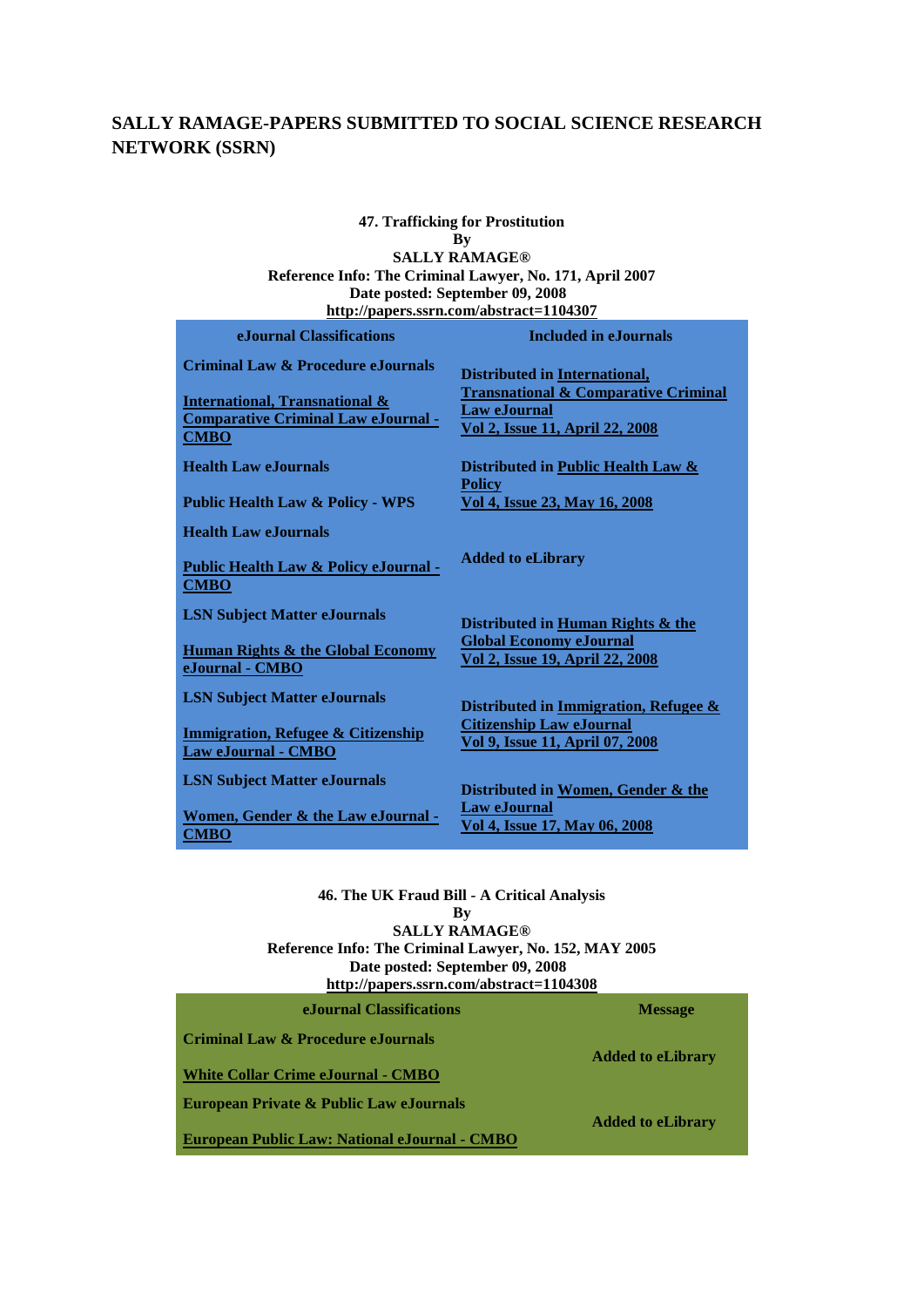## **45. Annotations of the United Kingdom Safeguarding Vulnerable Groups Act 2006**

**By**

**SALLY RAMAGE® Date posted: September 09, 2008; Last revised: July 29, 2014 <http://papers.ssrn.com/abstract=1115002>**

| e. Journal Classifications                                                                                                             | <b>Message</b>              |
|----------------------------------------------------------------------------------------------------------------------------------------|-----------------------------|
| <b>Criminal Law &amp; Procedure eJournals</b><br><b>International, Transnational &amp; Comparative Criminal Law</b><br>eJournal - CMBO | <b>Added to</b><br>eLibrary |
| <b>European Private &amp; Public Law eJournals</b><br><b>European Public Law: National eJournal - CMBO</b>                             | <b>Added to</b><br>eLibrary |
| <b>LSN Subject Matter eJournals</b><br><b>Legislation &amp; Statutory Interpretation - WPS</b>                                         | Added to<br>eLibrary        |
| <b>SRPN Subject Matter eJournals</b>                                                                                                   | <b>Added to</b>             |
| <b>Sustainability at Work eJournal - CMBO</b><br><b>SRPN: Employment (Topic) - CMBO</b>                                                | eLibrary                    |
| <b>Social Responsibility of Business eJournals</b><br><b>Human Rights &amp; the Corporation eJournal - CMBO</b>                        | <b>Added to</b><br>eLibrary |
| <b>SRPN: Legal &amp; Enforcement Issues (Topic) - CMBO</b>                                                                             |                             |

#### **44. United Kingdom Fraud Trials (Without a Jury) Bill 2007- Annotated Even Though Abandoned after Second Parliamentary Reading**

**By**

**SALLY RAMAGE® Date posted: September 09, 2008 ; Last revised: July 29, 2014 <http://papers.ssrn.com/abstract=1114991>**

| e. Journal Classifications                                                                     | <b>Message</b>                                                                                           |
|------------------------------------------------------------------------------------------------|----------------------------------------------------------------------------------------------------------|
| Criminal Law & Procedure eJournals                                                             | <b>Distributed in White Collar Crime</b><br>eJournal                                                     |
| <b>White Collar Crime eJournal - CMBO</b>                                                      | Vol 2, Issue 9, June 06, 2008                                                                            |
| <b>European Private &amp; Public Law</b><br>e.Iournals<br><b>European Public Law: National</b> | <b>Distributed in European Public Law:</b><br><b>National eJournal</b><br>Vol 5, Issue 27, June 03, 2008 |
| eJournal - CMBO                                                                                |                                                                                                          |
| Litigation, Procedure & Dispute                                                                |                                                                                                          |
| <b>Resolution e.Iournals</b>                                                                   | Distributed in Litigation & Procedure<br>eJournal                                                        |
| <b>Litigation &amp; Procedure eJournal -</b><br>CMBO                                           | Vol 9, Issue 50, May 23, 2008                                                                            |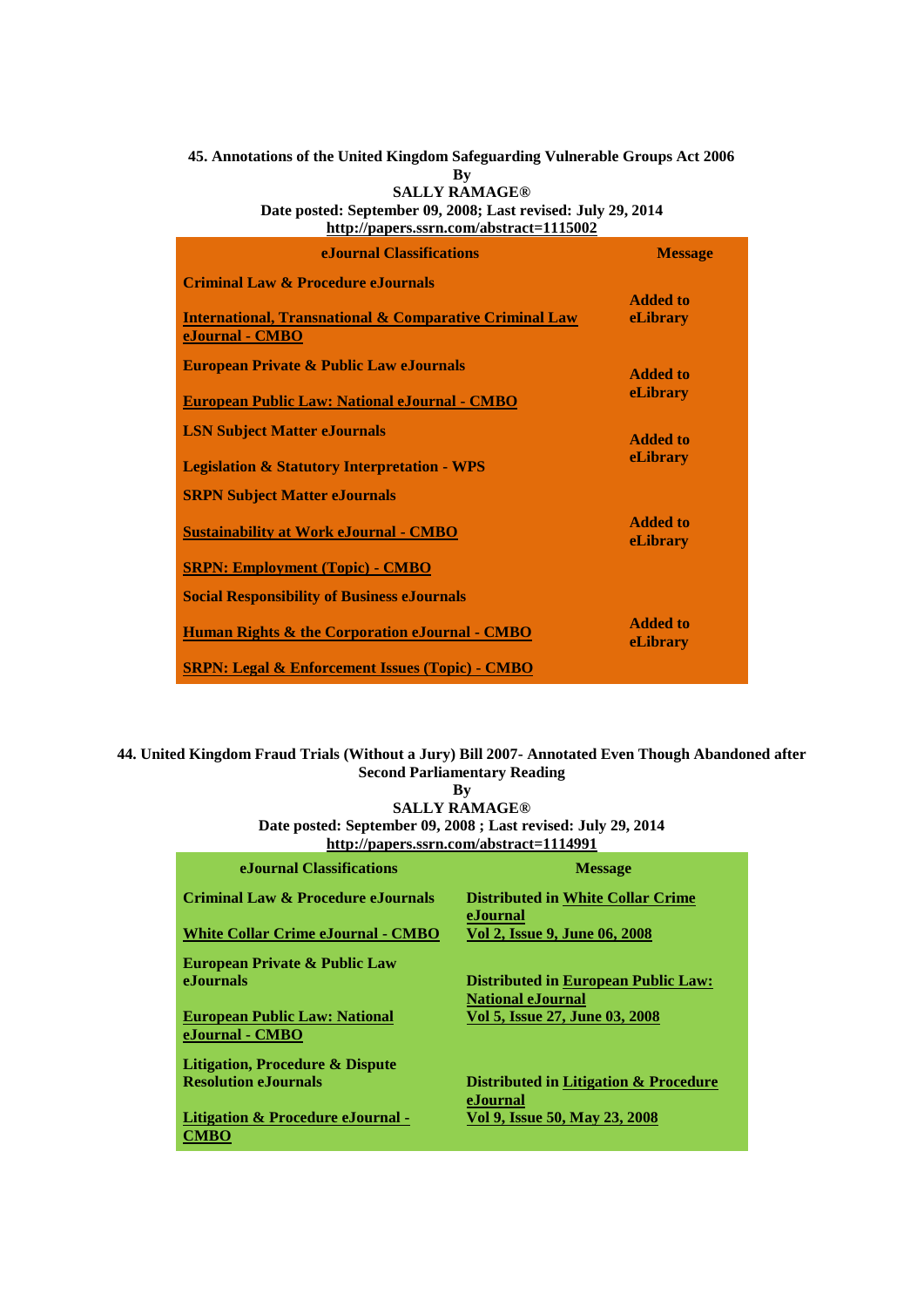## **43. United Kingdom Interception of Communications (as Evidence) Bill 2006 Annotated By**

**SALLY RAMAGE®**

**Date posted: September 09, 2008; Last revised: July 29, 2014 <http://papers.ssrn.com/abstract=1114994>**

| <b>e.Journal Classifications</b>                                                                       | <b>Included in eJournals</b>                                                                              |
|--------------------------------------------------------------------------------------------------------|-----------------------------------------------------------------------------------------------------------|
| <b>Criminal Law &amp; Procedure eJournals</b>                                                          | <b>Distributed in International,</b>                                                                      |
| <b>International, Transnational &amp;</b><br><b>Comparative Criminal Law eJournal -</b><br><b>CMBO</b> | <b>Transnational &amp; Comparative Criminal</b><br><b>Law eJournal</b><br>Vol 2, Issue 14, April 30, 2008 |
| <b>European Private &amp; Public Law</b><br><b>e</b> Journals                                          | <b>Distributed in European Public Law:</b><br><b>National eJournal</b>                                    |
| <b>European Public Law: National</b><br>eJournal - CMBO                                                | <u>Vol 5, Issue 15, April 22, 2008</u>                                                                    |
| <b>LSN Subject Matter eJournals</b>                                                                    | <b>Distributed in Legislation &amp; Statutory</b>                                                         |
| <b>Legislation &amp; Statutory Interpretation -</b><br><b>WPS</b>                                      | <b>Interpretation</b><br>Vol 5, Issue 15, April 29, 2008                                                  |
| <b>LSN Subject Matter eJournals</b>                                                                    |                                                                                                           |
| <b>Legislation &amp; Statutory Interpretation</b><br>eJournal - CMBO                                   |                                                                                                           |

#### **42. Covert Surveillance**

**By**

**SALLY RAMAGE® Reference Info: Criminal Lawyer, No. 181, April 2008 Date posted: June 06, 2008 <http://papers.ssrn.com/abstract=1141276>**

| eJournal Classifications                                                                                                       | <b>Included in eJournals</b>                                                                             |
|--------------------------------------------------------------------------------------------------------------------------------|----------------------------------------------------------------------------------------------------------|
| Criminal Law & Procedure eJournals                                                                                             | <b>Distributed in International,</b>                                                                     |
| <b>International, Transnational &amp;</b><br><b>Comparative Criminal Law eJournal -</b><br><b>CMBO</b>                         | <b>Transnational &amp; Comparative</b><br><b>Criminal Law eJournal</b><br>Vol 2, Issue 21, July 07, 2008 |
| European Private & Public Law eJournals                                                                                        | <b>Distributed in European Public</b>                                                                    |
| <b>European Public Law: National eJournal -</b><br><b>CMBO</b>                                                                 | <b>Law: National eJournal</b><br>Vol 5, Issue 30, June 17, 2008                                          |
| <b>Political Institutions eJournals</b>                                                                                        |                                                                                                          |
| <b>Political Institutions: International</b><br><b>Institutions eJournal, Archives of Vols. 1-</b><br><u>8, 2007-14 - CMBO</u> | <b>Added to eLibrary</b>                                                                                 |
| <b>PSN: International Law: Rule-Making &amp;</b><br><b>Rule Interpretation; International Courts</b><br>(Topic) - CMBO         |                                                                                                          |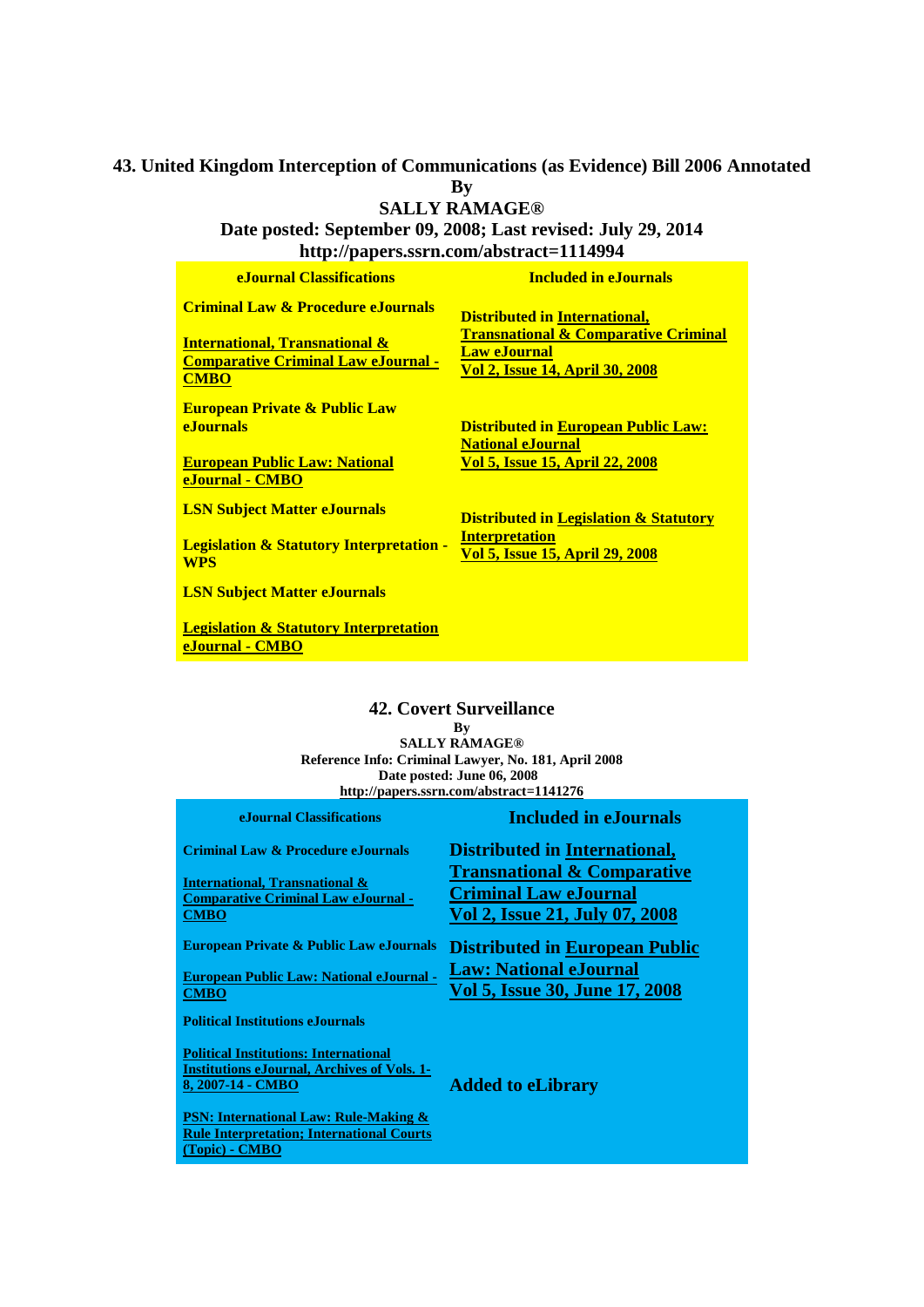#### **41. The Defence of Insanity in English Law By SALLY RAMAGE® Date posted: September 09, 2008 <http://papers.ssrn.com/abstract=1148500>**

| eJournal Classifications                         | Included in eJournals                          |
|--------------------------------------------------|------------------------------------------------|
| <b>Criminal Law &amp; Procedure</b><br>eJournals | <b>Distributed in Criminal Law</b><br>eJournal |
| <b>Criminal Law eJournal - CMBO</b>              | <u>Vol 3, Issue 18, July 14, 2008</u>          |

**40. Music-Related Offences By SALLY RAMAGE® Date posted: September 01, 2008 ; Last revised: July 29, 2014 <http://papers.ssrn.com/abstract=1260303>**

| eJournal Classifications                                                            | <b>Included in eJournals</b>                                                                            |
|-------------------------------------------------------------------------------------|---------------------------------------------------------------------------------------------------------|
| <b>Industrial Organization &amp; Regulation</b><br><b>e</b> Journals                |                                                                                                         |
| <b>IO: Productivity, Innovation &amp; Technology</b><br>- WPS                       | Distributed in IO: Productivity, Innovation &<br><b>Technology</b><br>Vol 9, Issue 90, October 17, 2008 |
| <b>ERN: Intellectual Property (Topic) - WPS</b>                                     |                                                                                                         |
| <b>Industrial Organization &amp; Regulation</b><br>eJournals                        | Distributed in IO: Productivity, Innovation &<br><b>Technology</b>                                      |
| <b>IO: Productivity, Innovation &amp; Technology</b><br>$-$ WPS                     | Vol 9, Issue 90, October 17, 2008                                                                       |
| <b>Intellectual Property Law eJournals</b>                                          | <b>Distributed in Intellectual Property Law</b>                                                         |
| <b>Intellectual Property Law eJournal,</b><br><b>Archives of 1997-2010 – CMBO</b>   | eJournal, Archives of 1997-2010<br>Vol 1, Issue 87, September 23, 2008                                  |
| <b>LSN Subject Matter eJournals</b>                                                 | Distributed in Cyberspace Law eJournal                                                                  |
| <b>Cyberspace Law eJournal - CMBO</b>                                               | Vol 13, Issue 59, September 15, 2008                                                                    |
| Law & Society eJournals                                                             |                                                                                                         |
| Law & Society: International &<br><b>Comparative Law eJournal - CMBO</b>            | Distributed in Law & Society: International &<br><b>Comparative Law eJournal</b>                        |
| <b>LSN: International Intellectual Property</b><br><b>Protection (Topic) - CMBO</b> | <u>Vol 3, Issue 35, September 15, 2008</u>                                                              |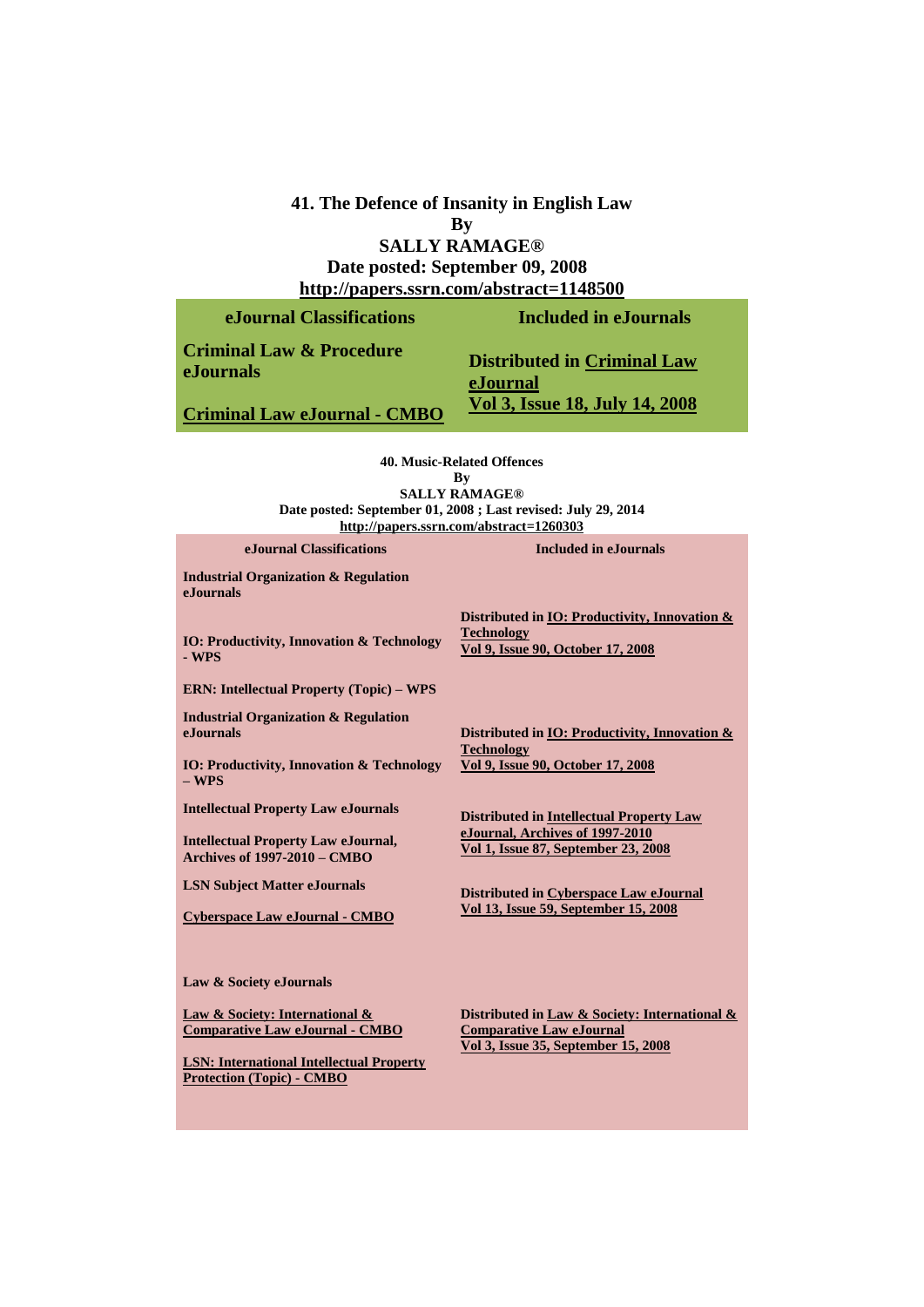**39. Case Study of Christopher Foster's Ulva Ltd.**

**By**

# **SALLY RAMAGE®**

**Date posted: September 09, 2008; Last revised: July 29, 2014 <http://papers.ssrn.com/abstract=1264435>**

| e. Journal Classifications                                                                       | <b>Included in e. Journals</b>                                                                                                                      |
|--------------------------------------------------------------------------------------------------|-----------------------------------------------------------------------------------------------------------------------------------------------------|
| <b>Organizations &amp; Markets</b><br><b>e.Iournals</b>                                          |                                                                                                                                                     |
| <b>Organizations &amp; Markets</b><br>eJournal, Archives of Vols. 1-13,<br>1994-2009 - WPS       | <b>Classification Accepted</b>                                                                                                                      |
| <b>Public Choice &amp; Political</b><br><b>Economy eJournals</b>                                 |                                                                                                                                                     |
| <b>Political Economy: Taxation,</b><br><b>Subsidies, &amp; Revenue eJournal -</b><br><b>CMBO</b> | <b>Distributed in Political Economy:</b><br><b>Taxation, Subsidies, &amp; Revenue</b><br><b>eJournal</b><br><b>Vol 1, Issue 9, October 21, 2008</b> |
| <b>ERN: Tax Evasion (Topic) -</b><br><b>CMBO</b>                                                 |                                                                                                                                                     |
| <b>Criminal Law &amp; Procedure</b><br><b>e.Iournals</b>                                         | <b>Distributed in White Collar</b><br><b>Crime eJournal</b>                                                                                         |
| <b>White Collar Crime eJournal -</b><br><b>CMBO</b>                                              | Vol 2, Issue 14, September 26,<br><u> 2008 </u>                                                                                                     |
| <b>European Private &amp; Public Law</b><br>eJournals                                            | <b>Distributed in European Public</b><br><b>Law: National eJournal</b>                                                                              |
| <b>European Public Law: National</b><br>eJournal - CMBO                                          | Vol 5, Issue 50, September 18,<br>2008                                                                                                              |
| <b>LSN Subject Matter eJournals</b>                                                              |                                                                                                                                                     |
| Law & Psychology eJournal -<br><b>CMBO</b>                                                       | <b>Classification Not Accepted</b>                                                                                                                  |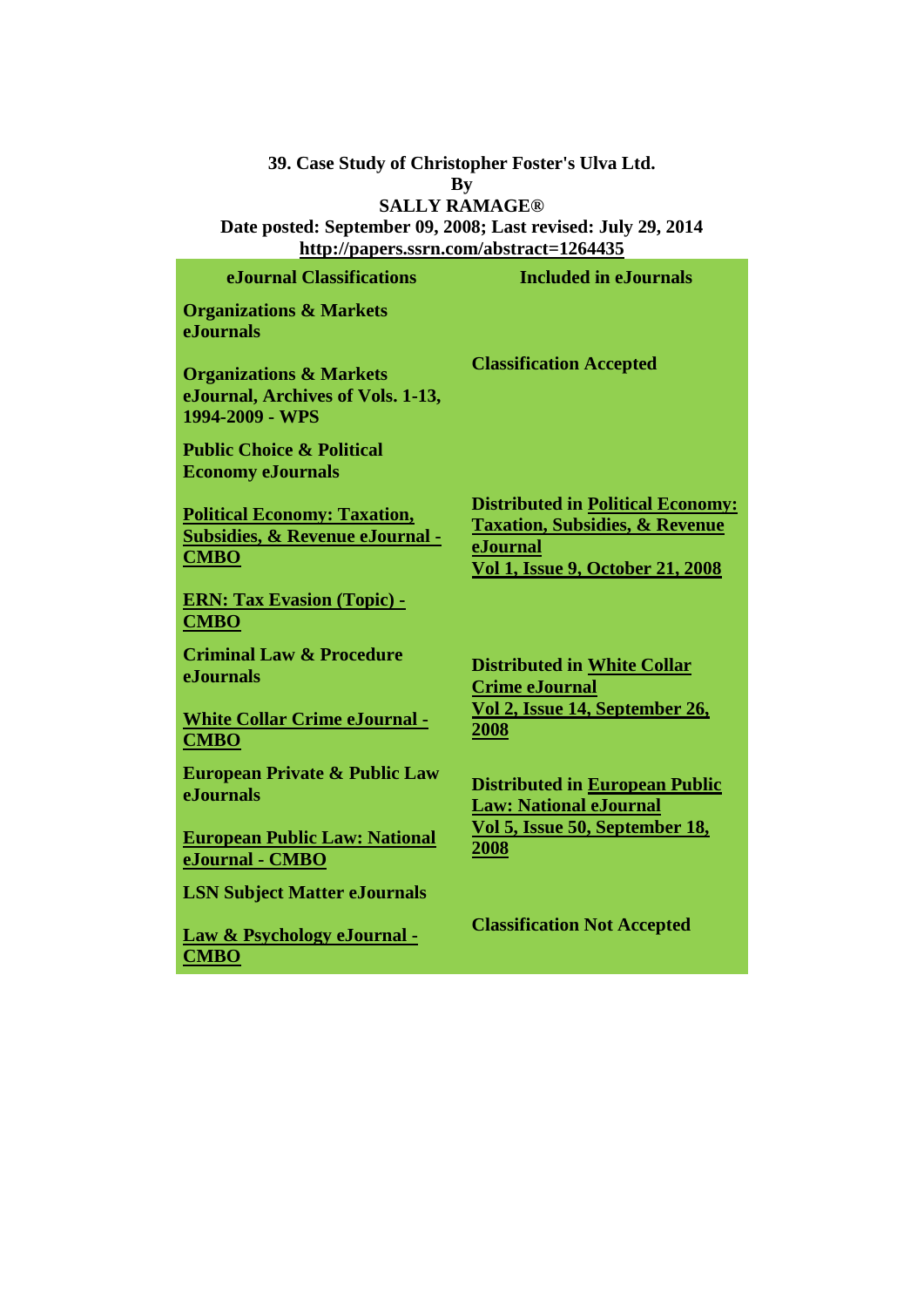#### **38. Case Study of Special Purpose Vehicles in the United Kingdom**

**By**

#### **SALLY RAMAGE®**

Date posted: September 09, 2008 <http://papers.ssrn.com/abstract=1264450>

| e. Journal Classifications                                                                     | Included in eJournals                                       |
|------------------------------------------------------------------------------------------------|-------------------------------------------------------------|
| <b>Organizations &amp; Markets eJournals</b>                                                   |                                                             |
| <b>Organizations &amp; Markets eJournal,</b><br><b>Archives of Vols. 1-13, 1994-2009 - WPS</b> | <b>Classification Accepted</b>                              |
| <b>Public Choice &amp; Political Economy</b><br>e.Journals                                     |                                                             |
| <b>Political Economy: Taxation, Subsidies,</b><br>& Revenue eJournal - CMBO                    | <b>Added to eLibrary</b>                                    |
| <b>ERN: Tax Evasion (Topic) - CMBO</b>                                                         |                                                             |
| <b>Criminal Law &amp; Procedure eJournals</b>                                                  | <b>Distributed in White</b><br><b>Collar Crime eJournal</b> |
| <b>White Collar Crime eJournal - CMBO</b>                                                      | Vol 2, Issue 15, October<br>10.2008                         |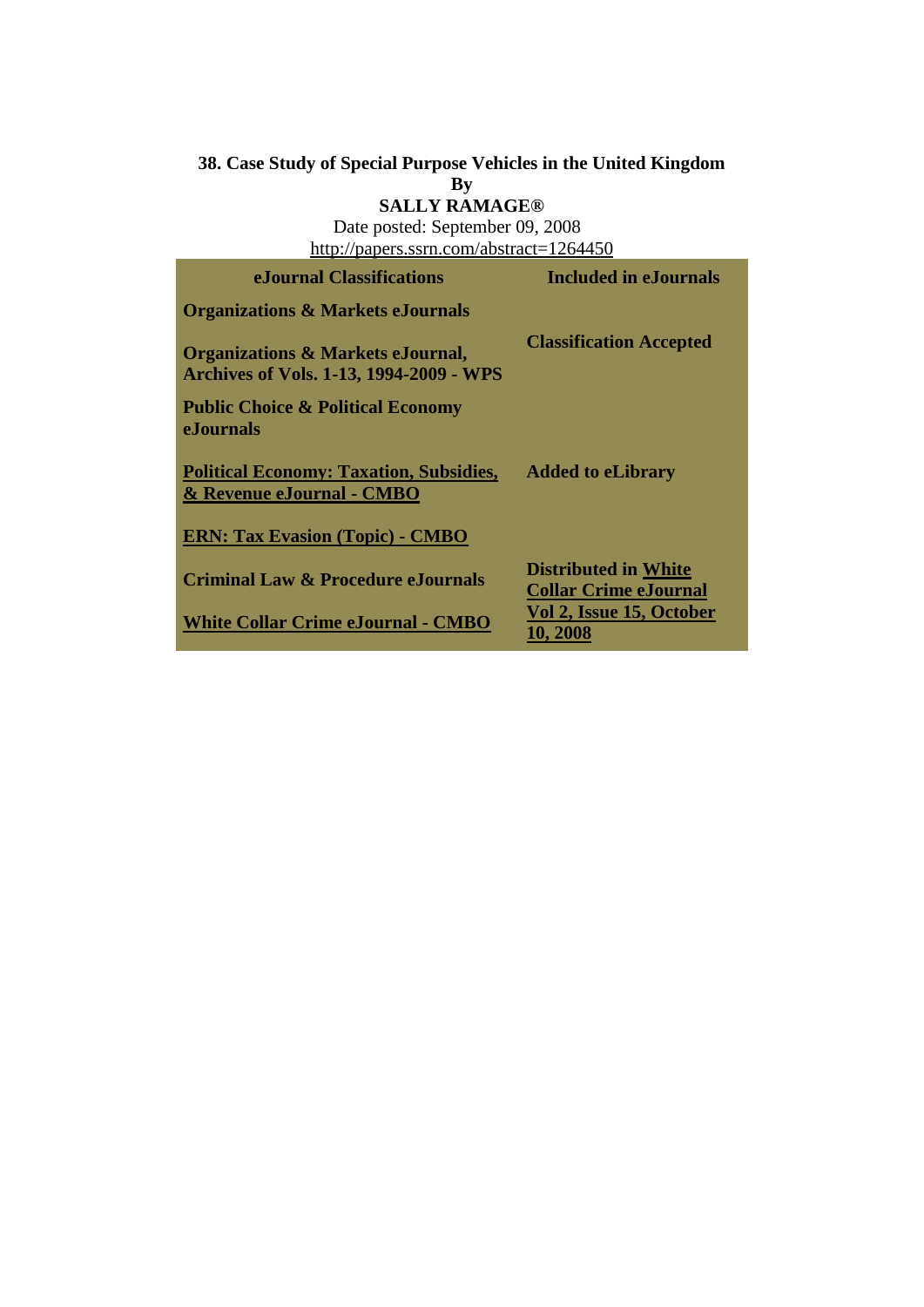**37. Fannie Mae and Freddie Mac in Administration**

**By**

**SALLY RAMAGE® Date posted: September 08, 2008 ; Last revised: July 29, 2014 <http://papers.ssrn.com/abstract=1264786>**

| eJournal Classifications                                                                   | <b>Included in e.Iournals</b>                                                                                            |
|--------------------------------------------------------------------------------------------|--------------------------------------------------------------------------------------------------------------------------|
| <b>ERN</b> Subject Matter eJournals                                                        |                                                                                                                          |
| <b>Urban Economics &amp; Regional Studies eJournal</b><br>- CMBO                           | Distributed in Urban Economics &<br><b>Regional Studies eJournal</b><br>Vol 1, Issue 68, September 18, 2008              |
| <b>ERN: Urban Markets (Topic) - CMBO</b>                                                   |                                                                                                                          |
| <b>Organizations &amp; Markets eJournals</b>                                               |                                                                                                                          |
| <b>Organizations &amp; Markets eJournal, Archives</b><br>of Vols. 1-13, 1994-2009 - WPS    | <b>Classification Accepted</b>                                                                                           |
| <b>Public Choice &amp; Political Economy eJournals</b>                                     |                                                                                                                          |
| <b>Political Economy: Structure &amp; Scope of</b><br><b>Government eJournal - CMBO</b>    | <b>Distributed in Political Economy: Structure</b><br>& Scope of Government eJournal<br>Vol 1, Issue 7, October 13, 2008 |
| <b>ERN: Public Administration (Topic) - CMBO</b>                                           |                                                                                                                          |
| <b>Banking &amp; Financial Institutions eJournals</b>                                      | Distributed in Banking & Financial<br><b>Institutions</b>                                                                |
| <b>Banking &amp; Financial Institutions - WPS</b>                                          | Vol 15, Issue 64, October 06, 2008                                                                                       |
| <b>Banking &amp; Financial Institutions eJournals</b>                                      |                                                                                                                          |
| Banking & Financial Institutions eJournal,<br><b>Archives of Vols. 1-4, 2009-12 - CMBO</b> | <b>Classification Accepted</b>                                                                                           |
| <b>Banking &amp; Financial Institutions eJournals</b>                                      | Distributed in Banking & Insurance                                                                                       |
| <b>Banking &amp; Insurance - WPS</b>                                                       | Vol 2, Issue 92, October 01, 2008                                                                                        |
| <b>Banking &amp; Financial Institutions eJournals</b>                                      |                                                                                                                          |
| <b>Banking &amp; Insurance eJournal - CMBO</b>                                             | <b>Added to eLibrary</b>                                                                                                 |
| <b>FEN Subject Matter eJournals</b>                                                        | <b>Distributed in Real Estate</b>                                                                                        |
| <b>Real Estate – WPS</b>                                                                   | Vol 13, Issue 30, September 16, 2008                                                                                     |
| <b>FEN Subject Matter eJournals</b>                                                        | <b>Added to eLibrary</b>                                                                                                 |
| Real Estate eJournal - CMBO                                                                |                                                                                                                          |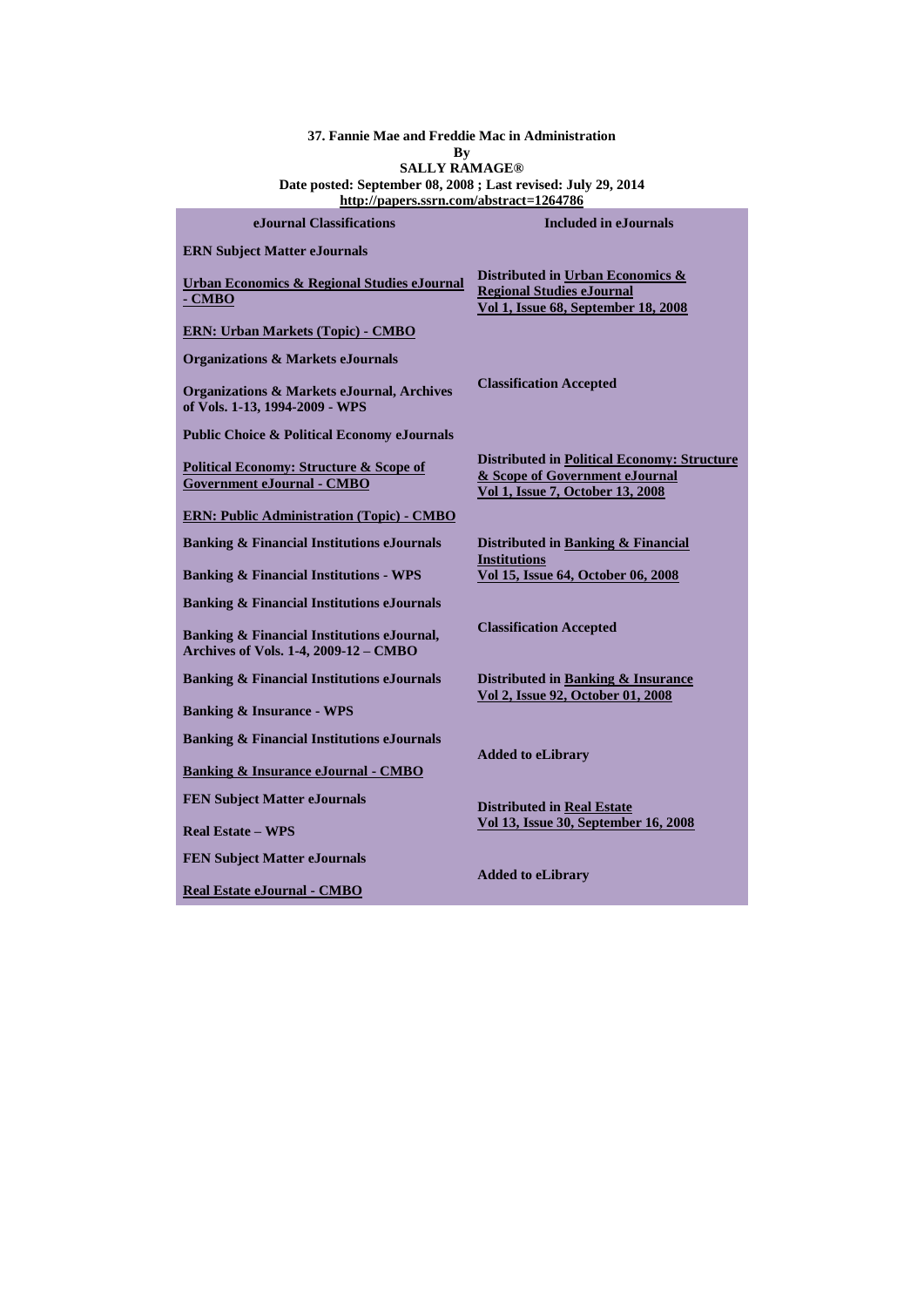### **36. Criminality on the Internet By SALLY RAMAGE® Date posted: December 22, 2008 <http://papers.ssrn.com/abstract=1319341>**

| eJournal Classifications                                                        | <b>Included in eJournals</b>                                                                                               |
|---------------------------------------------------------------------------------|----------------------------------------------------------------------------------------------------------------------------|
| <b>Industrial Organization &amp;</b><br><b>Regulation eJournals</b>             |                                                                                                                            |
| <b>IO: Regulation, Antitrust &amp;</b><br><b>Privatization - WPS</b>            | Distributed in <b>IO</b> : Regulation,<br><b>Antitrust &amp; Privatization</b><br><b>Vol 10, Issue 7, January 27, 2009</b> |
| <b>ERN: Regulation (IO) (Topic) -</b><br><b>WPS</b>                             |                                                                                                                            |
| <b>Industrial Organization &amp;</b><br><b>Regulation eJournals</b>             |                                                                                                                            |
| IO: Productivity, Innovation &<br><b>Technology - WPS</b>                       | Distributed in <b>IO</b> : Productivity,<br><b>Innovation &amp; Technology</b><br>Vol 10, Issue 36, April 07, 2009         |
| <b>ERN: Technology (Topic) - WPS</b>                                            |                                                                                                                            |
| <b>Industrial Organization &amp;</b><br><b>Regulation eJournals</b>             | Distributed in IO: Productivity,<br><b>Innovation &amp; Technology</b>                                                     |
| <b>IO: Productivity, Innovation &amp;</b><br><b>Technology - WPS</b>            | <u>Vol 10, Issue 36, April 07, 2009</u>                                                                                    |
| <b>Industrial Organization &amp;</b><br><b>Regulation eJournals</b>             | Distributed in IO: Regulation,<br><b>Antitrust &amp; Privatization</b>                                                     |
| <b>IO: Regulation, Antitrust &amp;</b><br><b>Privatization - WPS</b>            | <b>Vol 10, Issue 7, January 27, 2009</b>                                                                                   |
| <b>ISN Subject Matter eJournals</b><br>eBusiness & eCommerce - WPS              | Distributed in eBusiness &<br>eCommerce                                                                                    |
|                                                                                 | <b>Vol 6, Issue 7, February 25, 2009</b>                                                                                   |
| <b>ISN Subject Matter eJournals</b><br>eBusiness & eCommerce eJournal<br>- CMBO | <b>Added to eLibrary</b>                                                                                                   |
| <b>Innovation Disciplines eJournals</b>                                         |                                                                                                                            |
| <b>Innovation Law &amp; Policy</b><br>eJournal - CMBO                           | <b>Added to eLibrary</b>                                                                                                   |
| <b>IRPN: Innovation &amp; Cyberlaw &amp;</b><br><b>Policy (Topic) - CMBO</b>    |                                                                                                                            |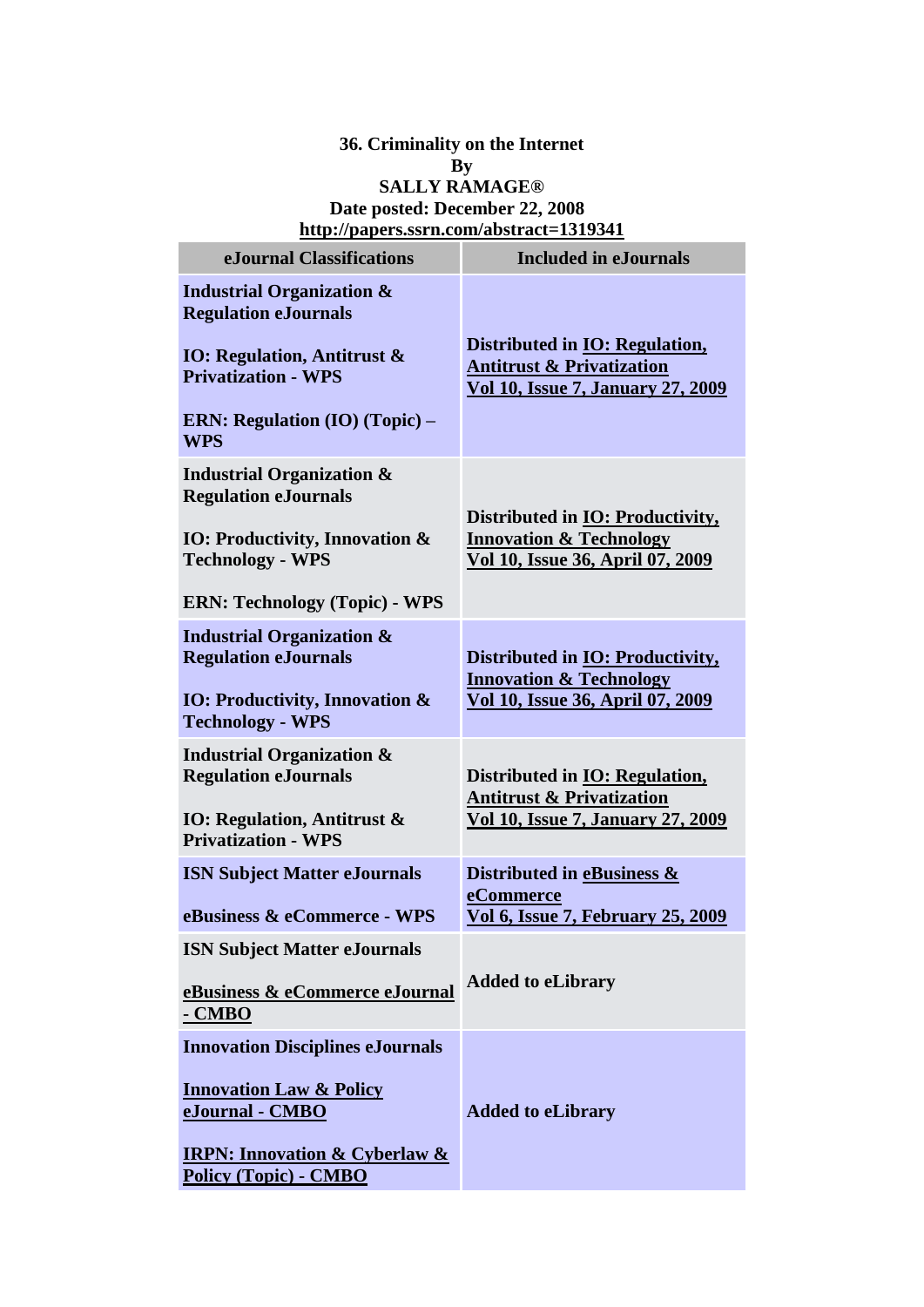| <b>Criminal Law &amp; Procedure</b>                                                                                | <b>Distributed in Criminal Law</b>       |
|--------------------------------------------------------------------------------------------------------------------|------------------------------------------|
| eJournals                                                                                                          | eJournal                                 |
| <b>Criminal Law eJournal - CMBO</b>                                                                                | Vol 4, Issue 3, January 23, 2009         |
| <b>LSN Subject Matter eJournals</b>                                                                                | <b>Distributed in Cyberspace Law</b>     |
| <b>Cyberspace Law eJournal -</b>                                                                                   | eJournal                                 |
| <b>CMBO</b>                                                                                                        | <b>Vol 14, Issue 1, January 13, 2009</b> |
| <b>LSN Subject Matter eJournals</b>                                                                                | Distributed in Legislation &             |
| <b>Legislation &amp; Statutory</b>                                                                                 | <b>Statutory Interpretation</b>          |
| <b>Interpretation - WPS</b>                                                                                        | Vol 6, Issue 2, January 12, 2009         |
| <b>LSN Subject Matter eJournals</b><br><b>Legislation &amp; Statutory</b><br><b>Interpretation eJournal - CMBO</b> | <b>Added to eLibrary</b>                 |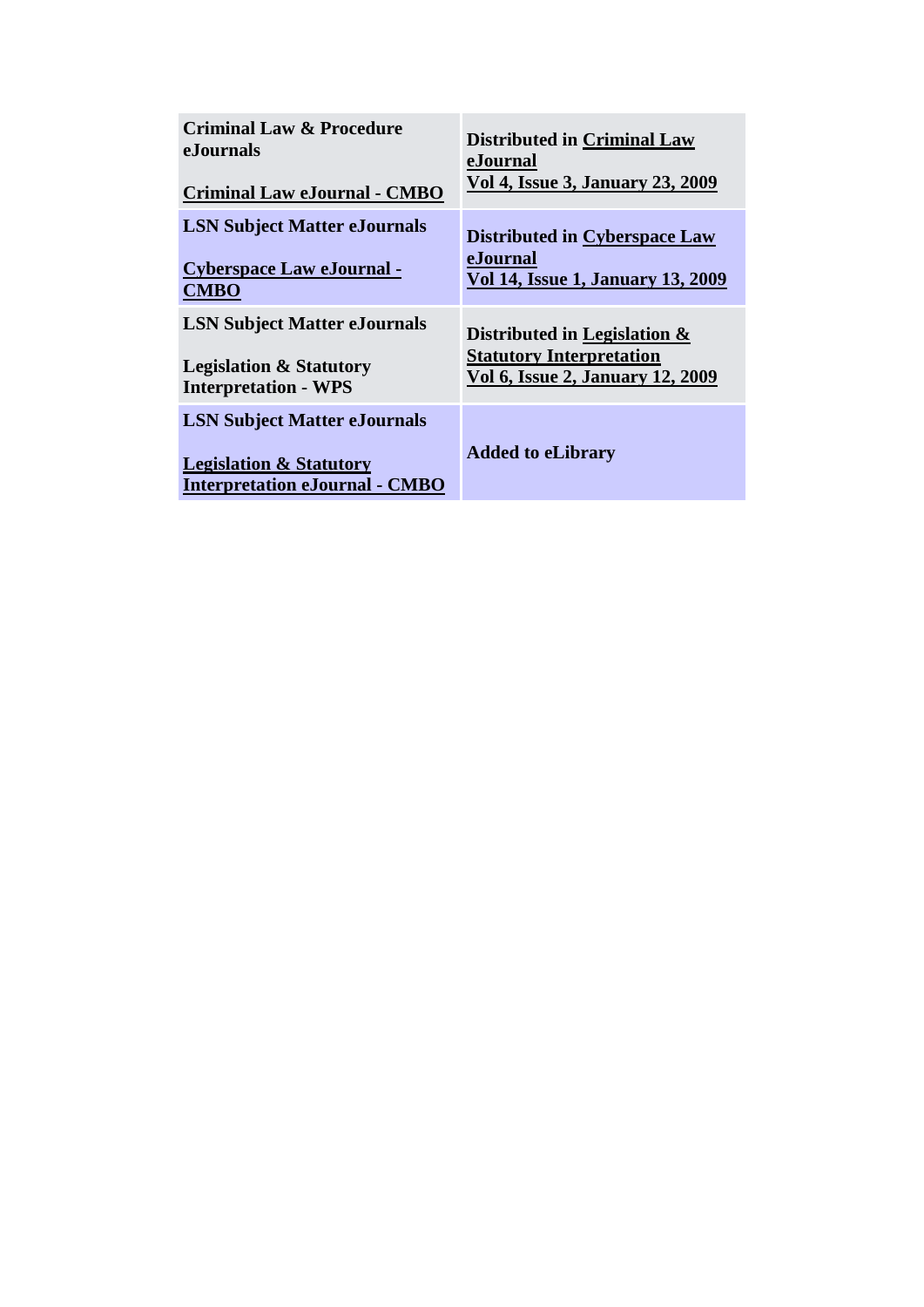**35. Safeguarding Vulnerable Groups Act 2006, S.12**

#### **By SALLY RAMAGE®**

**Reference Info: 'THE CRIMINAL LAWYER' JOURNAL, Tottel Publishing, UK, pp. 1-2, June 2009 Date posted: April 24, 2009 <http://papers.ssrn.com/abstract=1393777>**

| <b>eJournal Classifications</b>                                              | <b>Message</b>                                                                              |
|------------------------------------------------------------------------------|---------------------------------------------------------------------------------------------|
| <b>Employment, Labor, Compensation &amp;</b><br><b>Pension Law eJournals</b> |                                                                                             |
| <b>Employment Law eJournal - CMBO</b>                                        | <b>Distributed in Employment</b><br><b>Law eJournal</b><br><b>Vol 4, Issue 17, June 02,</b> |
| <b>LSN: Employment Statutes (Topic) -</b>                                    | 2009                                                                                        |

### **34. Fraudulent Trading By SALLY RAMAGE® Reference Info: 'THE CRIMINAL LAW' JOURNAL, pp. 1-4, Tottel Publishing, United Kingdom, March 2009 Date posted: April 24, 2009**

|  | http://papers.ssrn.com/abstract=1393789 |
|--|-----------------------------------------|

| eJournal Classifications                | <b>Message</b>                  |
|-----------------------------------------|---------------------------------|
| <b>CGN Subject Matter eJournals</b>     |                                 |
| ↳                                       |                                 |
| <b>Corporate Governance:</b>            |                                 |
| Arrangements & Laws eJournal -          |                                 |
| <b>CMBO</b>                             |                                 |
|                                         | <b>Added to eLibrary</b>        |
| <b>CGN: Governance Law &amp;</b>        |                                 |
| <b>Arrangements by Subject Matter</b>   |                                 |
| $(Topic)$ - CMBO                        |                                 |
|                                         |                                 |
| <b>CGN: Securities Regulation (Sub-</b> |                                 |
| Topic) - CMBO                           |                                 |
| <b>CGN Subject Matter eJournals</b>     |                                 |
| ↳                                       |                                 |
| <b>Corporate Governance &amp; Law</b>   | <b>Added to eLibrary</b>        |
| eJournal - CMBO                         |                                 |
| <b>ERPN Subject Matter eJournals</b>    | Distributed in Entrepreneurship |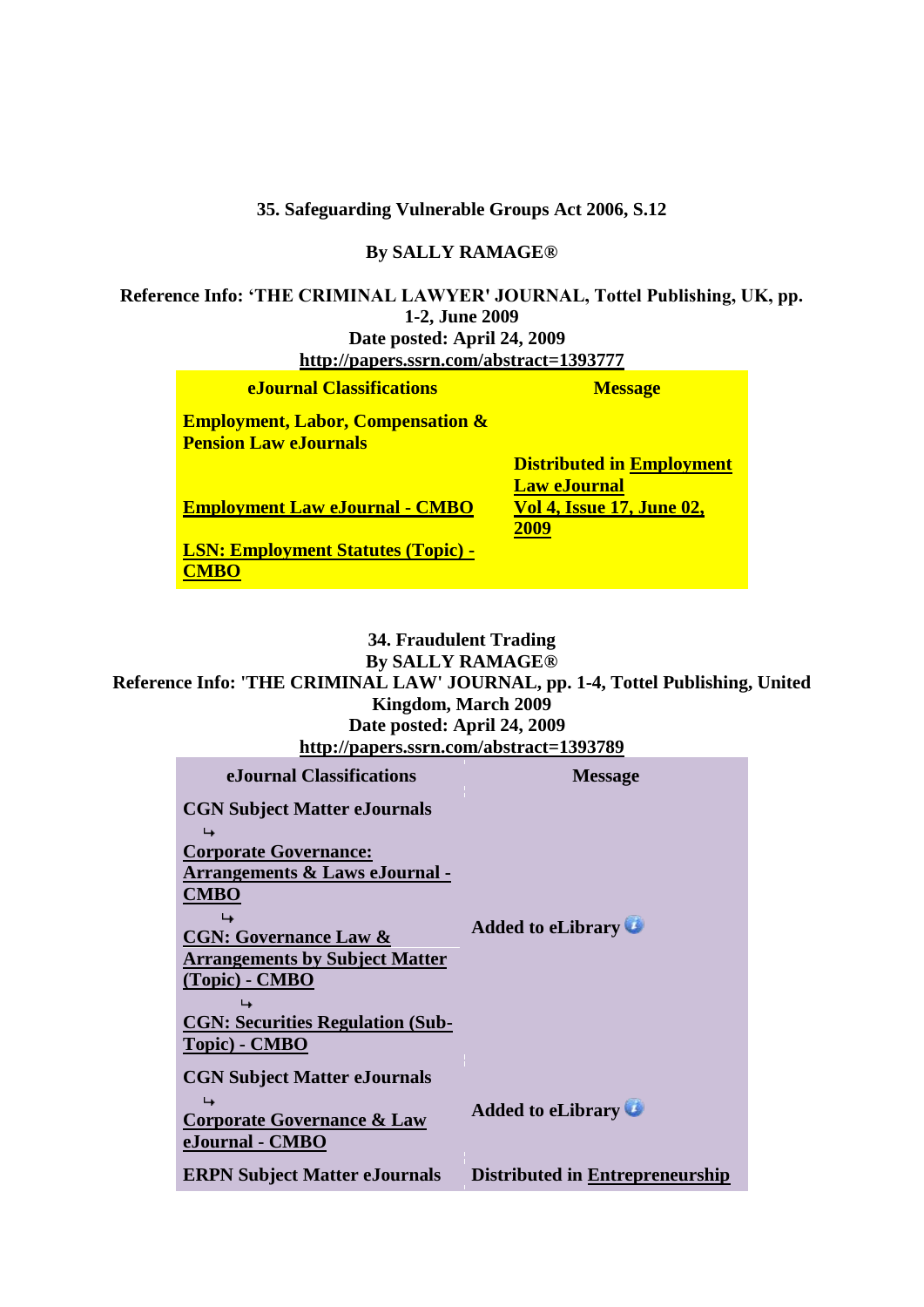| <b>Entrepreneurship &amp; Law</b><br>eJournal - CMBO<br>↳                                                                                                                                                                       | & Law eJournal<br>Vol 4, Issue 103, July 03, 2009                                                                                        |
|---------------------------------------------------------------------------------------------------------------------------------------------------------------------------------------------------------------------------------|------------------------------------------------------------------------------------------------------------------------------------------|
| <b>ERPN: Regulation (Topic) -</b><br><b>CMBO</b>                                                                                                                                                                                |                                                                                                                                          |
| <b>ERPN: Securities Law &amp; Public</b><br><b>Offerings (Sub-Topic) - CMBO</b>                                                                                                                                                 |                                                                                                                                          |
| <b>Corporate Finance: Governance,</b><br>Corporate Control &<br><b>Organization eJournals</b><br>↳<br><b>Corporate Finance: Governance,</b><br><b>Corporate Control &amp;</b><br><b>Organization - APS</b>                      | Distributed in Corporate<br><b>Finance: Governance, Corporate</b><br><b>Control &amp; Organization</b><br>Vol 12, Issue 33, May 22, 2009 |
| <b>Corporate Finance: Governance,</b><br><b>Corporate Control &amp;</b><br><b>Organization eJournals</b><br>↳<br><b>Corporate Finance: Governance,</b><br><b>Corporate Control &amp;</b><br><b>Organization eJournal - CMBO</b> | <b>Added to eLibrary</b>                                                                                                                 |
| Corporate, Securities & Finance<br><b>Law eJournals</b><br><b>Corporate Law: Securities Law -</b><br><b>APS</b>                                                                                                                 | <b>Distributed in Corporate Law:</b><br><b>Securities Law</b><br>Vol 8, Issue 14, May 29, 2009                                           |
| <b>Corporate, Securities &amp; Finance</b><br><b>Law eJournals</b><br>↳<br><b>Corporate Law: Securities Law -</b><br><b>APS</b><br>↳<br><b>LSN: Securities Law:</b><br><b>International (Topic) - APS</b>                       | <b>Distributed in Corporate Law:</b><br><b>Securities Law</b><br>Vol 8, Issue 14, May 29, 2009                                           |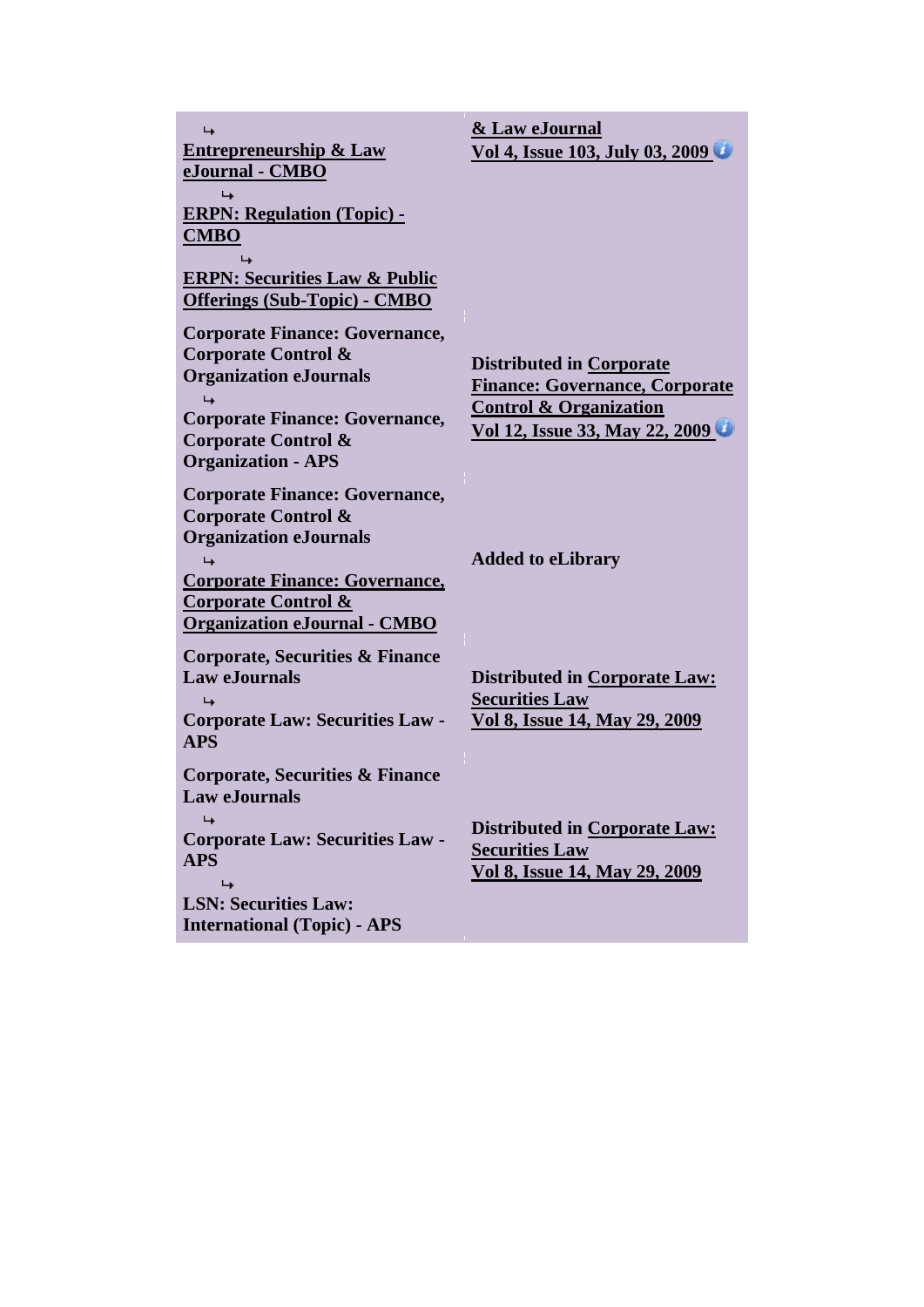#### **33. Police Search Warrants Reference Info: CRIMINAL LAW NEWS, British Library, February 2009 Date posted: April 24, 2009 <http://papers.ssrn.com/abstract=1393799>**

| пир.//рарсгэзэн н.сонгазы асс—1979/77 |                                          |  |
|---------------------------------------|------------------------------------------|--|
| eJournal Classifications              | <b>Message</b>                           |  |
| <b>Criminal Law &amp; Procedure</b>   |                                          |  |
| <b>eJournals</b>                      | <b>Distributed in Criminal Procedure</b> |  |
|                                       | eJournal                                 |  |
| <b>Criminal Procedure eJournal -</b>  | Vol 4, Issue 23, May 28, 2009            |  |
| VIBO.                                 |                                          |  |

**32. Motor Insurance Frauds By SALLY RAMAGE® Reference Info: Criminal Law News, December 2008 Date posted: April 24, 2009 <http://papers.ssrn.com/abstract=1393800>**

| eJournal Classifications                                                  | <b>Message</b>                                                             |
|---------------------------------------------------------------------------|----------------------------------------------------------------------------|
| <b>Banking &amp; Financial Institutions</b><br>eJournals                  | Distributed in Banking &<br><b>Insurance</b>                               |
| <b>Banking &amp; Insurance - APS</b>                                      | Vol 3, Issue 22, June 02, 2009                                             |
| <b>Banking &amp; Financial Institutions</b><br><b>eJournals</b>           |                                                                            |
|                                                                           | <b>Added to eLibrary</b>                                                   |
| <b>Banking &amp; Insurance eJournal -</b><br><b>CMBO</b>                  |                                                                            |
| <b>FEN Subject Matter eJournals</b>                                       | <b>Added to eLibrary</b>                                                   |
| <b>Risk Management - APS</b>                                              |                                                                            |
| <b>LSN Subject Matter eJournals</b>                                       | <b>Distributed in Insurance Law,</b>                                       |
| <b>Insurance Law, Legislation, &amp;</b><br><b>Policy eJournal - CMBO</b> | <b>Legislation, &amp; Policy eJournal</b><br>Vol 4, Issue 14, May 13, 2009 |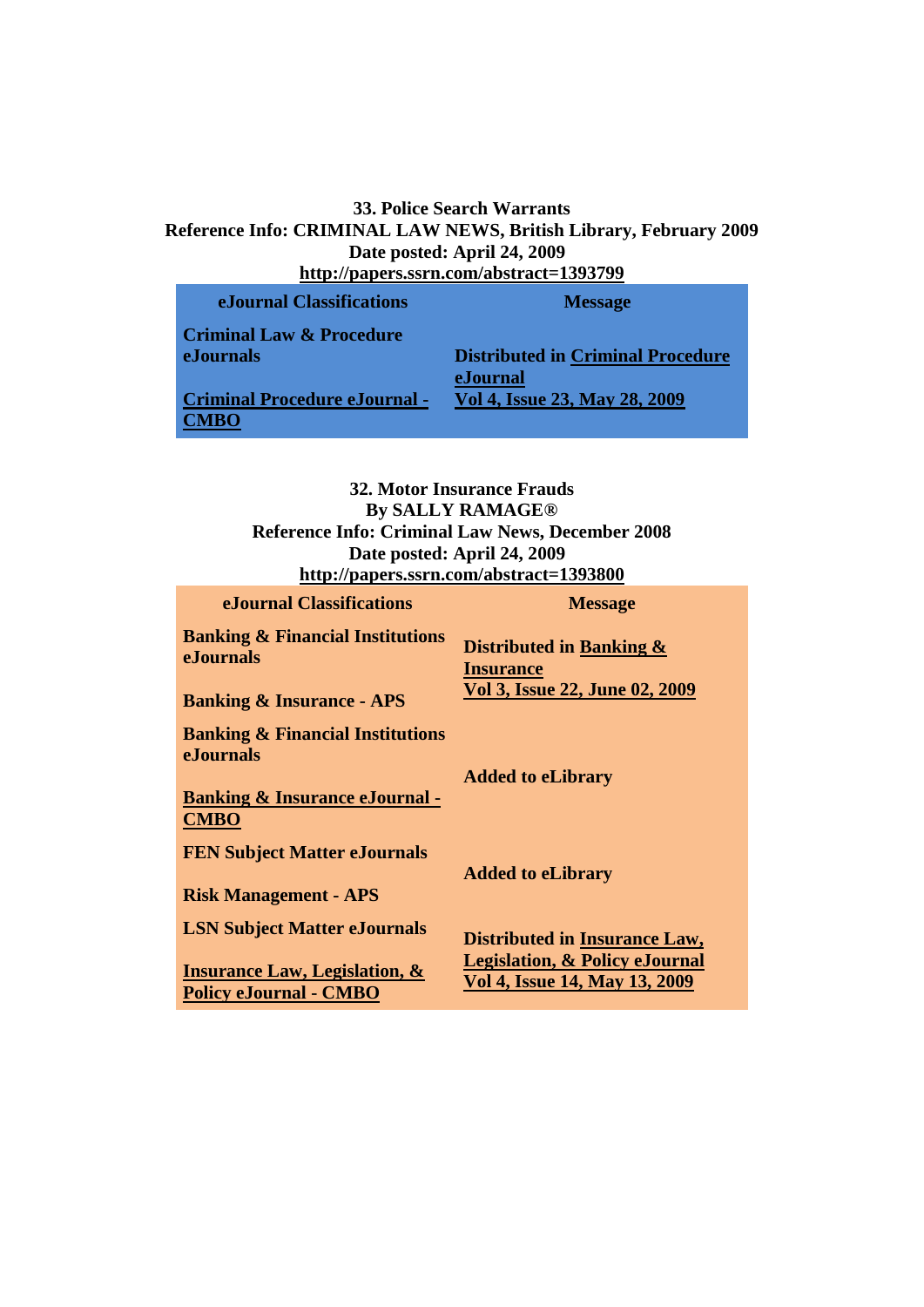## **31. What Criminality Can Be Committed in the Area of Design Intellectual Property? By SALLY RAMAGE®**

### **Reference Info: Criminal Law News, pp. 4-12, October 2008 Date posted: April 24, 2009**

| http://papers.ssrn.com/abstract=1393823                                           |                                                                  |  |
|-----------------------------------------------------------------------------------|------------------------------------------------------------------|--|
| eJournal Classifications                                                          | <b>Included in eJournals</b>                                     |  |
| <b>ERPN Subject Matter eJournals</b>                                              |                                                                  |  |
| <b>Entrepreneurship &amp; Law eJournal -</b><br><b>CMBO</b>                       | Distributed in Entrepreneurship & Law<br>eJournal                |  |
| <b>ERPN: Intellectual Property (Topic) -</b><br><b>CMBO</b>                       | Vol 4, Issue 102, July 02, 2009                                  |  |
| <b>ERPN: IP (Other) (Sub-Topic) - CMBO</b>                                        |                                                                  |  |
| <b>Innovation Areas eJournals</b>                                                 |                                                                  |  |
| <b>Environment for Innovation eJournal -</b><br><b>CMBO</b>                       |                                                                  |  |
| <b>IRPN: Innovation Policy Studies (Topic)</b><br>- CMBO                          | <b>Added to eLibrary</b>                                         |  |
| <b>IRPN: Intellectual Property (Including</b><br>GPL, etc.) (Sub-Topic) - CMBO    |                                                                  |  |
| <b>Innovation Disciplines eJournals</b>                                           |                                                                  |  |
| <b>Innovation Law &amp; Policy eJournal -</b><br><b>CMBO</b>                      | <b>Added to eLibrary</b>                                         |  |
| <b>IRPN: Other Innovation &amp; Law &amp;</b><br><b>Policy (Topic) - CMBO</b>     |                                                                  |  |
| <b>Intellectual Property Law eJournals</b>                                        | <b>Distributed in Intellectual Property Law</b>                  |  |
| <b>Intellectual Property Law eJournal,</b><br><b>Archives of 1997-2010 - CMBO</b> | eJournal, Archives of 1997-2010<br>Vol 2, Issue 54, May 20, 2009 |  |
| <b>Intellectual Property Law eJournals</b>                                        |                                                                  |  |
| <b>Intellectual Property: Other eJournal -</b><br><b>CMBO</b>                     | <b>Added to eLibrary</b>                                         |  |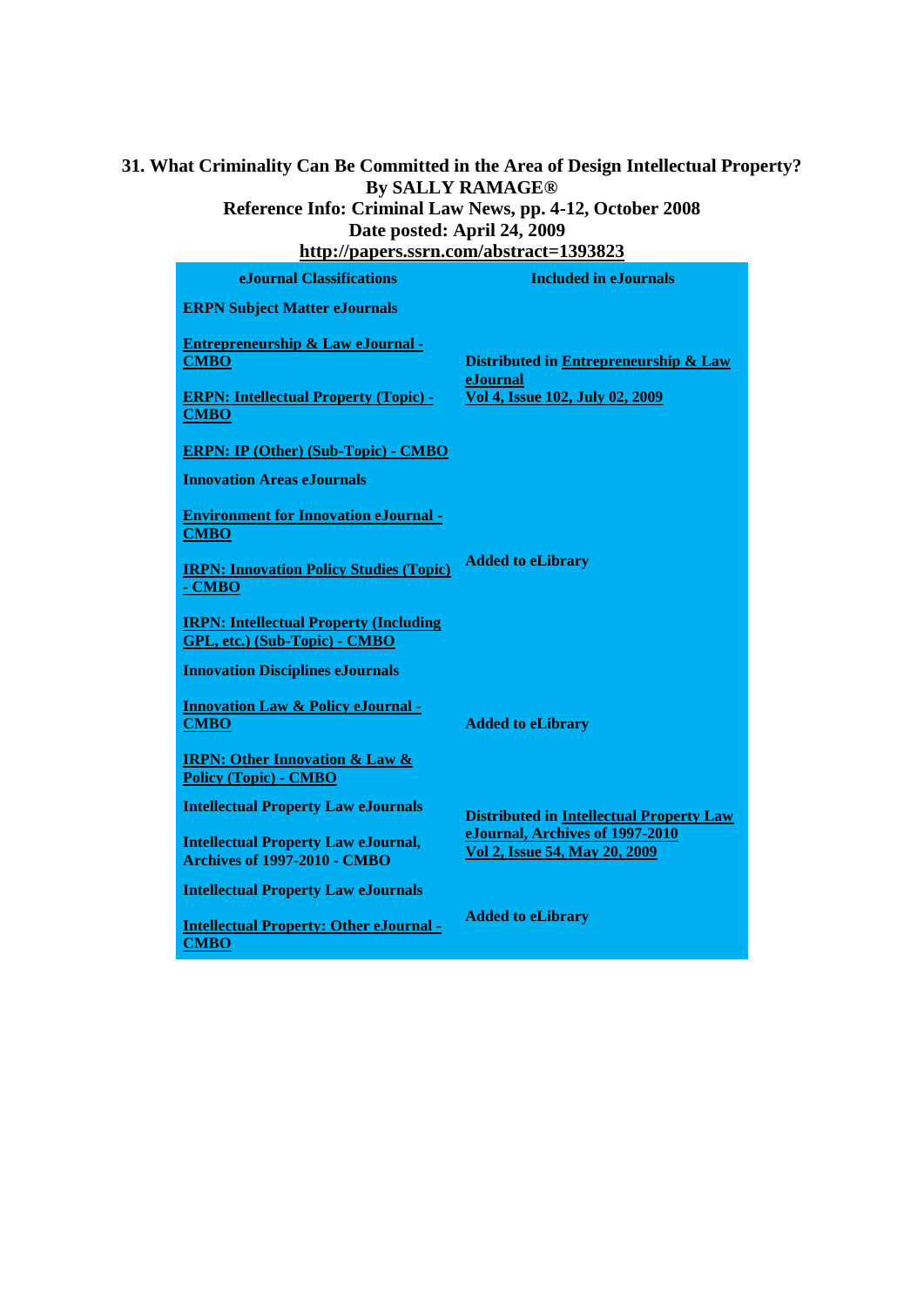#### **30. Revisiting Pepper v. Hart By SALLY RAMAGE® Reference Info: Criminal Law News, pp. 1-16, April 2009 Date posted: April 24, 2009 <http://papers.ssrn.com/abstract=1393831>**

| eJournal Classifications                                                    | <b>Message</b>                                                    |
|-----------------------------------------------------------------------------|-------------------------------------------------------------------|
| <b>LSN Subject Matter eJournals</b>                                         | Distributed in Law & Rhetoric<br>eJournal                         |
| Law & Rhetoric eJournal - CMBO                                              | Vol 2, Issue 42, May 29, 2009                                     |
| <b>LSN Subject Matter eJournals</b>                                         | Distributed in Legislation &                                      |
| <b>Legislation &amp; Statutory</b><br><b>Interpretation - APS</b>           | <b>Statutory Interpretation</b><br>Vol 6, Issue 24, June 03, 2009 |
| <b>LSN Subject Matter eJournals</b>                                         |                                                                   |
| <b>Legislation &amp; Statutory</b><br><b>Interpretation eJournal - CMBO</b> | <b>Added to eLibrary</b>                                          |

#### **29. United Kingdom Female Genital Mutilation Act 2003 By SALLY RAMAGE®**

**Reference Info: 'THE CRIMINAL LAWYER' JOURNAL, Tottel Publishing, pp. 2-5, 2009 Date posted: April 24, 2009; Last revised: August 08, 2014 <http://papers.ssrn.com/abstract=1393832>**

| eJournal Classifications                                                  | <b>Message</b>                                                               |
|---------------------------------------------------------------------------|------------------------------------------------------------------------------|
| Criminal Law & Procedure eJournals<br><b>Criminal Law eJournal - CMBO</b> | <b>Distributed in Criminal Law eJournal</b><br>Vol 4, Issue 18, May 20, 2009 |
| <b>European Private &amp; Public Law</b><br><b>e</b> Journals             |                                                                              |
| <b>European Public Law: National</b>                                      | <b>Added to eLibrary</b>                                                     |
| eJournal - CMBO                                                           |                                                                              |
| <b>Health Law eJournals</b>                                               | Distributed in Public Health Law &                                           |
| <b>Public Health Law &amp; Policy - APS</b>                               | <b>Policy</b><br>Vol 5, Issue 25, June 17, 2009                              |
| <b>Health Law eJournals</b>                                               |                                                                              |
| <b>Public Health Law &amp; Policy eJournal -</b><br><b>CMBO</b>           | <b>Added to eLibrary</b>                                                     |
| <b>LSN Subject Matter eJournals</b>                                       |                                                                              |
| <b>Sexuality &amp; the Law eJournal - CMBO</b>                            | <b>Added to eLibrary</b>                                                     |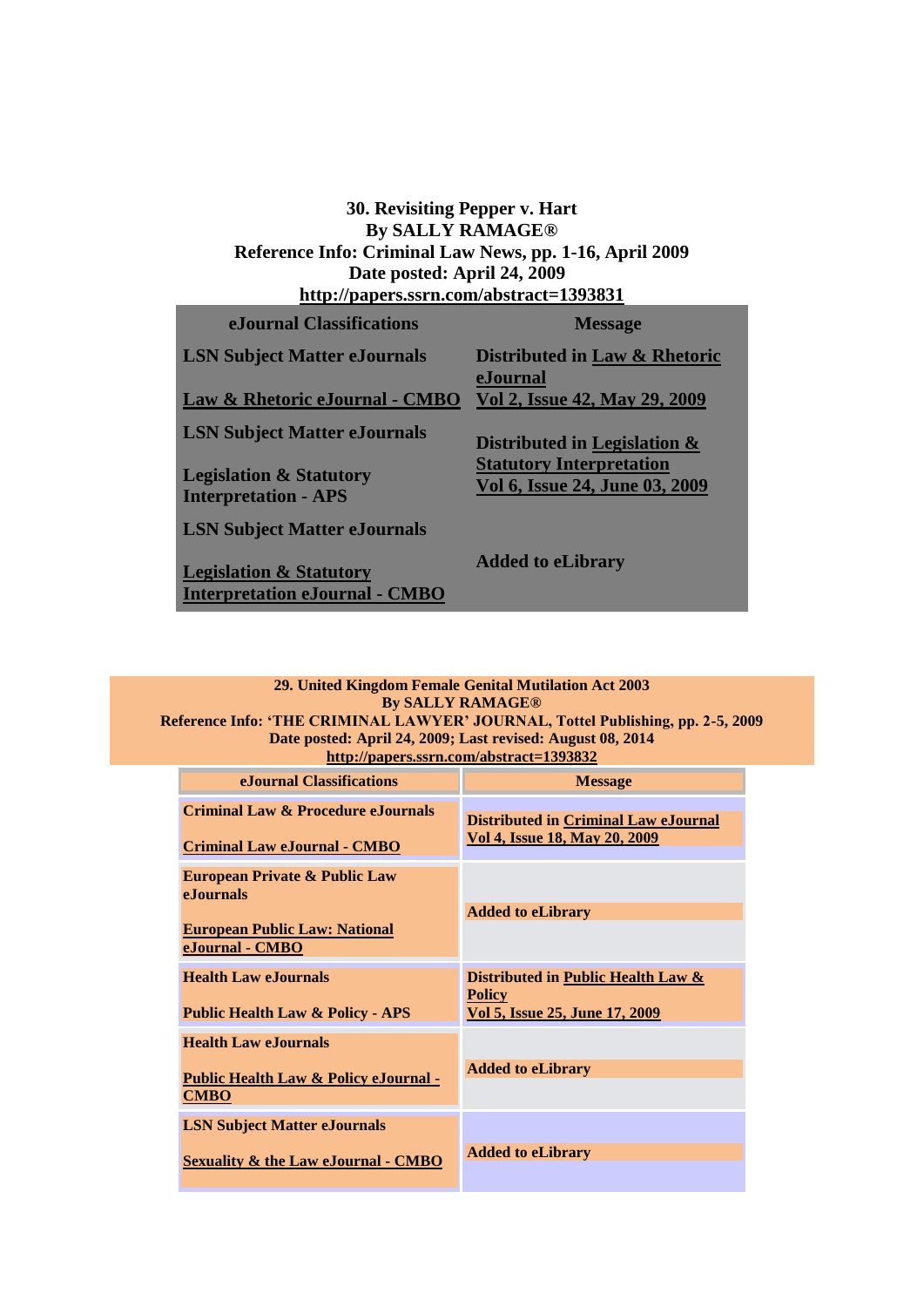| <b>LSN: Criminal Law (Sexuality) (Topic) -</b><br><b>CMBO</b> |                                                |
|---------------------------------------------------------------|------------------------------------------------|
| <b>LSN Subject Matter eJournals</b>                           | Distributed in Women, Gender & the             |
| Women, Gender & the Law eJournal -<br>CMRO                    | Law eJournal<br>Vol 5, Issue 33, June 19, 2009 |

### **28.UK Female Genital Mutilation Act 2003 By SALLY RAMAGE® Date posted: April 24, 2009 <http://papers.ssrn.com/abstract=1393842>**

| eJournal Classifications                                       | <b>Included</b> in<br>eJournals |
|----------------------------------------------------------------|---------------------------------|
| Criminal Law & Procedure eJournals                             | <b>Added to eLibrary</b>        |
| <b>Criminal Law eJournal - CMBO</b>                            |                                 |
| <b>European Private &amp; Public Law eJournals</b>             |                                 |
| <b>European Public Law: National eJournal -</b><br><b>CMBO</b> | <b>Added to eLibrary</b>        |
| <b>LSN Subject Matter eJournals</b>                            |                                 |
| <b>Sexuality &amp; the Law eJournal - CMBO</b>                 | <b>Added to eLibrary</b>        |
| <b>LSN: Criminal Law (Sexuality) (Topic) -</b><br><b>CMBO</b>  |                                 |
| <b>LSN Subject Matter eJournals</b>                            |                                 |
| Women, Gender & the Law eJournal - CMBO                        | <b>Added to eLibrary</b>        |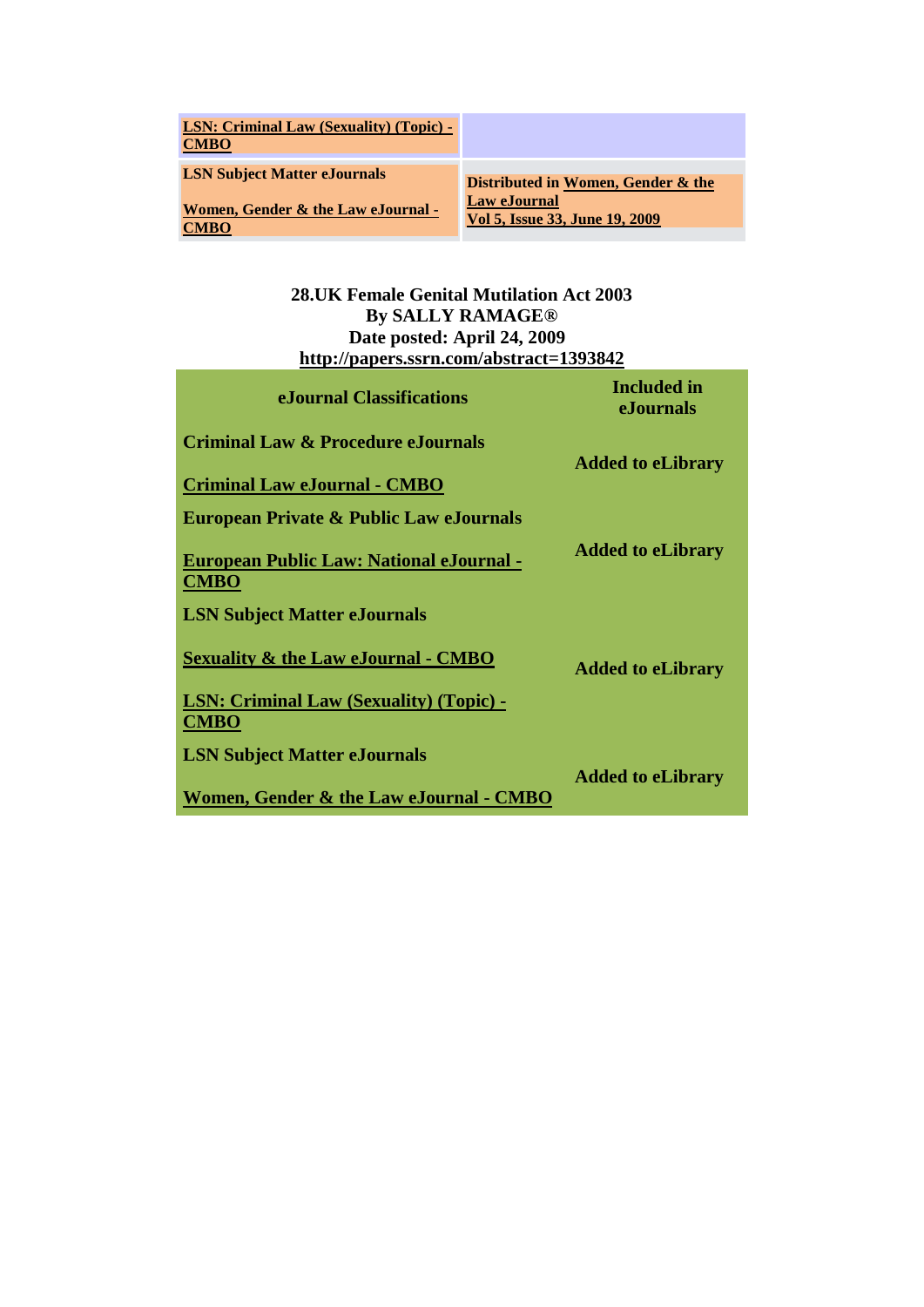# **27. United Kingdom Policing and Crime Act 2009 Annotated By SALLY RAMAGE®**

**Reference Info: CURRENT LAW STATUTES, Sweet & Maxwell, 2009 Date posted: December 03, 2009** 

**<http://papers.ssrn.com/abstract=1514868>**

| e.Journal Classifications                                | <b>Message</b>                                                                                   |
|----------------------------------------------------------|--------------------------------------------------------------------------------------------------|
| <b>Criminal Law &amp; Procedure</b><br>eJournals         | <b>Distributed in Criminal Law</b><br>eJournal                                                   |
| <b>Criminal Law eJournal - CMBO</b>                      | <b>Vol 5, Issue 3, January 08, 2010</b>                                                          |
| <b>European Private &amp; Public Law</b>                 |                                                                                                  |
| <b>e.Iournals</b>                                        | <b>Distributed in European Public</b><br><b>Law: National eJournal</b>                           |
| <b>European Public Law: National</b><br>eJournal - CMBO  | <b>Vol 7, Issue 2, January 08, 2010</b>                                                          |
| <b>LSN Subject Matter eJournals</b>                      |                                                                                                  |
| <b>Sexuality &amp; the Law eJournal -</b><br><b>CMBO</b> | Distributed in Sexuality & the<br><b>Law eJournal</b><br><b>Vol 3, Issue 2, January 05, 2010</b> |
| <b>LSN: Criminal Law (Sexuality)</b>                     |                                                                                                  |
| (Topic) - CMBO                                           |                                                                                                  |

**26. Corporate Fraud: Backdating Share Options By SALLY RAMAGE®**

**Reference Info: Current Criminal Law, Vol. 2, No. 2, pp. 1-22, December 2009 Date posted: December 03, 2009 ; Last revised: August 08, 2014 <http://papers.ssrn.com/abstract=1517570>**

| eJournal Classifications                                                | <b>Message</b>              |
|-------------------------------------------------------------------------|-----------------------------|
| <b>Corporate, Securities &amp; Finance Law eJournals</b>                |                             |
| <b>Corporate Law: Corporate Governance Law</b><br>eJournal - CMBO       | <b>Added to</b><br>eLibrary |
| <b>LSN: Corporate Governance International (Topic) -</b><br><b>CMBO</b> |                             |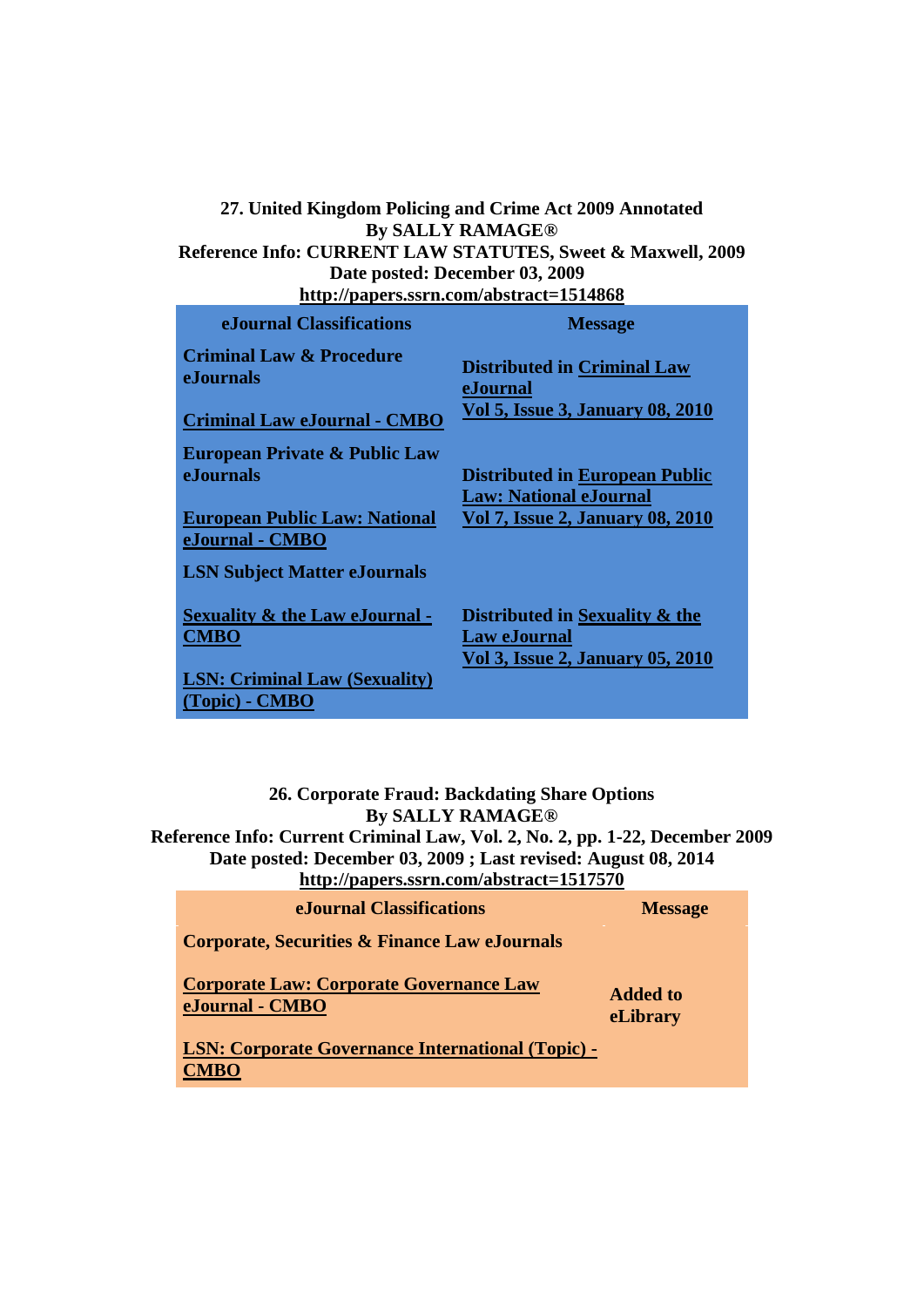**25. Analysis of an English Murder By SALLY RAMAGE® Date posted: December 30, 2011 ; Last revised: July 29, 2014 <http://papers.ssrn.com/abstract=1976093> eJournal Classifications Message Criminal Law & Procedure eJournals [Criminal Law eJournal](http://papers.ssrn.com/sol3/JELJOUR_Results.cfm?form_name=journalBrowse&journal_id=930446) - [CMBO](http://papers.ssrn.com/sol3/JELJOUR_Results.cfm?form_name=journalBrowse&journal_id=930446) Distributed in [Criminal Law](javascript:void(0);)  [eJournal](javascript:void(0);)  [Vol 7, Issue 3, January 18, 2012](javascript:void(0);)  LSN Subject Matter eJournals [English & Commonwealth Law](http://papers.ssrn.com/sol3/JELJOUR_Results.cfm?form_name=journalBrowse&journal_id=231160)  [eJournal](http://papers.ssrn.com/sol3/JELJOUR_Results.cfm?form_name=journalBrowse&journal_id=231160) - [CMBO](http://papers.ssrn.com/sol3/JELJOUR_Results.cfm?form_name=journalBrowse&journal_id=231160) [English Law: Criminal Law](http://papers.ssrn.com/sol3/JELJOUR_Results.cfm?form_name=journalBrowse&journal_id=1625625)  [\(Topic\)](http://papers.ssrn.com/sol3/JELJOUR_Results.cfm?form_name=journalBrowse&journal_id=1625625) - [CMBO](http://papers.ssrn.com/sol3/JELJOUR_Results.cfm?form_name=journalBrowse&journal_id=1625625) Distributed in [English &](javascript:void(0);)  [Commonwealth Law eJournal](javascript:void(0);)  [Vol 7, Issue 4, January 18, 2012](javascript:void(0);)  Law & Society eJournals [Law & Society: Public Law -](http://papers.ssrn.com/sol3/JELJOUR_Results.cfm?form_name=journalBrowse&journal_id=991891) [Crime, Criminal Law, &](http://papers.ssrn.com/sol3/JELJOUR_Results.cfm?form_name=journalBrowse&journal_id=991891)  [Punishment eJournal](http://papers.ssrn.com/sol3/JELJOUR_Results.cfm?form_name=journalBrowse&journal_id=991891) - [CMBO](http://papers.ssrn.com/sol3/JELJOUR_Results.cfm?form_name=journalBrowse&journal_id=991891) Distributed in [Law & Society:](javascript:void(0);)** 

**[LSN: Criminal Law \(Public Law](http://papers.ssrn.com/sol3/JELJOUR_Results.cfm?form_name=journalBrowse&journal_id=991894)  - [Crime\) \(Topic\)](http://papers.ssrn.com/sol3/JELJOUR_Results.cfm?form_name=journalBrowse&journal_id=991894) - [CMBO](http://papers.ssrn.com/sol3/JELJOUR_Results.cfm?form_name=journalBrowse&journal_id=991894)**

**[LSN: Criminal Offenses &](http://papers.ssrn.com/sol3/JELJOUR_Results.cfm?form_name=journalBrowse&journal_id=991896)  [Defenses \(Sub-Topic\)](http://papers.ssrn.com/sol3/JELJOUR_Results.cfm?form_name=journalBrowse&journal_id=991896) - [CMBO](http://papers.ssrn.com/sol3/JELJOUR_Results.cfm?form_name=journalBrowse&journal_id=991896)**

**Public Law - [Crime, Criminal](javascript:void(0);)  [Law, & Punishment eJournal](javascript:void(0);)  [Vol 6, Issue 4, January 18, 2012](javascript:void(0);)**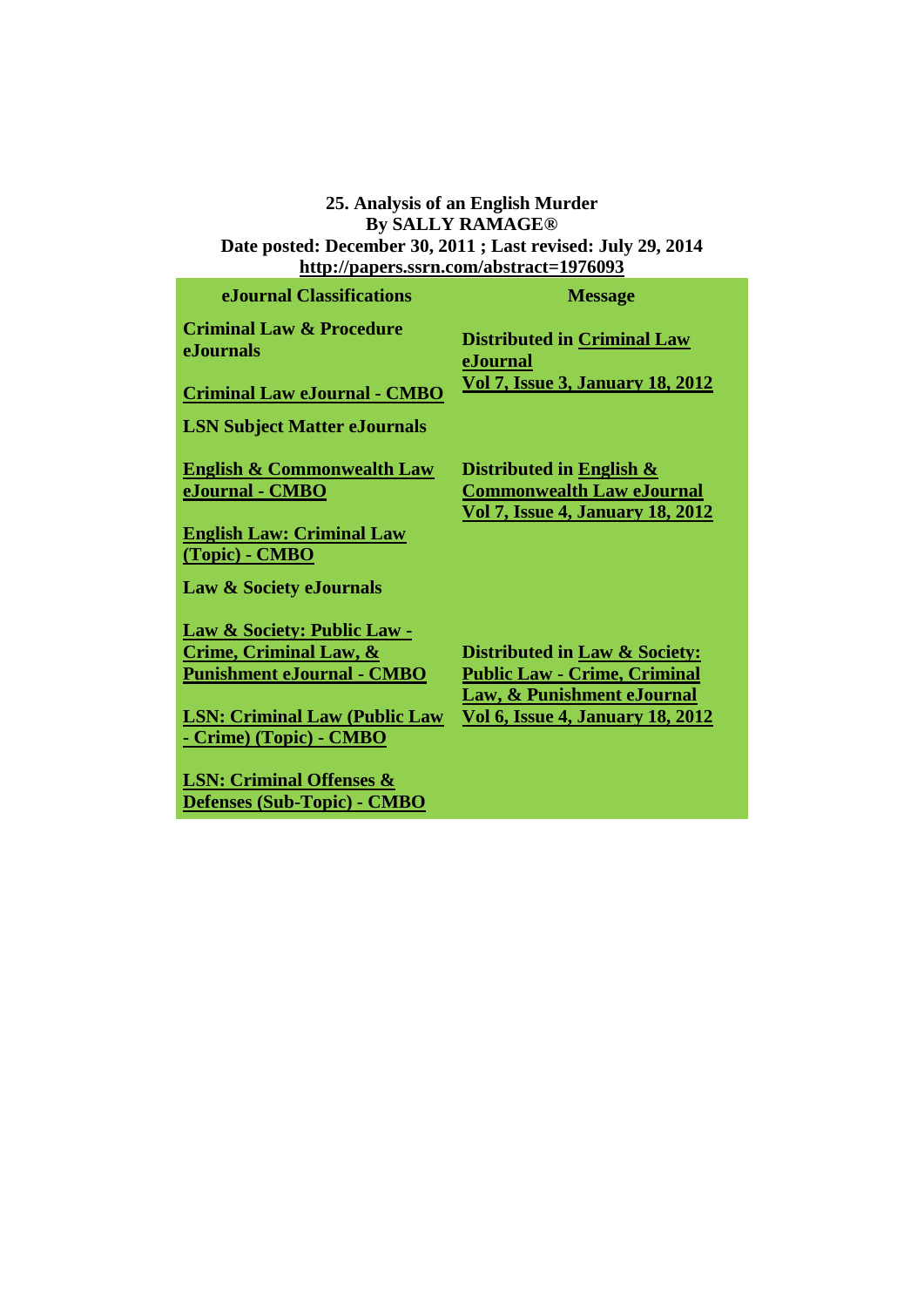## **Eva Rausing's Life and Death**

# **Date posted: July 24, 2012 ; Last revised: August 08, 2014**

**<http://papers.ssrn.com/abstract=2115295>**

| eJournal Classifications                                                                                                 | <b>Included in eJournals</b>                                                                                      |
|--------------------------------------------------------------------------------------------------------------------------|-------------------------------------------------------------------------------------------------------------------|
| <b>European Private &amp; Public Law</b><br><b>e</b> Journals<br><b>European Public Law: National</b><br>eJournal - CMBO | <b>Distributed in European Public</b><br><b>Law: National eJournal</b><br><u>Vol 9, Issue 29, August 03, 2012</u> |
| <b>LSN Subject Matter eJournals</b>                                                                                      |                                                                                                                   |
| <b>English &amp; Commonwealth Law</b><br>eJournal - CMBO                                                                 | <b>Added to eLibrary</b>                                                                                          |
| <b>English Law: Public Law (Topic)</b><br>- CMBO                                                                         |                                                                                                                   |
| <b>LSN Subject Matter eJournals</b>                                                                                      | Distributed in Human Rights &                                                                                     |
| Human Rights & the Global<br><b>Economy eJournal - CMBO</b>                                                              | the Global Economy eJournal<br>Vol 6, Issue 54, July 30, 2012                                                     |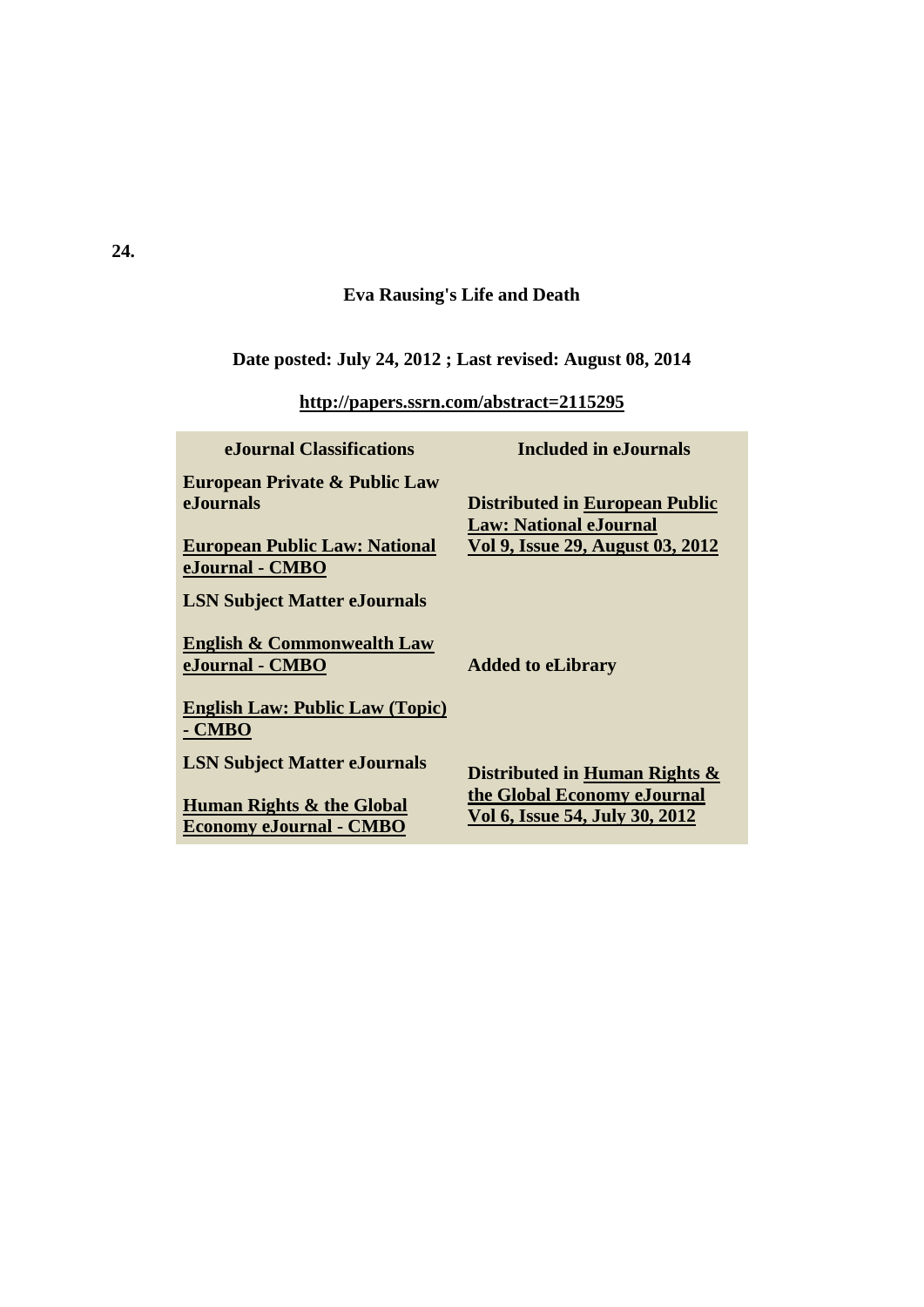# **23. Risky, Kinky Sex and the Public Policy Doctrine: Strangulation Sex or Erotic Asphyxiation**

### **By SALLY RAMAGE®**

**Date posted: July 28, 2012 ; Last revised: August 05, 2014 <http://papers.ssrn.com/abstract=2118738>**

| eJournal Classifications                                                                                      | <b>Message</b>                                                                                                                                            |
|---------------------------------------------------------------------------------------------------------------|-----------------------------------------------------------------------------------------------------------------------------------------------------------|
| <b>Criminal Law &amp; Procedure</b><br><b>e.Iournals</b><br><b>Criminal Law eJournal - CMBO</b>               | <b>Distributed in Criminal Law</b><br>eJournal<br>Vol 7, Issue 62, August 13, 2012                                                                        |
| <b>Criminal Law &amp; Procedure</b><br><b>e.Iournals</b><br><b>International, Transnational &amp;</b>         | <b>Distributed in International,</b><br><b>Transnational &amp; Comparative</b><br><b>Criminal Law eJournal</b><br><b>Vol 6, Issue 46, August 08, 2012</b> |
| <b>Comparative Criminal Law</b><br>eJournal - CMBO<br><b>LSN Subject Matter eJournals</b>                     |                                                                                                                                                           |
| <b>English &amp; Commonwealth Law</b><br>eJournal - CMBO<br><b>English Law: Public Law (Topic)</b>            | <b>Added to eLibrary</b>                                                                                                                                  |
| - CMBO<br><b>LSN Subject Matter eJournals</b>                                                                 | Distributed in Human Rights &<br>the Global Economy eJournal                                                                                              |
| <b>Human Rights &amp; the Global</b><br><b>Economy eJournal - CMBO</b><br><b>LSN Subject Matter eJournals</b> | Vol 6, Issue 59, August 07, 2012                                                                                                                          |
| <b>Sexuality &amp; the Law eJournal -</b><br><b>CMBO</b><br><b>LSN: Criminal Law (Sexuality)</b>              | <b>Added to eLibrary</b>                                                                                                                                  |
| (Topic) - CMBO<br><b>LSN Subject Matter eJournals</b>                                                         | Distributed in Law & Culture<br>eJournal                                                                                                                  |
| Law & Culture eJournal - CMBO                                                                                 | <b>Vol 6, Issue 51, August 09, 2012</b>                                                                                                                   |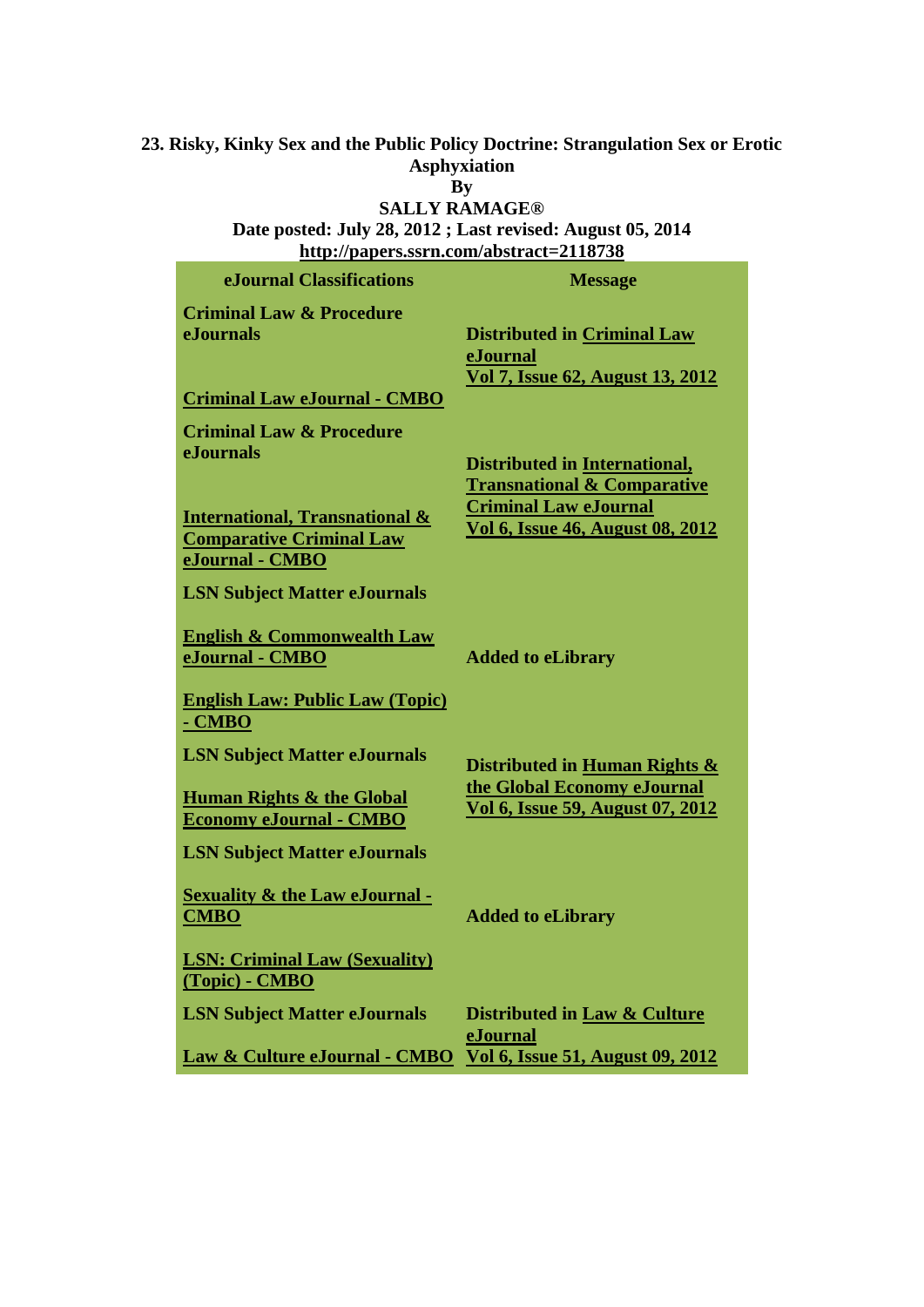### **22. Intellectual Property- Economic and Social Justice Perspective (Book Review) By SALLY RAMAGE®**

**Date posted: August 20, 2012 <http://papers.ssrn.com/abstract=2132279>**

| <b>eJournal Classifications</b>                                         | <b>Included in eJournals</b>                                                                                                       |
|-------------------------------------------------------------------------|------------------------------------------------------------------------------------------------------------------------------------|
| <b>Industrial Organization &amp; Regulation</b><br><b>e</b> Iournals    |                                                                                                                                    |
| <b>IO: Productivity, Innovation &amp; Technology</b><br>eJournal - CMBO | Distributed in <b>IO</b> : Productivity, Innovation &<br><b>Technology eJournal</b><br><b>Vol 4, Issue 140, September 03, 2012</b> |
| <b>ERN: Intellectual Property (Topic) -</b><br><b>CMBO</b>              |                                                                                                                                    |
| <b>ERPN Subject Matter eJournals</b>                                    |                                                                                                                                    |
| <b>Entrepreneurship &amp; Law eJournal - CMBO</b>                       |                                                                                                                                    |
| <b>ERPN: Intellectual Property (Topic) -</b><br><b>CMBO</b>             | <b>Distributed in Entrepreneurship &amp; Law</b><br>eJournal<br><b>Vol 7, Issue 74, August 29, 2012</b>                            |
| <b>ERPN: Copyright &amp; Trademark (Sub-</b><br><b>Topic) - CMBO</b>    |                                                                                                                                    |
| <b>ERPN Subject Matter eJournals</b>                                    |                                                                                                                                    |
| <b>Entrepreneurship &amp; Law eJournal - CMBO</b>                       | <b>Distributed in Entrepreneurship &amp; Law</b>                                                                                   |
| <b>ERPN: Intellectual Property (Topic) -</b><br><b>CMBO</b>             | eJournal<br><b>Vol 7, Issue 74, August 29, 2012</b>                                                                                |
| <b>ERPN: Patents (Sub-Topic) - CMBO</b>                                 |                                                                                                                                    |
| <b>Intellectual Property Law eJournals</b>                              | <b>Distributed in Intellectual Property: Other</b>                                                                                 |
| <b>Intellectual Property: Other eJournal -</b><br><b>CMBO</b>           | eJournal<br><b>Vol 3, Issue 38, September 07, 2012</b>                                                                             |
| <b>Law &amp; Society eJournals</b>                                      |                                                                                                                                    |
| Law & Society: Private Law eJournal -<br><b>CMBO</b>                    | <b>Distributed in Law &amp; Society: Private Law</b><br>eJournal<br><b>Vol 7, Issue 87, September 13, 2012</b>                     |
| <b>LSN: Patent Law/Intellectual Property</b><br>(Topic) - CMBO          |                                                                                                                                    |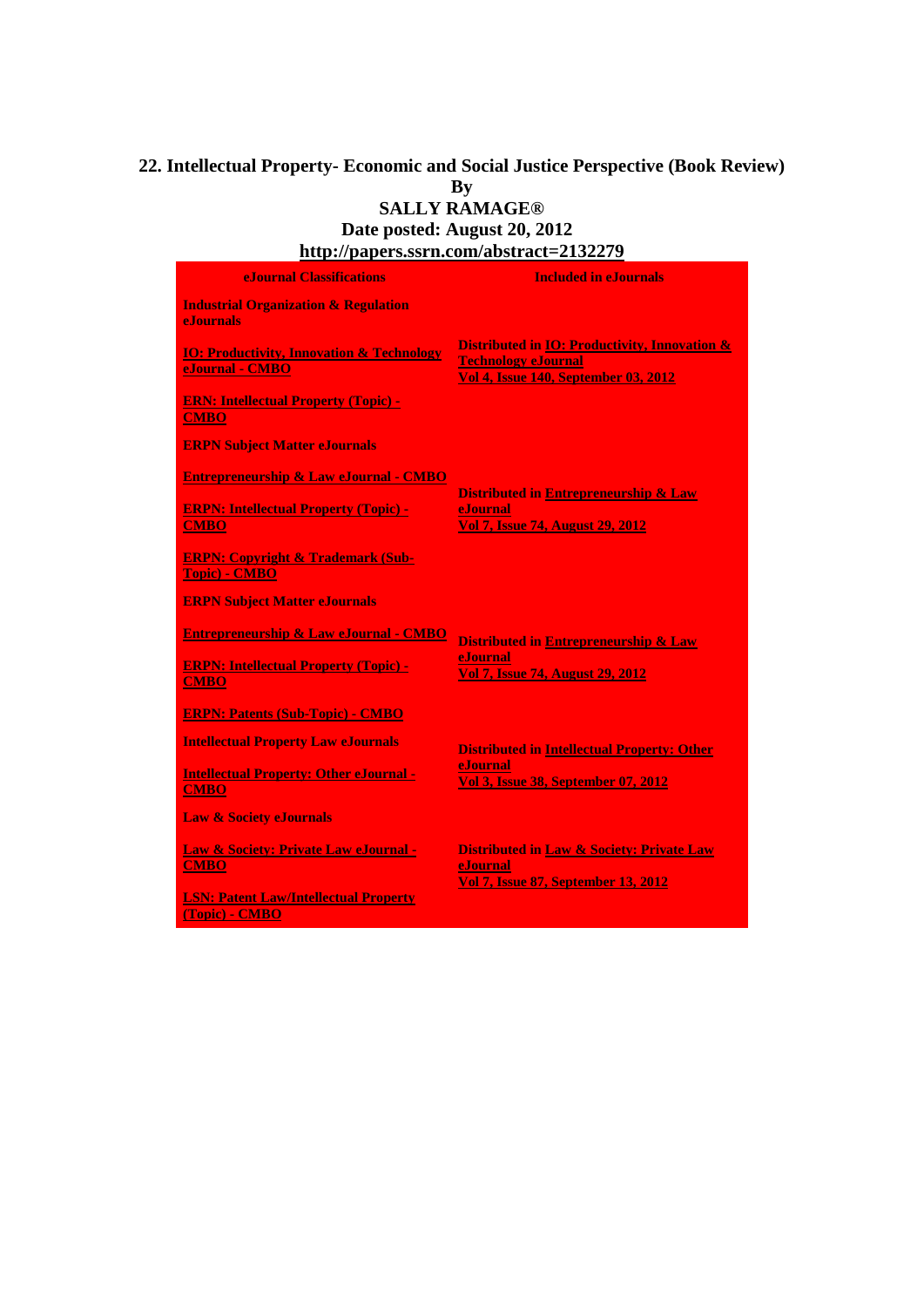**21. Explaining Criminal Careers - Book Review By SALLY RAMAGE® Reference Info: Criminal Law News, No. 48, 2012 Date posted: August 30, 2012 <http://papers.ssrn.com/abstract=2138052>**

| <b>eJournal Classifications</b>                         | <b>Included in eJournals</b>                                                                                    |
|---------------------------------------------------------|-----------------------------------------------------------------------------------------------------------------|
| <b>CSN Subject Matter eJournals</b>                     |                                                                                                                 |
| <b>Cognitive Social Science</b><br>eJournal - CMBO      | <b>Distributed in Cognitive Social</b><br><b>Science eJournal</b><br><b>Vol 4, Issue 77, September 11, 2012</b> |
| <b>CSN: Law (Topic) - CMBO</b>                          |                                                                                                                 |
| <b>Criminal Law &amp; Procedure</b><br><b>eJournals</b> | <b>Distributed in Criminology</b><br>eJournal                                                                   |
| <b>Criminology eJournal - CMBO</b>                      | Vol 7, Issue 43, September 10, 2012                                                                             |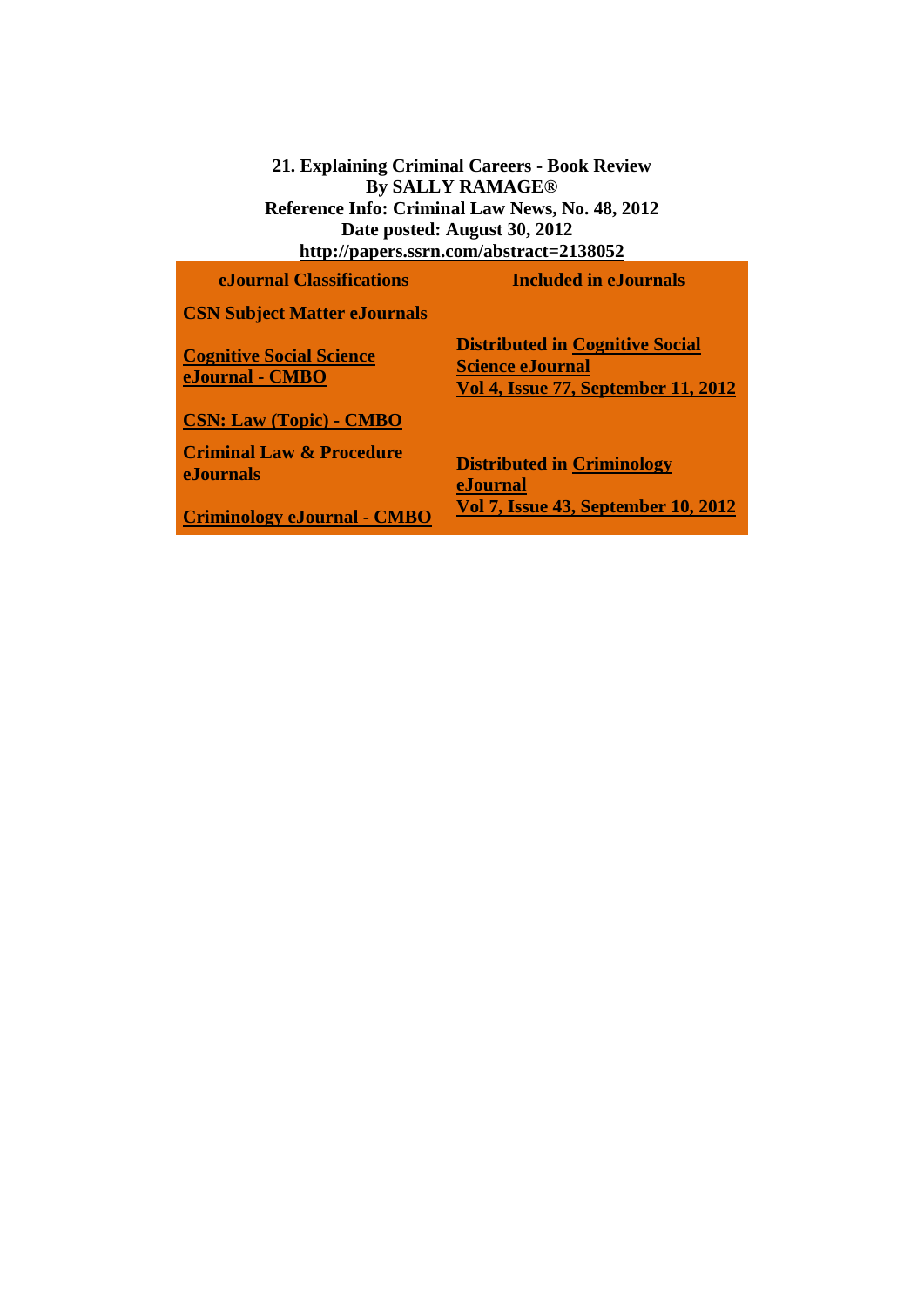**20. Policing: Development and Contemporary Practice By SALLY RAMAGE® Reference Info: Current Criminal Law, Vol. 5, No. 1, 2012 Date posted: September 05, 2012 <http://papers.ssrn.com/abstract=2141599>**

**eJournal Classifications Included in eJournals Public Choice & Political Economy eJournals [Political Economy: Structure &](http://papers.ssrn.com/sol3/JELJOUR_Results.cfm?form_name=journalBrowse&journal_id=1239802)  [Scope of Government eJournal](http://papers.ssrn.com/sol3/JELJOUR_Results.cfm?form_name=journalBrowse&journal_id=1239802) [-](http://papers.ssrn.com/sol3/JELJOUR_Results.cfm?form_name=journalBrowse&journal_id=1239802) CMBO [ERN: Public Administration](http://papers.ssrn.com/sol3/JELJOUR_Results.cfm?form_name=journalBrowse&journal_id=1239824)  [\(Topic\)](http://papers.ssrn.com/sol3/JELJOUR_Results.cfm?form_name=journalBrowse&journal_id=1239824) - [CMBO](http://papers.ssrn.com/sol3/JELJOUR_Results.cfm?form_name=journalBrowse&journal_id=1239824) [2012](javascript:void(0);)  Criminal Law & Procedure eJournals [Criminal Law eJournal](http://papers.ssrn.com/sol3/JELJOUR_Results.cfm?form_name=journalBrowse&journal_id=930446) - [CMBO](http://papers.ssrn.com/sol3/JELJOUR_Results.cfm?form_name=journalBrowse&journal_id=930446) [eJournal](javascript:void(0);)  [2012](javascript:void(0);)  LSN Subject Matter eJournals [English & Commonwealth Law](http://papers.ssrn.com/sol3/JELJOUR_Results.cfm?form_name=journalBrowse&journal_id=231160)  [eJournal](http://papers.ssrn.com/sol3/JELJOUR_Results.cfm?form_name=journalBrowse&journal_id=231160) - [CMBO](http://papers.ssrn.com/sol3/JELJOUR_Results.cfm?form_name=journalBrowse&journal_id=231160) [English Law: Criminal Law](http://papers.ssrn.com/sol3/JELJOUR_Results.cfm?form_name=journalBrowse&journal_id=1625625)  [\(Topic\)](http://papers.ssrn.com/sol3/JELJOUR_Results.cfm?form_name=journalBrowse&journal_id=1625625) - [CMBO](http://papers.ssrn.com/sol3/JELJOUR_Results.cfm?form_name=journalBrowse&journal_id=1625625) [2012](javascript:void(0);)  Law & Society eJournals [Law & Society: Public Law -](http://papers.ssrn.com/sol3/JELJOUR_Results.cfm?form_name=journalBrowse&journal_id=991891) [Crime, Criminal Law, &](http://papers.ssrn.com/sol3/JELJOUR_Results.cfm?form_name=journalBrowse&journal_id=991891)  [Punishment eJournal](http://papers.ssrn.com/sol3/JELJOUR_Results.cfm?form_name=journalBrowse&journal_id=991891) - [CMBO](http://papers.ssrn.com/sol3/JELJOUR_Results.cfm?form_name=journalBrowse&journal_id=991891) [LSN: Law Enforcement \(e.g.,](http://papers.ssrn.com/sol3/JELJOUR_Results.cfm?form_name=journalBrowse&journal_id=991912)  [Criminal Investigations, Police](http://papers.ssrn.com/sol3/JELJOUR_Results.cfm?form_name=journalBrowse&journal_id=991912)  [Conduct, etc.\) \(Topic\)](http://papers.ssrn.com/sol3/JELJOUR_Results.cfm?form_name=journalBrowse&journal_id=991912) - [CMBO](http://papers.ssrn.com/sol3/JELJOUR_Results.cfm?form_name=journalBrowse&journal_id=991912) [2012](javascript:void(0);)  Political Institutions eJournals [Political Institutions:](http://papers.ssrn.com/sol3/JELJOUR_Results.cfm?form_name=journalBrowse&journal_id=999192)  [Bureaucracies & Public](http://papers.ssrn.com/sol3/JELJOUR_Results.cfm?form_name=journalBrowse&journal_id=999192)  [Administration eJournal](http://papers.ssrn.com/sol3/JELJOUR_Results.cfm?form_name=journalBrowse&journal_id=999192) - [CMBO](http://papers.ssrn.com/sol3/JELJOUR_Results.cfm?form_name=journalBrowse&journal_id=999192)**

**[PSN: Public Administration](http://papers.ssrn.com/sol3/JELJOUR_Results.cfm?form_name=journalBrowse&journal_id=1002787)  [\(Institutions\) \(Topic\)](http://papers.ssrn.com/sol3/JELJOUR_Results.cfm?form_name=journalBrowse&journal_id=1002787) - [CMBO](http://papers.ssrn.com/sol3/JELJOUR_Results.cfm?form_name=journalBrowse&journal_id=1002787)** **Distributed in [Political Economy:](javascript:void(0);)  [Structure & Scope of](javascript:void(0);)  [Government eJournal](javascript:void(0);)  [Vol 5, Issue 50, September 19,](javascript:void(0);)** 

**Distributed in [Criminal Law](javascript:void(0);)  [Vol 7, Issue 73, September 17,](javascript:void(0);)** 

**Distributed in [English &](javascript:void(0);)  [Commonwealth Law eJournal](javascript:void(0);)  [Vol 7, Issue 60, September 27,](javascript:void(0);)** 

**Distributed in [Law & Society:](javascript:void(0);)  Public Law - [Crime, Criminal](javascript:void(0);)  [Law, & Punishment eJournal](javascript:void(0);)  [Vol 6, Issue 69, September 17,](javascript:void(0);)** 

**Distributed in [Political](javascript:void(0);)  [Institutions: Bureaucracies &](javascript:void(0);)  [Public Administration eJournal](javascript:void(0);)  [Vol 6, Issue 142, September 13,](javascript:void(0);)  [2012](javascript:void(0);)**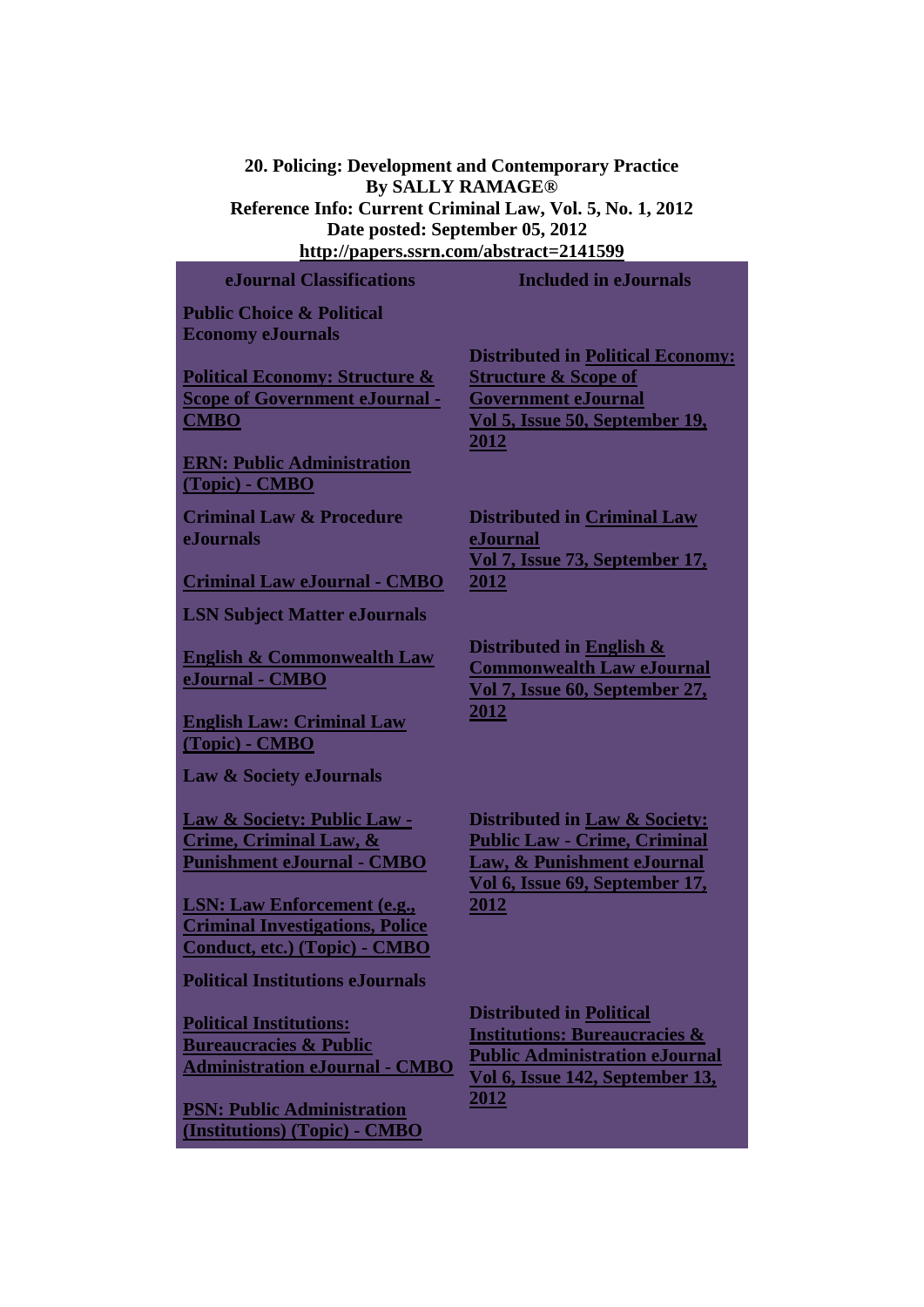### **19. Governing International Rivers: Book Review (2012) By SALLY RAMAGE® Date posted: November 03, 2012 <http://papers.ssrn.com/abstract=2170147>**

| e. Journal Classifications                                                                                                             | <b>Included in e. Journals</b>                                                                                                       |
|----------------------------------------------------------------------------------------------------------------------------------------|--------------------------------------------------------------------------------------------------------------------------------------|
| <b>Development Economics eJournals</b>                                                                                                 |                                                                                                                                      |
| <b>Development Economics: Agriculture,</b><br><b>Natural Resources, &amp; Environmental</b><br><b>Impact eJournal - CMBO</b>           | <b>Distributed in Development Economics:</b><br><b>Agriculture, Natural Resources, &amp;</b><br><b>Environmental Impact eJournal</b> |
| <b>ERN: Exploitation of Renewable &amp; Non-</b><br><b>Renewables Natural Resources &amp; the</b><br><b>Environment (Topic) - CMBO</b> | <b>Vol 1, Issue 71, November 16, 2012</b>                                                                                            |
| <b>ERN Subject Matter eJournals</b>                                                                                                    | <b>Distributed in Environmental</b><br><b>Economics eJournal</b>                                                                     |
| <b>Environmental Economics eJournal -</b><br><b>CMBO</b>                                                                               | Vol 4, Issue 139, November 14, 2012                                                                                                  |
| <b>ERN Subject Matter eJournals</b>                                                                                                    | <b>Distributed in International Finance</b>                                                                                          |
| <b>International Finance eJournal - CMBO</b>                                                                                           | eJournal<br>Vol 4, Issue 162, November 15, 2012                                                                                      |
| <b>Environmental &amp; Natural Resources</b><br><b>Law eJournals</b>                                                                   | <b>Distributed in International</b><br><b>Environmental Law eJournal</b>                                                             |
| <b>International Environmental Law</b><br>eJournal - CMBO                                                                              | <b>Vol 4, Issue 49, November 13, 2012</b>                                                                                            |
| <b>International Law &amp; Trade eJournals</b>                                                                                         |                                                                                                                                      |
| <b>Public International Law eJournal,</b><br><b>Archives of Vols. 1-9, 2006-14 - CMBO</b>                                              | <b>Distributed in Public International Law</b><br>eJournal, Archives of Vols. 1-9, 2006-14<br>Vol 7, Issue 156, November 29, 2012    |
| <b>LSN: International Organizations</b><br>(Topic) - CMBO                                                                              |                                                                                                                                      |
| <b>Public International Law eJournals</b>                                                                                              | <b>Distributed in Public International Law</b>                                                                                       |
| <b>Public International Law eJournal,</b><br>Archives of Vols. 1-9, 2006-14 - CMBO                                                     | eJournal, Archives of Vols. 1-9, 2006-14<br>Vol 7, Issue 156, November 29, 2012                                                      |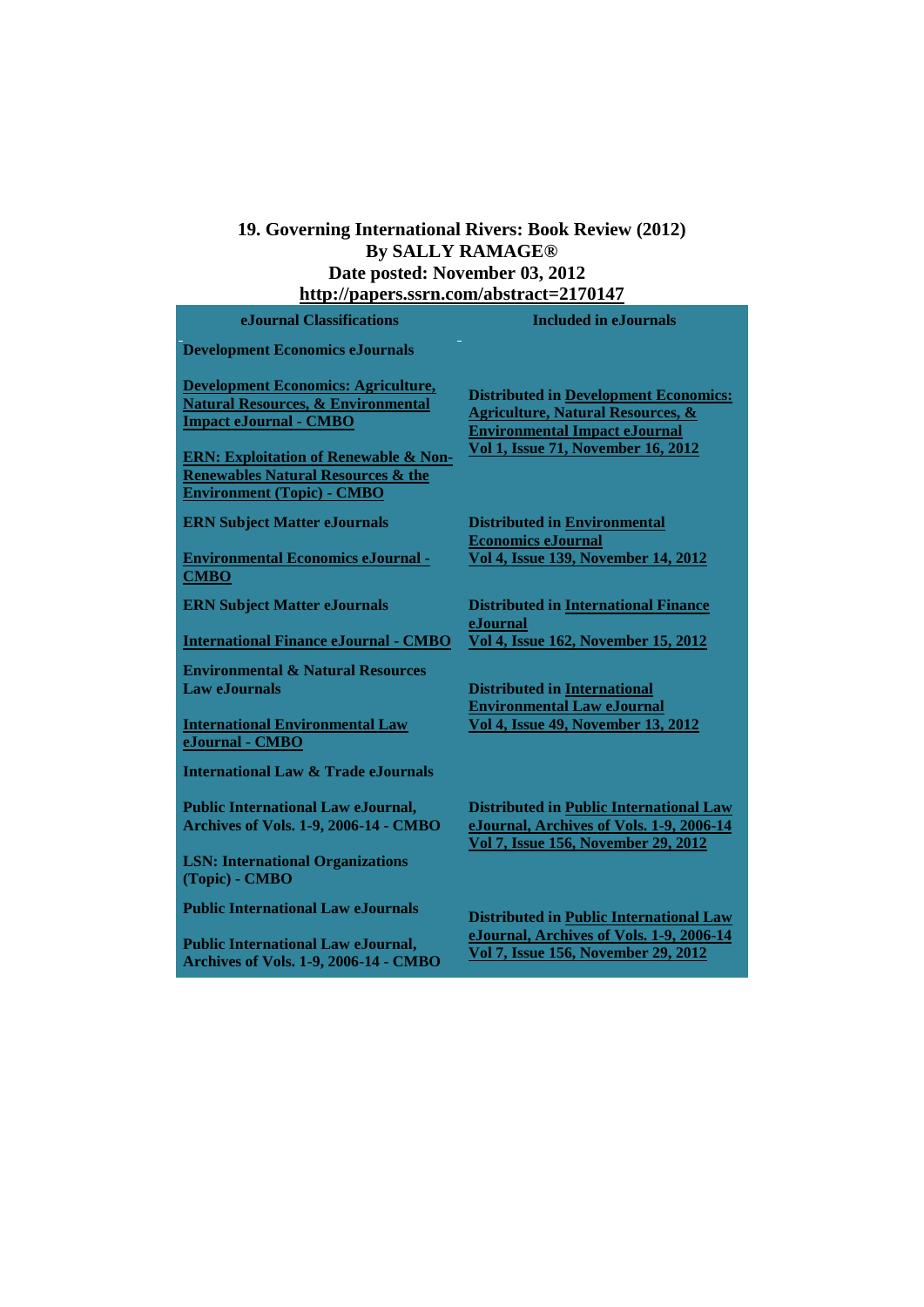**18. Shrien Dewani's Extradition is Being Watched with Interest since Home Secretary Stopped another Briton's Extradition By SALLY RAMAGE® Reference Info: Criminal Law News, November 2012 Issue 49 Date posted: November 04, 2012; Last revised: August 08, 2014 <http://papers.ssrn.com/abstract=2170713>**

| e.Journal Classifications                                                                    | <b>Included</b> in<br><b>e</b> Journals |
|----------------------------------------------------------------------------------------------|-----------------------------------------|
| <b>LSN Subject Matter eJournals</b>                                                          |                                         |
| English & Commonwealth Law eJournal - CMBO                                                   | Added to<br>eLibrary                    |
| <b>English Law: Public Law (Topic) - CMBO</b>                                                |                                         |
| <b>Political Behavior eJournals</b>                                                          |                                         |
| <b>Political Behavior: Race, Ethnicity &amp; Identity</b><br><b>Politics eJournal - CMBO</b> | <b>Added to</b><br>eLibrary             |
| <b>PSN: Politics of Immigration (Topic) - CMBO</b>                                           |                                         |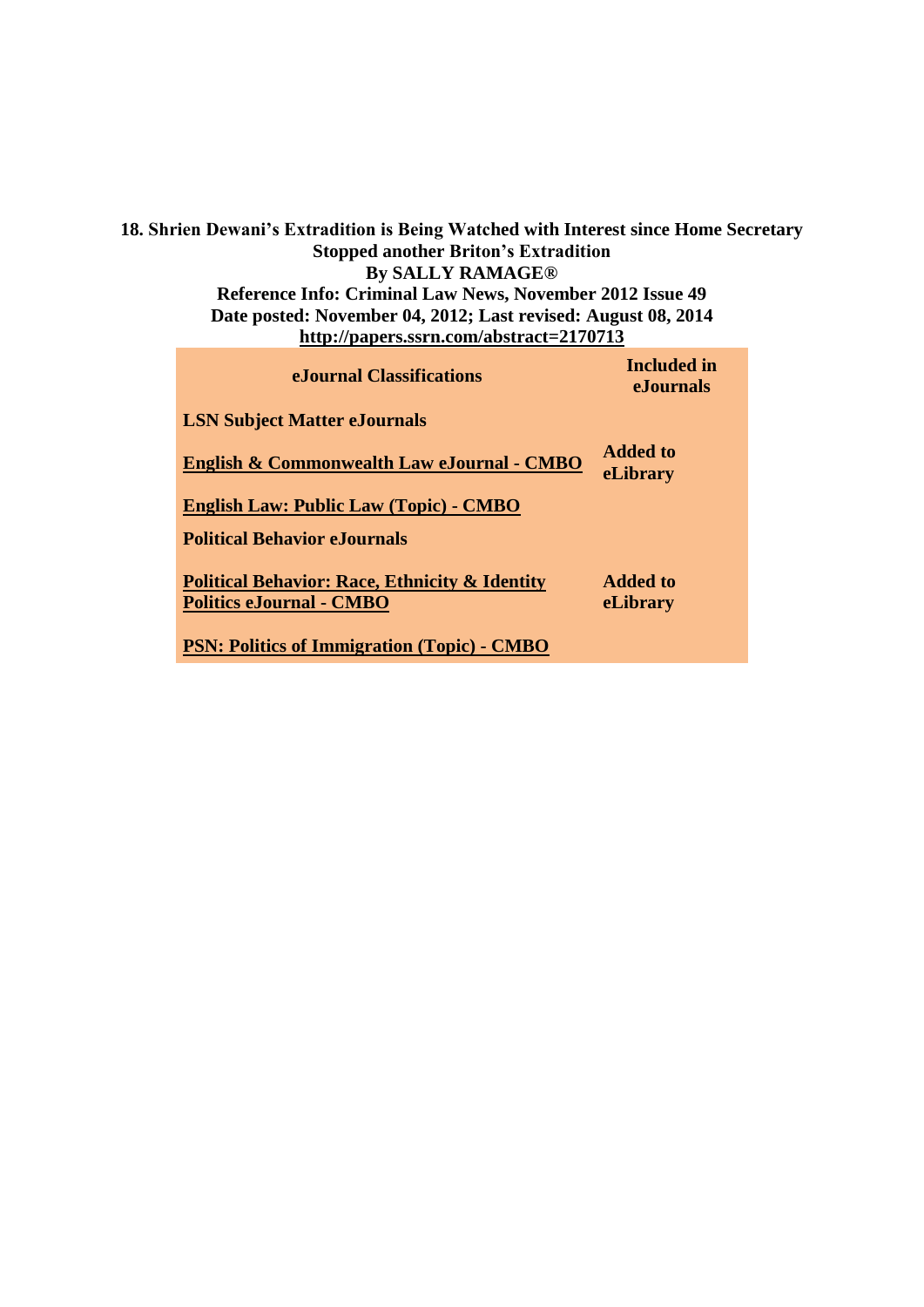#### **17. Control of Public Disorder Outside Pubs and Clubs By SALLY RAMAGE®**

## **Reference Info: Criminal Law News, No. 49, 2012 Date posted: November 05, 2012 ; Last revised: August 08, 2014 <http://papers.ssrn.com/abstract=2171444>**

| eJournal Classifications                                                                                             | <b>Included in eJournals</b>                         |
|----------------------------------------------------------------------------------------------------------------------|------------------------------------------------------|
| <b>Criminal Law &amp; Procedure eJournals</b>                                                                        | <b>Distributed in</b><br><b>Criminology eJournal</b> |
| <b>Criminology eJournal - CMBO</b>                                                                                   | <u>Vol 7, Issue 57,</u><br><b>November 14, 2012</b>  |
| Law & Society eJournals                                                                                              |                                                      |
| <b>Law &amp; Society: Public Law - Crime, Criminal</b><br>Law, & Punishment eJournal - CMBO                          | <b>Added to eLibrary</b>                             |
| <b>LSN: Law Enforcement (e.g., Criminal</b><br><b>Investigations, Police Conduct, etc.) (Topic) -</b><br><b>CMBO</b> |                                                      |
| <b>Law School Research Papers - Legal Studies</b>                                                                    |                                                      |
| <b>Leiden Law School Legal Studies Research</b><br><b>Paper Series - CMBO</b>                                        | <b>Added to eLibrary</b>                             |
| <b>Law School Research Papers - Legal Studies</b>                                                                    |                                                      |
| <b>University of Cambridge Faculty of Law</b><br><b>Legal Studies Research Paper Series - CMBO</b>                   | <b>Added to eLibrary</b>                             |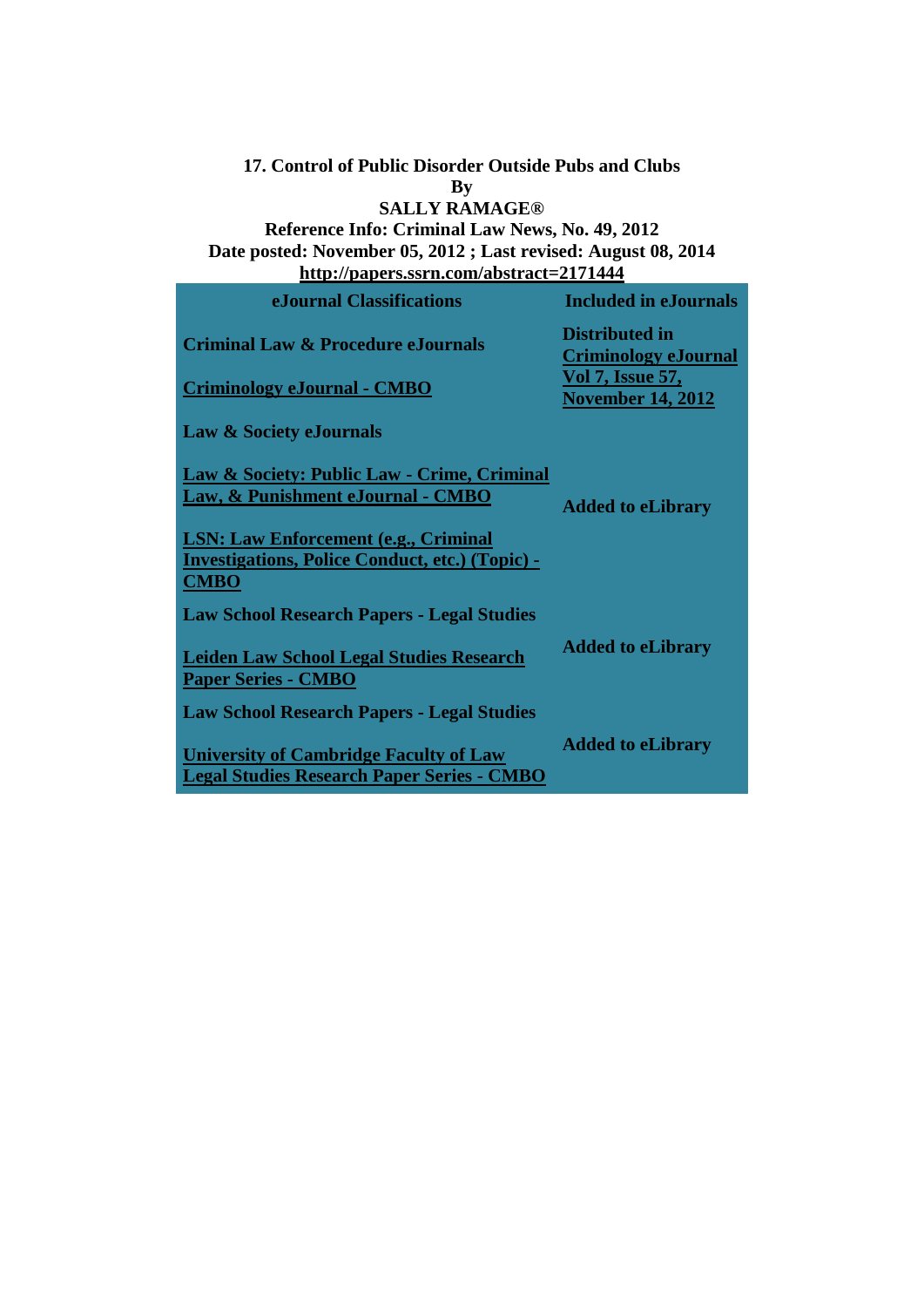### **16. Afghanistan Aid: Follow the Money By SALLY RAMAGE® Reference Info: The Criminal Lawyer, Forthcoming Date posted: February 09, 2013; Last revised: August 08, 2014**

**<http://papers.ssrn.com/abstract=2213678>**

| <b>eJournal Classifications</b>                                                                                                                                                                                                               | <b>Included in eJournals</b>                                                                                                                            |
|-----------------------------------------------------------------------------------------------------------------------------------------------------------------------------------------------------------------------------------------------|---------------------------------------------------------------------------------------------------------------------------------------------------------|
| <b>Development Economics eJournals</b><br><b>Development Economics: Regional</b><br>& Country Studies eJournal -<br><b>CMBO</b><br><b>ERN: Other Development</b><br><b>Economics: Regional &amp; Country</b><br><b>Studies (Topic) - CMBO</b> | <b>Added to eLibrary</b>                                                                                                                                |
| <b>Political Economy - Development</b><br><b>e.Iournals</b><br><b>Political Economy: Development</b><br>eJournal, Archives of Vols. 1-6,<br>2008-13 - CMBO                                                                                    | <b>Distributed in Political</b><br><b>Economy: Development</b><br>eJournal, Archives of Vols. 1-6,<br>2008-13<br><b>Vol 6, Issue 50, March 15, 2013</b> |
| <b>Political Economy - International</b><br><b>eJournals</b><br><b>Political Economy: Development</b><br>eJournal, Archives of Vols. 1-6,<br>2008-13 - CMBO<br><b>PSN: Foreign Aid (Topic) – CMBO</b>                                         | <b>Added to eLibrary</b>                                                                                                                                |
| <b>PRN Subject Matter eJournals</b><br><b>Social &amp; Political Philosophy</b><br>eJournal - CMBO<br><b>PRN: Authority, Legitimacy,</b><br><b>Secession, Revolution, War,</b><br>Diplomacy, Peace (Topic) - CMBO                             | <b>Added to eLibrary</b>                                                                                                                                |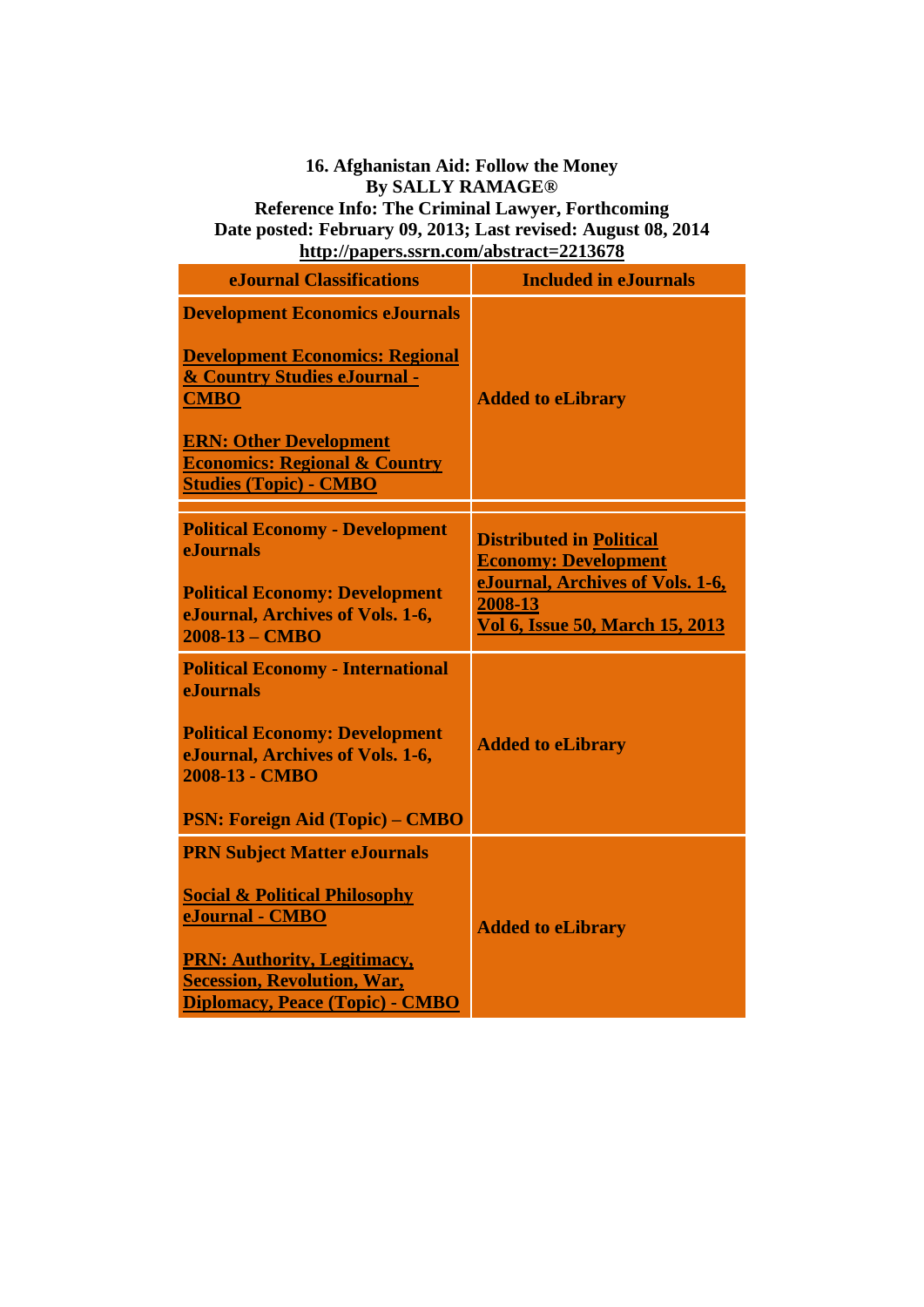**15. The Home-Made Bombings on 16 April 2013 of the Marathon Races in Boston, Massachusetts: Two Home-Made Bombs Terrorised Attendants at Marathon Race, Injured Hundreds and Killed Three Innocent People**

**By SALLY RAMAGE®**

**Date posted: May 13, 2013; Last revised: August 08, 2014 <http://papers.ssrn.com/abstract=2263126>**

| eJournal Classifications                                                                                                                                    | <b>Included in eJournals</b>                                                                                |
|-------------------------------------------------------------------------------------------------------------------------------------------------------------|-------------------------------------------------------------------------------------------------------------|
| <b>Constitutional Law,</b><br>Jurisprudence & Legal<br><b>Philosophy eJournals</b><br><b>U.S. Constitutional Law: Rights</b><br>& Liberties eJournal - CMBO | Distributed in U.S. Constitutional<br>Law: Rights & Liberties eJournal<br>Vol 8, Issue 47, May 29, 2013     |
| <b>Criminal Law &amp; Procedure</b><br><b>e</b> Journals<br><b>Criminal Procedure eJournal -</b><br><b>CMBO</b>                                             | <b>Distributed in Criminal</b><br><b>Procedure eJournal</b><br>Vol 8, Issue 39, May 30, 2013                |
| <b>LSN Subject Matter eJournals</b><br><b>Economic Inequality &amp; the Law</b><br>eJournal - CMBO                                                          | <b>Distributed in Economic</b><br><b>Inequality &amp; the Law eJournal</b><br>Vol 8, Issue 18, May 30, 2013 |
| <b>LSN Subject Matter eJournals</b><br>Law & Religion eJournal -<br><b>CMBO</b>                                                                             | Distributed in Law & Religion<br>eJournal<br>Vol 5, Issue 37, May 31, 2013                                  |
| <b>LSN Subject Matter eJournals</b><br><b>Law, Politics &amp; the Media</b><br>eJournal - CMBO                                                              | Distributed in Law, Politics & the<br><b>Media eJournal</b><br>Vol 5, Issue 22, May 27, 2013                |
| <b>MRN Professional &amp; Practitioner</b><br><b>Paper Series</b><br><b>MRN Professional &amp; Practitioner</b><br>eJournal - Forthcoming - CMBO            | <b>Added to eLibrary</b>                                                                                    |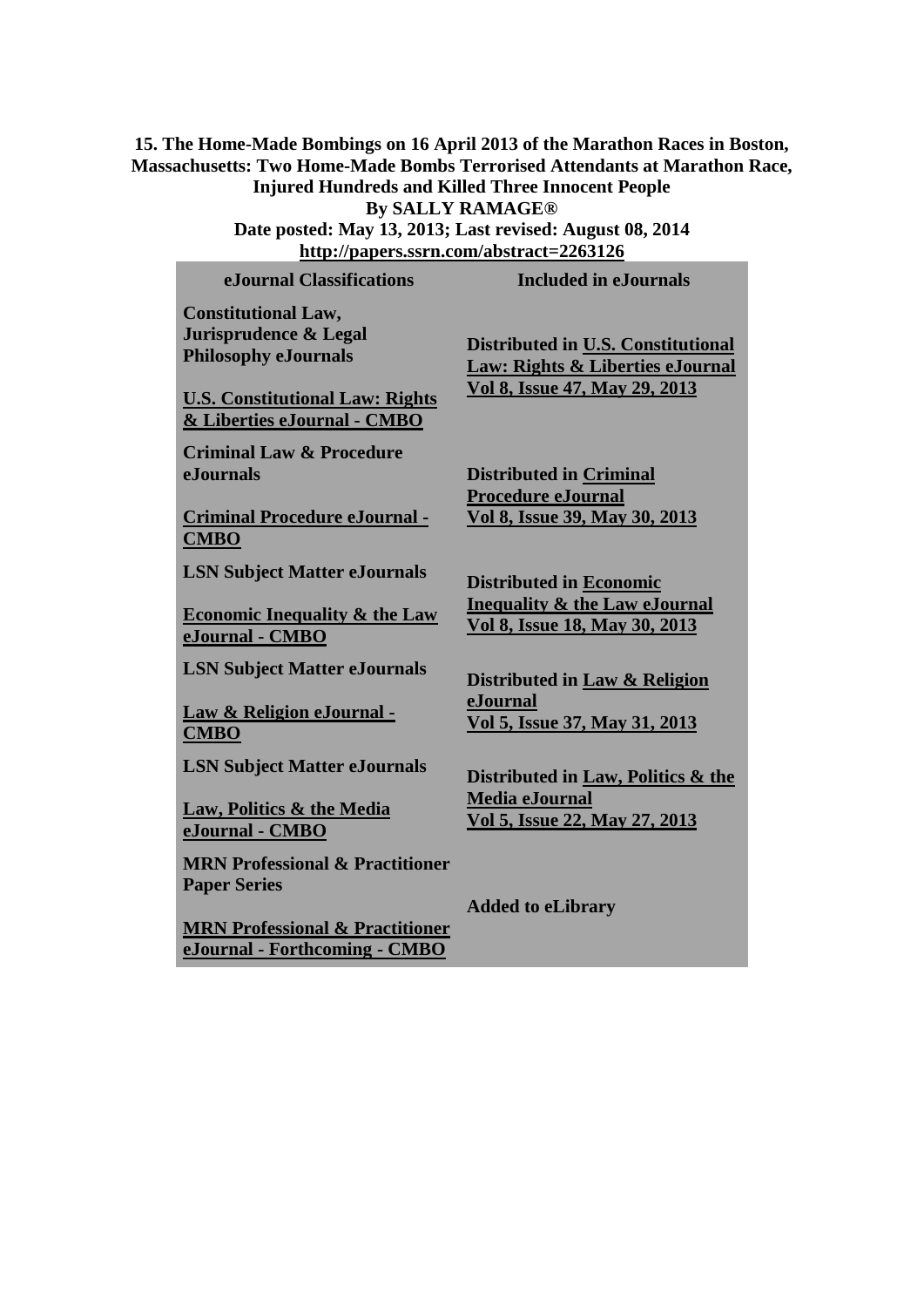## **14. Tax Evasion and the Shadow Economy (Elgar): Book Review By SALLY RAMAGE®**

Date posted: June 22, 2013

| http://papers.ssrn.com/abstract=2283527                                                |                                                                                                                                  |  |
|----------------------------------------------------------------------------------------|----------------------------------------------------------------------------------------------------------------------------------|--|
| eJournal Classifications                                                               | <b>Message</b>                                                                                                                   |  |
| <b>Public Choice &amp; Political Economy</b><br>eJournals                              |                                                                                                                                  |  |
| <b>Political Economy: Taxation, Subsidies, &amp;</b><br><b>Revenue eJournal - CMBO</b> | <b>Distributed in Political Economy: Taxation,</b><br><b>Subsidies, &amp; Revenue eJournal</b><br>Vol 6, Issue 82, July 10, 2013 |  |
| <b>ERN: Tax Evasion (Topic) - CMBO</b>                                                 |                                                                                                                                  |  |
| Tax Law & Policy eJournals                                                             | Distributed in Tax Law: International &                                                                                          |  |
| <b>Tax Law: International &amp; Comparative Tax</b><br>eJournal - CMBO                 | <b>Comparative Tax eJournal</b><br>Vol 13, Issue 27, July 12, 2013                                                               |  |
| <b>BHNP Subject Matter eJournals</b>                                                   |                                                                                                                                  |  |
| <b>Business History eJournal - CMBO</b>                                                | <b>Distributed in Business History eJournal</b>                                                                                  |  |
| <b>BHNP: Business History &amp; Firm Policy</b><br>(Topic) - CMBO                      | Vol 4, Issue 18, July 10, 2013                                                                                                   |  |
| <b>SRPN Subject Matter eJournals</b>                                                   |                                                                                                                                  |  |
| <b>Sustainability at Work eJournal - CMBO</b>                                          | Distributed in Sustainability at Work eJournal<br>Vol 2, Issue 56, July 12, 2013                                                 |  |
| <b>SRPN: Ethics (Topic) - CMBO</b>                                                     |                                                                                                                                  |  |
| <b>SRPN Subject Matter eJournals</b>                                                   |                                                                                                                                  |  |
| <b>Sustainability &amp; Economics eJournal -</b><br><b>CMBO</b>                        | Distributed in Sustainability & Economics<br>eJournal<br>Vol 2, Issue 100, July 15, 2013                                         |  |
| <b>SRPN: Poverty (Topic) - CMBO</b>                                                    |                                                                                                                                  |  |
| <b>Social Responsibility of Business eJournals</b>                                     |                                                                                                                                  |  |
| <b>CSR &amp; Management Practice eJournal -</b><br><b>CMBO</b>                         | Distributed in CSR & Management Practice<br>eJournal<br>Vol 2, Issue 34, July 11, 2013                                           |  |
| <b>SRPN: Codes of Conduct (Topic) - CMBO</b>                                           |                                                                                                                                  |  |
| <b>Social Responsibility of Business eJournals</b>                                     | Distributed in Stakeholder Management &                                                                                          |  |
| Stakeholder Management & Stakeholder<br><b>Responsibilities eJournal - CMBO</b>        | <b>Stakeholder Responsibilities eJournal</b><br>Vol 2, Issue 23, July 11, 2013                                                   |  |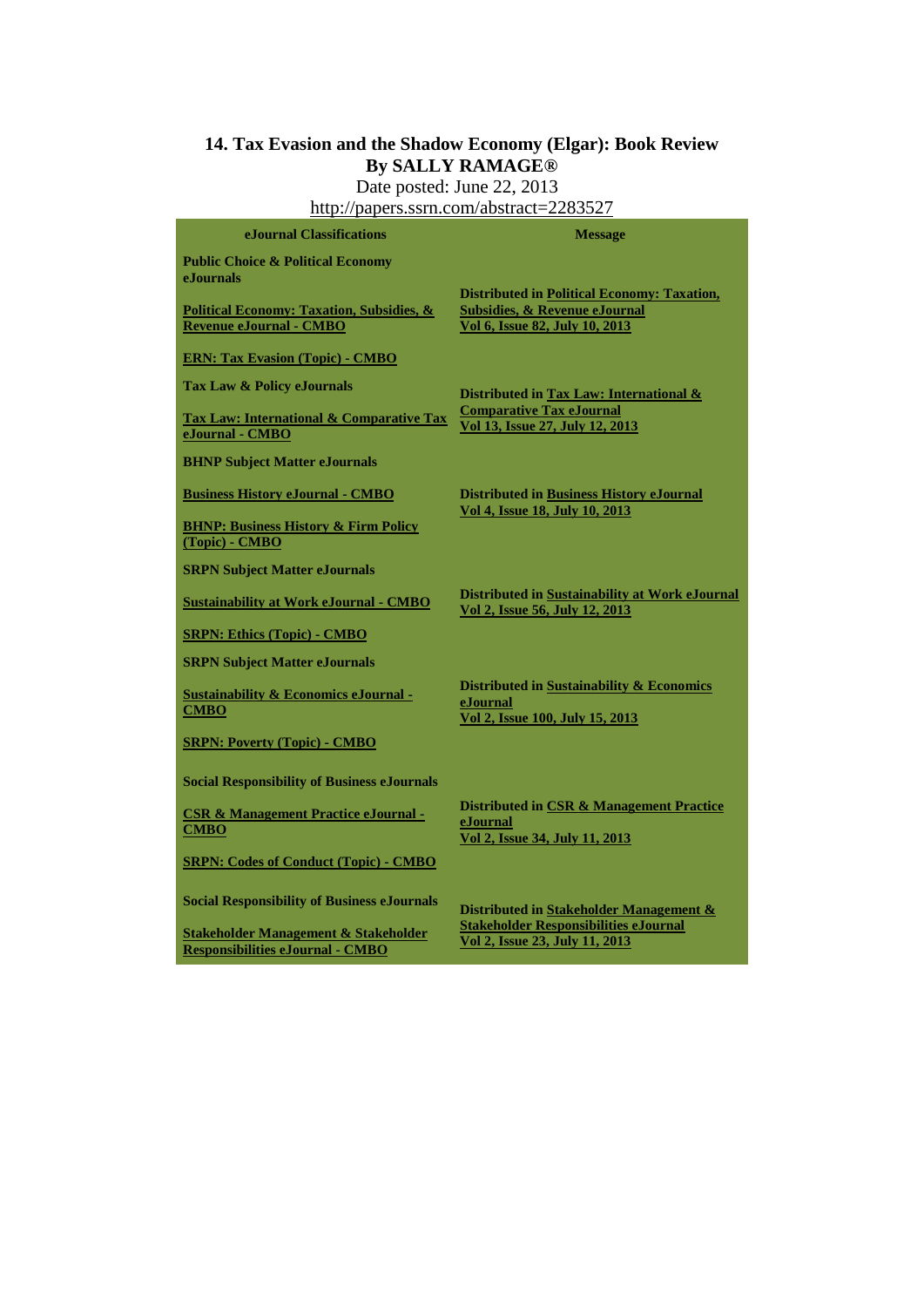### **13. 'Climate Change and Indigenous Peoples: The Search for Legal Remedies': By Randall S Abate and Elizabeth Ann Kronk Book Review by Sally Ramage, Editor, the Criminal Lawyer Date posted: July 05, 2013**

| http://papers.ssrn.com/abstract=2289717                                                      |                                                                                                                                        |  |
|----------------------------------------------------------------------------------------------|----------------------------------------------------------------------------------------------------------------------------------------|--|
| eJournal Classifications                                                                     | <b>Included in eJournals</b>                                                                                                           |  |
| <b>ERN Subject Matter eJournals</b>                                                          | <b>Distributed in Environmental Economics</b>                                                                                          |  |
| <b>Environmental Economics eJournal -</b><br><b>CMBO</b>                                     | eJournal<br>Vol 5, Issue 79, July 12, 2013                                                                                             |  |
| <b>Environmental &amp; Natural Resources Law</b><br>eJournals                                | Distributed in Climate Change Law & Policy                                                                                             |  |
| <b>Climate Change Law &amp; Policy eJournal -</b><br><b>CMBO</b>                             | eJournal<br>Vol 5, Issue 31, July 25, 2013                                                                                             |  |
| <b>Environmental &amp; Natural Resources Law</b><br>eJournals                                | Distributed in Environmental Law & Policy                                                                                              |  |
| <b>Environmental Law &amp; Policy eJournal -</b><br>CMBO                                     | eJournal<br>Vol 5, Issue 38, August 01, 2013                                                                                           |  |
| <b>LSN Subject Matter eJournals</b>                                                          | Distributed in Indigenous Nations & Peoples                                                                                            |  |
| <b>Indigenous Nations &amp; Peoples Law</b><br>eJournal - CMBO                               | <b>Law eJournal</b><br>Vol 9, Issue 27, August 01, 2013                                                                                |  |
| <b>Political Behavior eJournals</b>                                                          |                                                                                                                                        |  |
| <b>Political Behavior: Race, Ethnicity &amp;</b><br><b>Identity Politics eJournal - CMBO</b> | <b>Distributed in Political Behavior: Race,</b><br><b>Ethnicity &amp; Identity Politics eJournal</b><br>Vol 7, Issue 93, July 19, 2013 |  |
| <b>PSN: Politics of Race (Topic) - CMBO</b>                                                  |                                                                                                                                        |  |
| <b>Political Economy - Development eJournals</b>                                             |                                                                                                                                        |  |
| <b>Political Economy - Development:</b><br><b>Environment eJournal - CMBO</b>                | <b>Distributed in Political Economy -</b><br>Development: Environment eJournal                                                         |  |
| <b>PSN: Global Warming &amp; Climate Change</b><br>(Topic) - CMBO                            | Vol 1, Issue 37, July 17, 2013                                                                                                         |  |
| <b>SRPN Subject Matter eJournals</b>                                                         |                                                                                                                                        |  |
| <b>Politics &amp; Energy eJournal - CMBO</b>                                                 | Distributed in Politics & Energy eJournal<br>Vol 2, Issue 82, July 19, 2013                                                            |  |
| <b>SRPN: Carbon Reduction (Topic) - CMBO</b>                                                 |                                                                                                                                        |  |
| <b>Social Responsibility of Business eJournals</b>                                           |                                                                                                                                        |  |
| Human Rights & the Corporation eJournal<br><u>- CMBO</u>                                     | Distributed in Human Rights & the<br><b>Corporation eJournal</b>                                                                       |  |
| <b>SRPN: Human Rights Issues (Topic) -</b><br><b>CMBO</b>                                    | Vol 2, Issue 67, July 19, 2013                                                                                                         |  |
| <b>Social Responsibility of Business eJournals</b>                                           |                                                                                                                                        |  |
| Law, International Affairs & CSR eJournal<br>- CMBO                                          | Distributed in Law, International Affairs &<br><b>CSR</b> eJournal<br>Vol 2, Issue 88, July 19, 2013                                   |  |
| <b>SRPN: International Affairs Issues (Topic) -</b><br><b>CMBO</b>                           |                                                                                                                                        |  |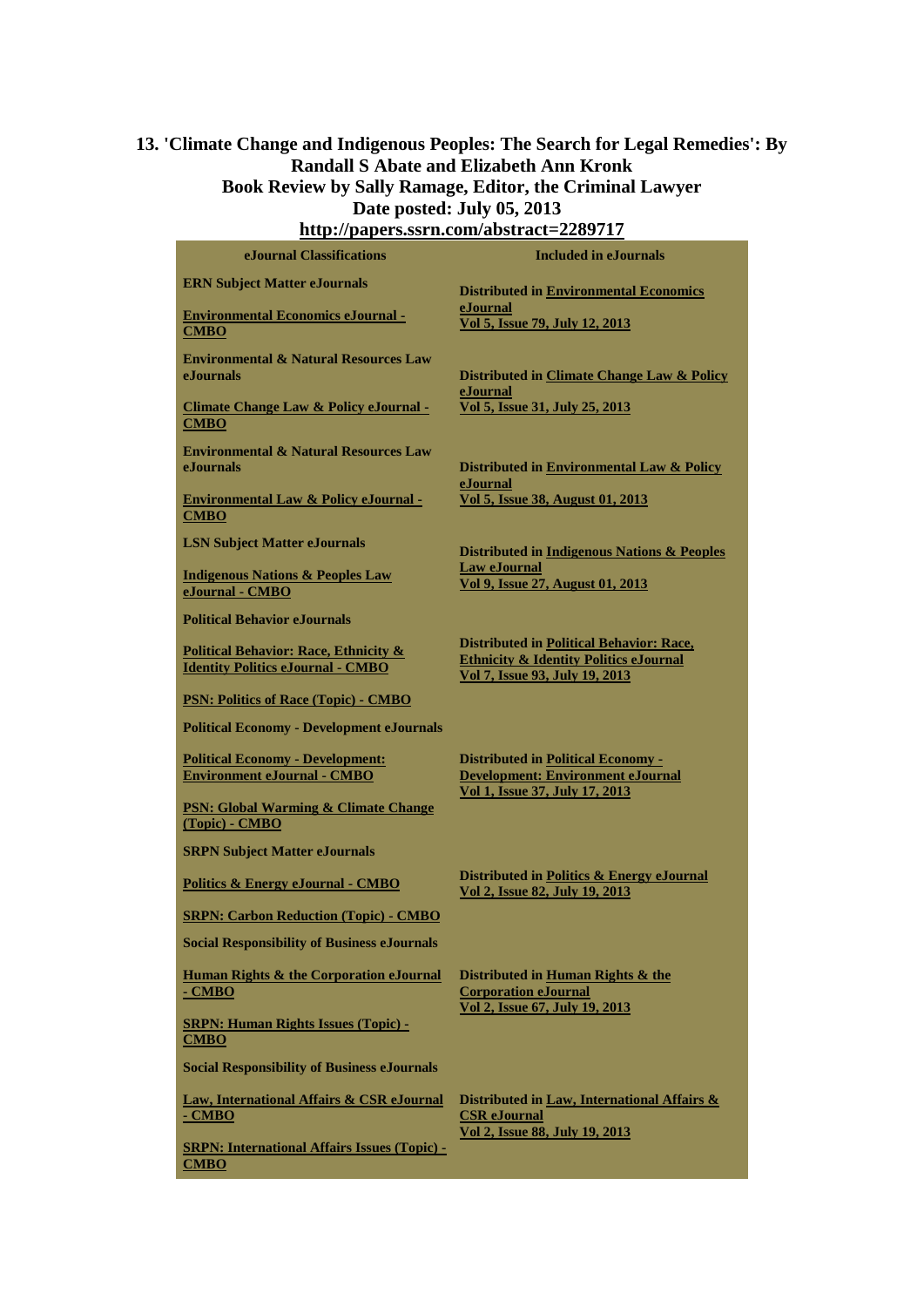#### **12.' Johnson's Dictionary by David Dabydeen' By SALLY RAMAGE®**

**Date posted: December 02, 2013 <http://papers.ssrn.com/abstract=2362051>**

| eJournal Classifications                                     | <b>Message</b>                                 |
|--------------------------------------------------------------|------------------------------------------------|
| <b>AARN Subject Matter eJournals</b>                         |                                                |
| <b>Cultural Anthropology eJournal -</b><br><b>CMBO</b>       | <b>Added to eLibrary</b>                       |
| <b>AARN: Other Cultural Anthropology</b><br>$(Topic)$ - CMBO |                                                |
| <b>CRN Subject Matter eJournals</b>                          |                                                |
| <b>Social History eJournal - CMBO</b>                        | <b>Scheduled in Social History</b><br>eJournal |
| <b>CRN: General (Social History) (Topic) -</b>               | <b>September 22, 2009</b>                      |
| <b>CMBO</b>                                                  |                                                |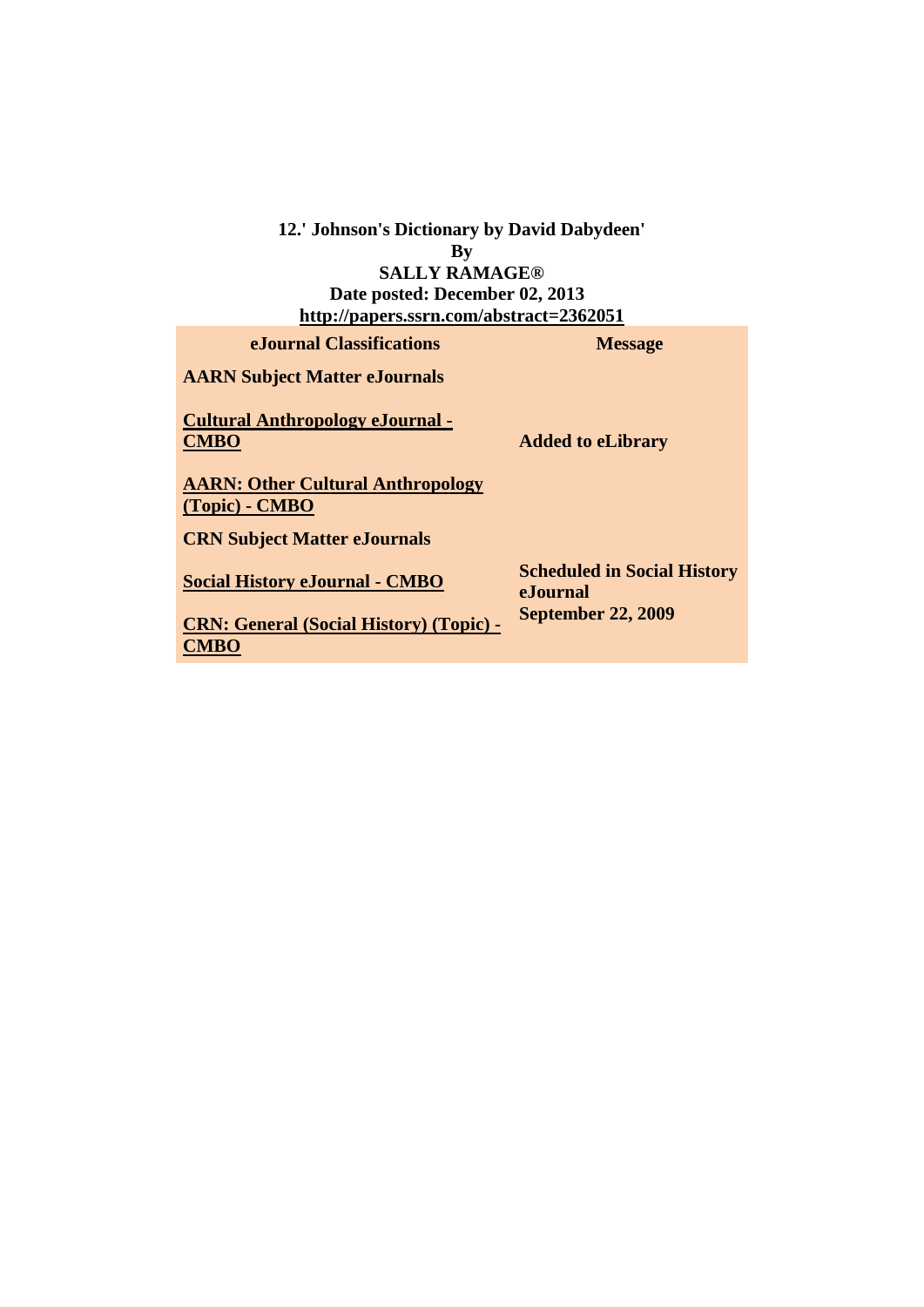#### **11. The Guyana Court of Appeal - Book Review By SALLY RAMAGE®**

## **Date posted: February 26, 2014 <http://papers.ssrn.com/abstract=2401485>**

| e. Journal Classifications                                                            | <b>Included in eJournals</b>                                                                                            |
|---------------------------------------------------------------------------------------|-------------------------------------------------------------------------------------------------------------------------|
| <b>AARN Subject Matter eJournals</b>                                                  |                                                                                                                         |
| <b>Culture Area Studies eJournal - CMBO</b>                                           | <b>Added to eLibrary</b>                                                                                                |
| <b>AARN: Latin America &amp; South America</b><br>(Topic) - CMBO                      |                                                                                                                         |
| <b>AARN Subject Matter eJournals</b>                                                  |                                                                                                                         |
| <b>Urban &amp; Transnational Anthropology</b><br>eJournal - CMBO                      | <b>Added to eLibrary</b>                                                                                                |
| <b>AARN: Migration (Topic) - CMBO</b>                                                 |                                                                                                                         |
| <b>AARN Subject Matter eJournals</b>                                                  |                                                                                                                         |
| <b>Cultural Anthropology eJournal - CMBO</b>                                          |                                                                                                                         |
| <b>AARN: Political Anthropology &amp; Legal</b><br><b>Anthropology (Topic) - CMBO</b> | <b>Added to eLibrary</b>                                                                                                |
| <b>AARN: Theorizing Politics &amp; Power (Cultural)</b><br>(Sub-Topic) - CMBO         |                                                                                                                         |
| <b>Conflict Studies eJournals</b>                                                     |                                                                                                                         |
| <b>Conflict Studies: Inter-State Conflict eJournal</b><br>- CMBO                      | <b>Distributed in Conflict Studies:</b><br><b>Inter-State Conflict eJournal</b><br>Vol 1, Issue 10, March 06, 2014      |
| <b>PSN: Colonization/Occupation (Topic) -</b><br><b>CMBO</b>                          |                                                                                                                         |
| <b>Conflict Studies eJournals</b>                                                     |                                                                                                                         |
| <b>Conflict Studies: Domestic Politics eJournal -</b><br>CMBO                         | <b>Distributed in Conflict Studies:</b><br><b>Domestic Politics eJournal</b>                                            |
| <b>PSN: History of Domestic Politics and Conflict</b><br>(Topic) - CMBO               | <b>Vol 1, Issue 8, March 07, 2014</b>                                                                                   |
| <b>Conflict Studies eJournals</b>                                                     |                                                                                                                         |
| <b>Conflict Studies: Effects of Conflict eJournal -</b><br><b>CMBO</b>                | <b>Distributed in Conflict Studies:</b><br><b>Effects of Conflict eJournal</b><br><b>Vol 1, Issue 8, March 14, 2014</b> |
| PSN: History of Effects of Conflicts (Topic) -<br><b>CMBO</b>                         |                                                                                                                         |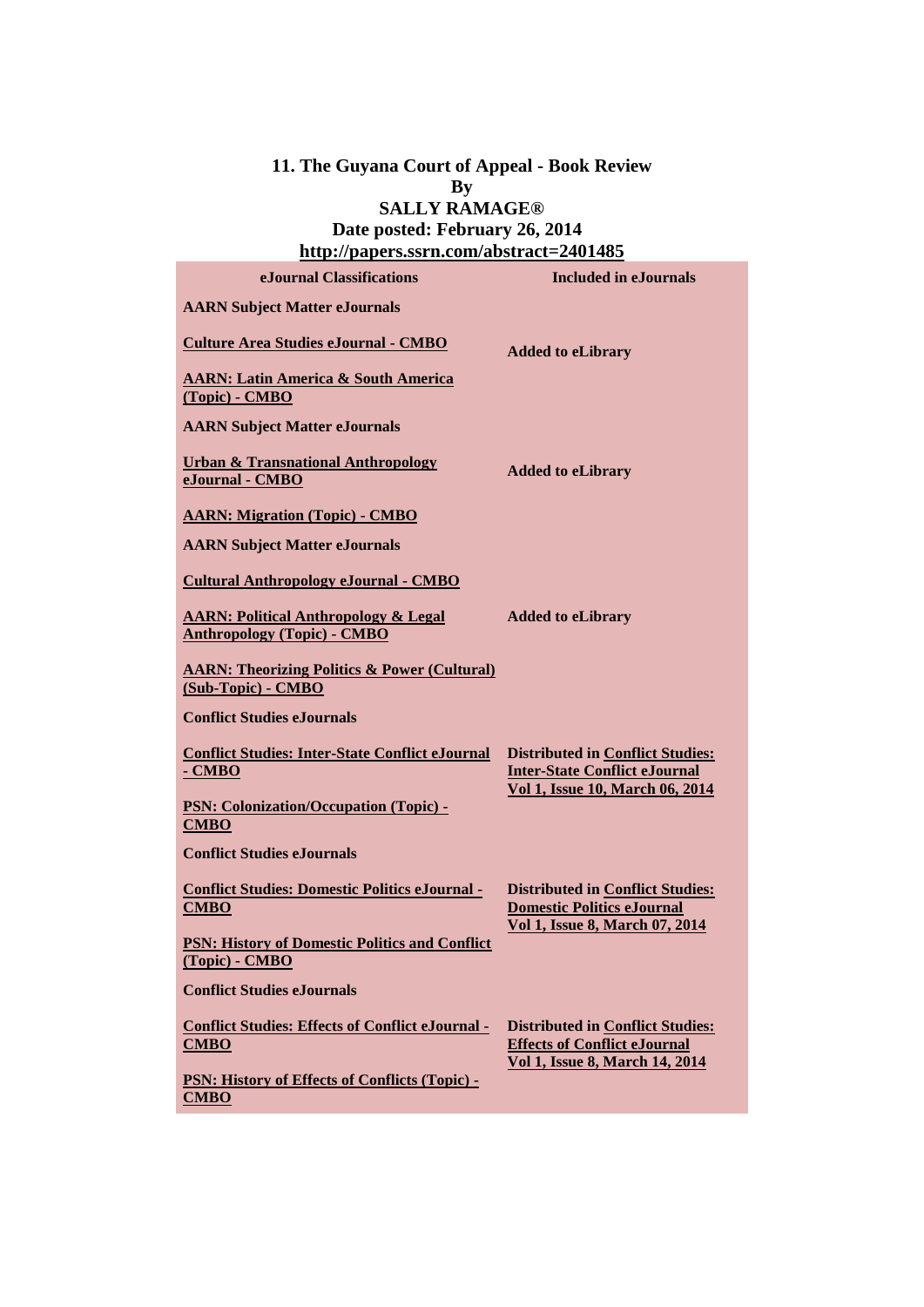**10. 'South Africa Extradition Request: Shrien Dewani' By SALLY RAMAGE®**

**Reference Info: Criminal Law News Issue 65 March 2014 Date posted: March 07, 2014; Last revised: August 08, 2014 <http://papers.ssrn.com/abstract=2405269>**

| eJournal Classifications                                                                                        | <b>Included in eJournals</b>                                                                                                                             |
|-----------------------------------------------------------------------------------------------------------------|----------------------------------------------------------------------------------------------------------------------------------------------------------|
| <b>AARN Subject Matter eJournals</b>                                                                            |                                                                                                                                                          |
| <b>Culture Area Studies eJournal -</b><br><b>CMBO</b>                                                           | <b>Added to eLibrary</b>                                                                                                                                 |
| <b>AARN: Africa (Topic) - CMBO</b>                                                                              |                                                                                                                                                          |
| <b>AARN Subject Matter eJournals</b><br><b>Urban &amp; Transnational</b><br><b>Anthropology eJournal - CMBO</b> | <b>Added to eLibrary</b>                                                                                                                                 |
| <b>AARN: Local, National &amp;</b><br><b>International Milieus (Topic) -</b><br><b>CMBO</b>                     |                                                                                                                                                          |
| <b>AARN Subject Matter eJournals</b>                                                                            |                                                                                                                                                          |
| <b>Cultural Anthropology eJournal</b><br>- CMBO                                                                 |                                                                                                                                                          |
| <b>AARN: Violence - War, Crime &amp;</b><br>Peace (Topic) - CMBO                                                | <b>Added to eLibrary</b>                                                                                                                                 |
| <b>AARN: Violence &amp; Crime (Sub-</b><br>Topic) - CMBO                                                        |                                                                                                                                                          |
| <b>Criminal Law &amp; Procedure</b><br><b>e.Iournals</b>                                                        | <b>Distributed in International,</b><br><b>Transnational &amp; Comparative</b><br><b>Criminal Law eJournal</b><br><b>Vol 8, Issue 31, March 28, 2014</b> |
| <b>International, Transnational &amp;</b><br><b>Comparative Criminal Law</b><br>eJournal - CMBO                 |                                                                                                                                                          |
| <b>LSN Subject Matter eJournals</b>                                                                             | Distributed in National Security &                                                                                                                       |
| <b>National Security &amp; Foreign</b><br><b>Relations Law eJournal - CMBO</b>                                  | <b>Foreign Relations Law eJournal</b><br><b>Vol 11, Issue 31, March 26, 2014</b>                                                                         |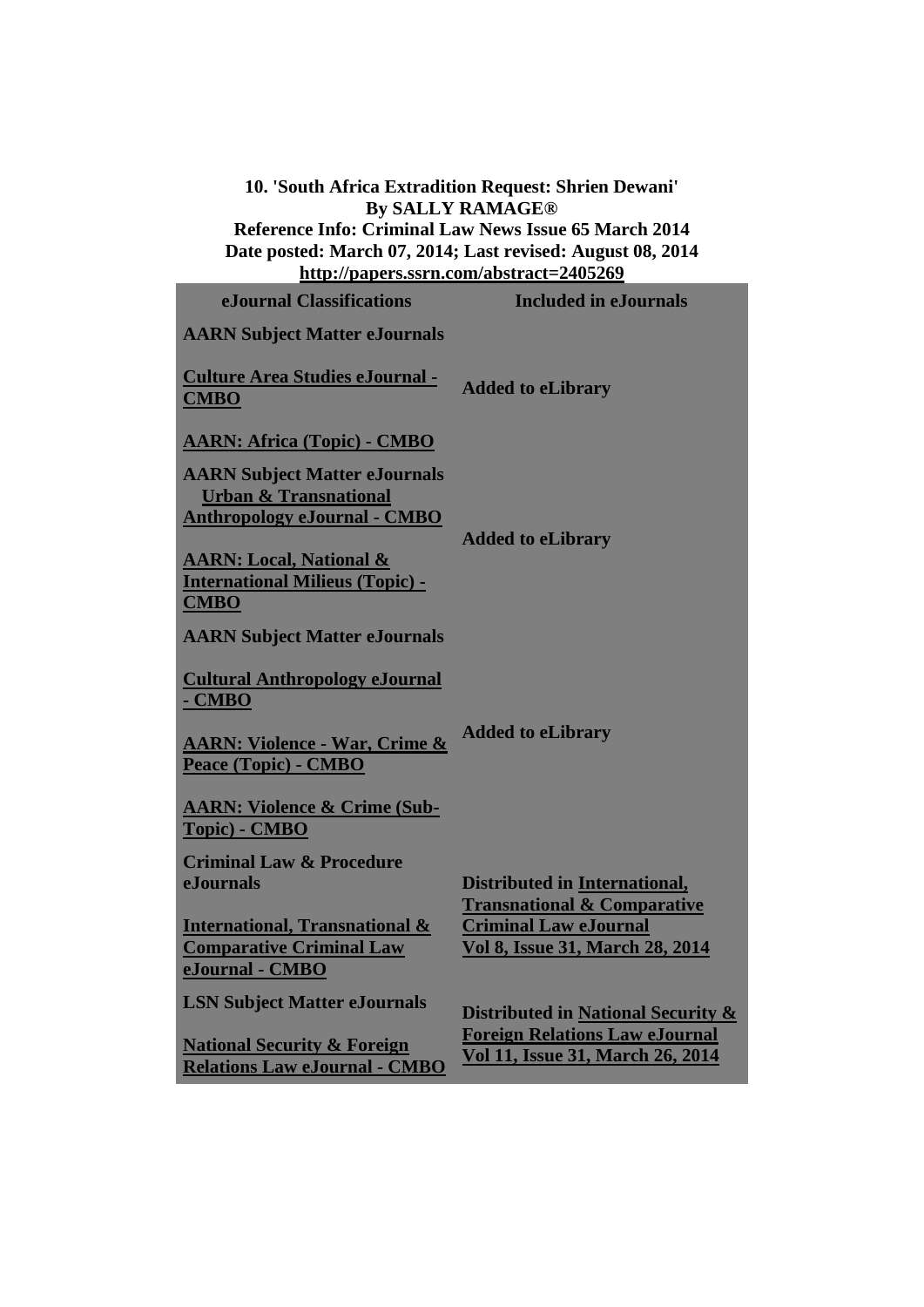### **9. 'Blackstone's Police Manual 2007: Vol 4 General Police Duties - Book Review' By SALLY RAMAGE® Date posted: March 07, 2014 <http://papers.ssrn.com/abstract=2405785>**

| e.Iournal Classifications                                                                                  | <b>Included</b> in<br><b>eJournals</b> |
|------------------------------------------------------------------------------------------------------------|----------------------------------------|
| <b>AARN Subject Matter eJournals</b>                                                                       |                                        |
| <b>Culture Area Studies eJournal - CMBO</b>                                                                | <b>Added to</b><br>eLibrary            |
| <b>AARN: Europe (Topic) - CMBO</b>                                                                         |                                        |
| <b>AARN Subject Matter eJournals</b>                                                                       |                                        |
| <b>Cultural Anthropology eJournal - CMBO</b>                                                               | <b>Added to</b>                        |
| <u> AARN: Violence - War, Crime &amp; Peace (Topic) -</u><br><b>CMBO</b>                                   | eLibrary                               |
| <b>AARN: Violence &amp; Crime (Sub-Topic) - CMBO</b>                                                       |                                        |
| <b>Criminal Law &amp; Procedure eJournals</b>                                                              |                                        |
| <b>International, Transnational &amp; Comparative</b><br><b>Criminal Law eJournal - CMBO</b>               | <b>Added to</b><br>eLibrary            |
| <b>LSN Subject Matter eJournals</b>                                                                        | <b>Added to</b>                        |
| <b>Cyberspace Law eJournal - CMBO</b>                                                                      | eLibrary                               |
| <b>LSN Subject Matter eJournals</b>                                                                        |                                        |
| <b>English &amp; Commonwealth Law eJournal - CMBO</b>                                                      | <b>Added to</b><br>eLibrary            |
| <b>English Law: Criminal Law (Topic) - CMBO</b>                                                            |                                        |
| <b>Law &amp; Society eJournals</b>                                                                         |                                        |
| Law & Society: Public Law eJournal - CMBO                                                                  | <b>Added to</b><br>eLibrary            |
| <b>LSN: Criminal Law (Public Law) (Topic) - CMBO</b>                                                       |                                        |
| <b>Law &amp; Society eJournals</b>                                                                         |                                        |
| Law & Society: Public Law - Crime, Criminal Law,<br>& Punishment eJournal - CMBO                           | <b>Added to</b><br>eLibrary            |
| <b>LSN: Law Enforcement (e.g., Criminal</b><br><b>Investigations, Police Conduct, etc.) (Topic) - CMBO</b> |                                        |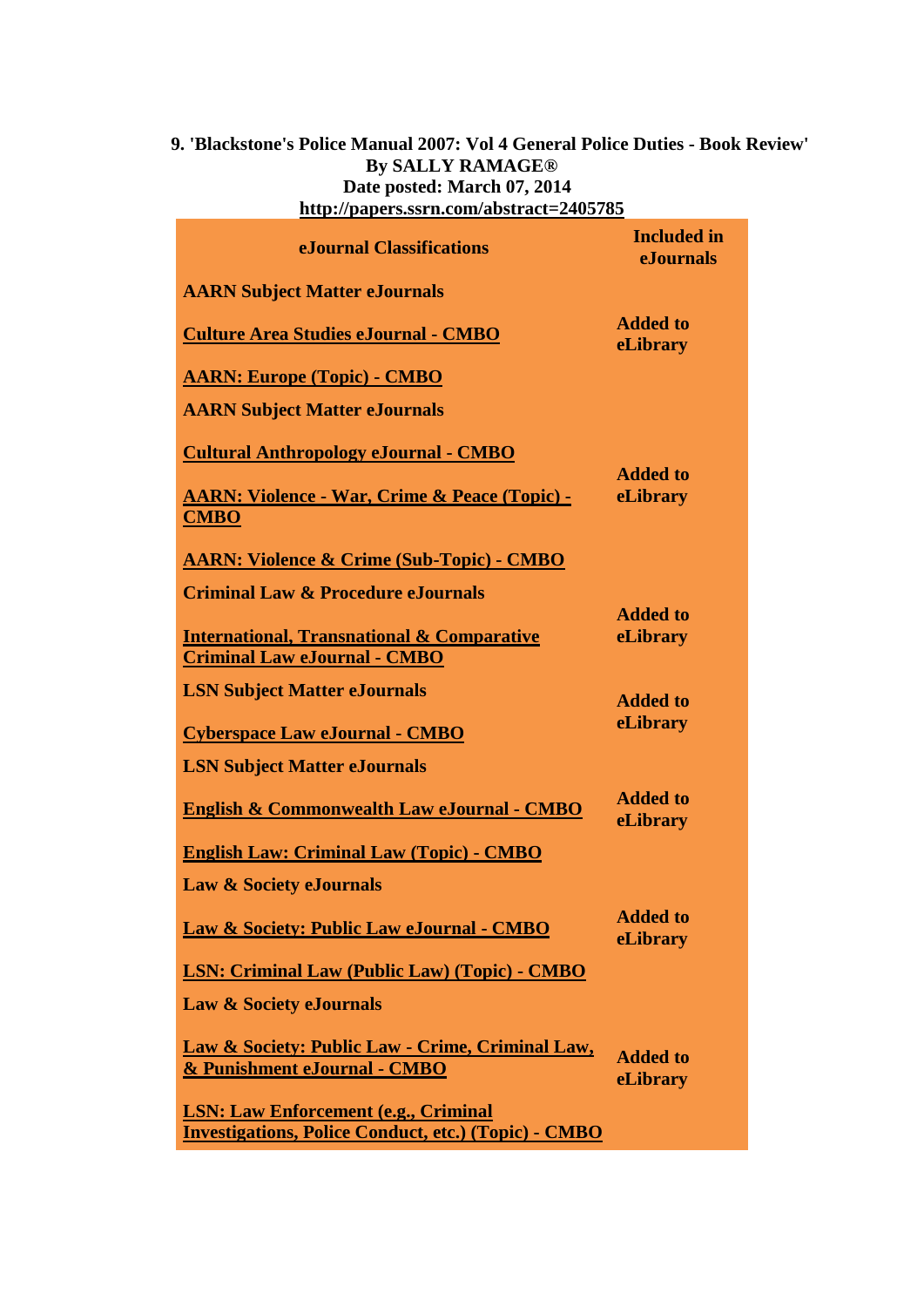**8. Rosdeep Kular Adekoya Charged with Her Son's Murder® By SALLY RAMAGE**

**Reference Info: Current Criminal Law, Volume 6, Issue 1, March 2014 Date posted: March 14, 2014 ; Last revised: August 08, 2014 <http://papers.ssrn.com/abstract=2408297>**

| eJournal Classifications                                 | <b>Included in eJournals</b>                                                                       |
|----------------------------------------------------------|----------------------------------------------------------------------------------------------------|
| <b>LSN Subject Matter eJournals</b>                      |                                                                                                    |
| <b>English &amp; Commonwealth Law</b><br>eJournal - CMBO | Distributed in English $\&$<br><b>Commonwealth Law eJournal</b><br>Vol 9, Issue 35, April 01, 2014 |
| <b>English Law: Criminal Law</b>                         |                                                                                                    |

 **7. Airport at Kuala Lumpur By SALLY RAMAGE® Reference Info: Criminal Law News, Issue 66, 2014 Date posted: March 22, 2014 ; Last revised: August 08, 2014 <http://papers.ssrn.com/abstract=2412204>**

**[\(Topic\)](http://papers.ssrn.com/sol3/JELJOUR_Results.cfm?form_name=journalBrowse&journal_id=1625625) - [CMBO](http://papers.ssrn.com/sol3/JELJOUR_Results.cfm?form_name=journalBrowse&journal_id=1625625)**

| eJournal Classifications                                                       | Included in eJournals                                              |
|--------------------------------------------------------------------------------|--------------------------------------------------------------------|
| <b>LSN Subject Matter eJournals</b>                                            | <b>Distributed in National Security</b><br>& Foreign Relations Law |
| <b>National Security &amp; Foreign</b><br><b>Relations Law eJournal - CMBO</b> | eJournal<br>Vol 11, Issue 36, April 10, 2014                       |

 **6. Preventing Miscarriages of Justice By SALLY RAMAGE® Reference Info: Current Criminal Law Online, Volume 6, Issue 3, March 2014 Date posted: April 04, 2014 <http://papers.ssrn.com/abstract=2419802> eJournal Classifications Included in eJournals Criminal Law & Procedure eJournals [Criminal Law eJournal](http://papers.ssrn.com/sol3/JELJOUR_Results.cfm?form_name=journalBrowse&journal_id=930446) - [CMBO](http://papers.ssrn.com/sol3/JELJOUR_Results.cfm?form_name=journalBrowse&journal_id=930446) Distributed in [Criminal Law eJournal](javascript:void(0);)  [Vol 9, Issue 30, April 21, 2014](javascript:void(0);)  LSN Subject Matter eJournals [English & Commonwealth Law](http://papers.ssrn.com/sol3/JELJOUR_Results.cfm?form_name=journalBrowse&journal_id=231160)  [eJournal](http://papers.ssrn.com/sol3/JELJOUR_Results.cfm?form_name=journalBrowse&journal_id=231160) - [CMBO](http://papers.ssrn.com/sol3/JELJOUR_Results.cfm?form_name=journalBrowse&journal_id=231160) Distributed in [English & Commonwealth](javascript:void(0);)  [Law eJournal](javascript:void(0);)  [Vol 9, Issue 43, April](javascript:void(0);) 24, 2014** 

**[English Law: Criminal Law \(Topic\)](http://papers.ssrn.com/sol3/JELJOUR_Results.cfm?form_name=journalBrowse&journal_id=1625625) [-](http://papers.ssrn.com/sol3/JELJOUR_Results.cfm?form_name=journalBrowse&journal_id=1625625) CMBO**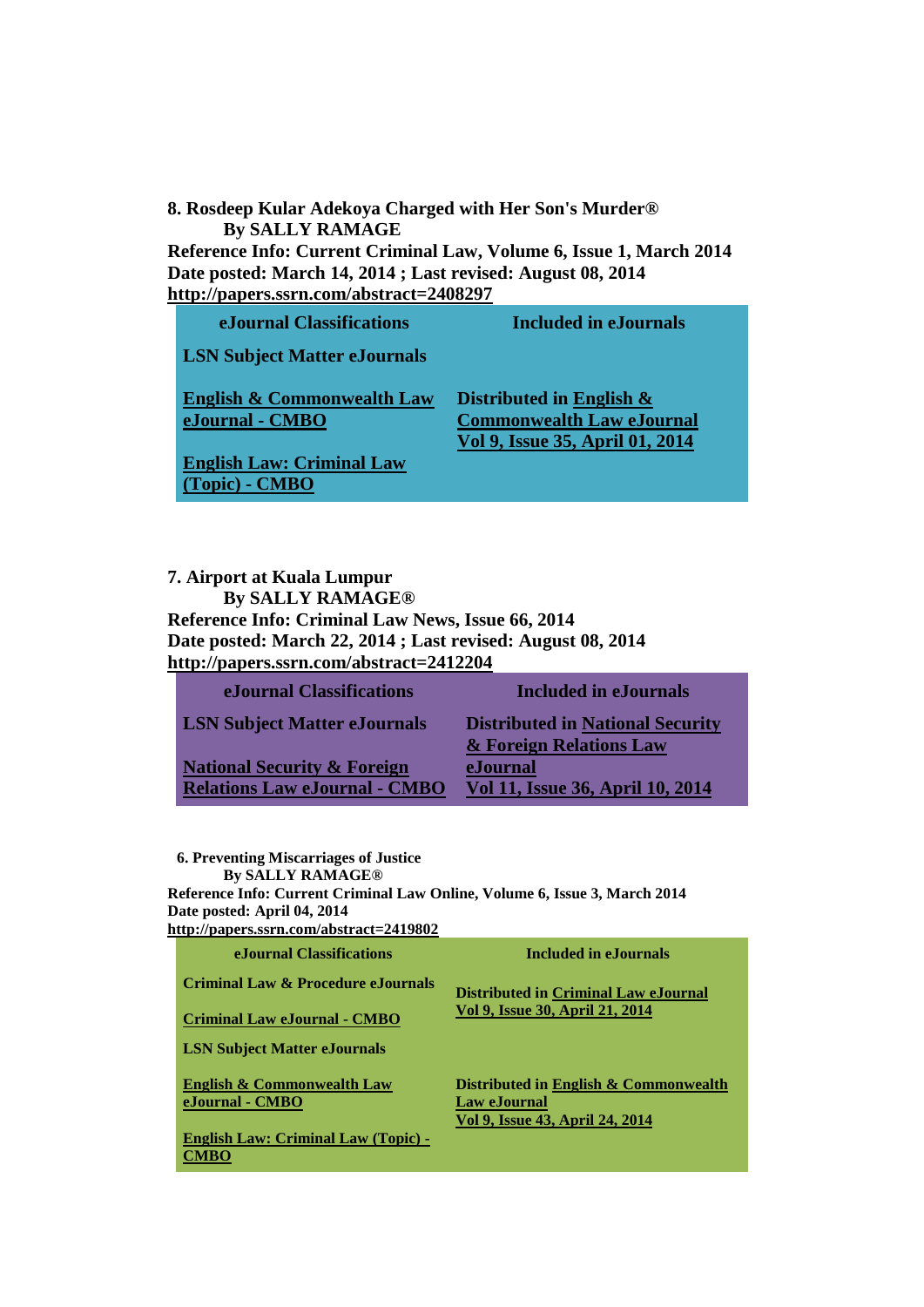### **5. 'Every 30 Seconds, the Industry of Human Trafficking Makes More than \$30,000': True or False? By SALLY RAMAGE® Reference Info: Current Criminal Law, Vol. 6, No. 3, 2014**

**Date posted: April 25, 2014** 

**<http://papers.ssrn.com/abstract=2428576>**

| eJournal Classifications                                                                                                                                                                                   | <b>Included in e-journals</b>                                                                                                                   |
|------------------------------------------------------------------------------------------------------------------------------------------------------------------------------------------------------------|-------------------------------------------------------------------------------------------------------------------------------------------------|
| <b>Criminal Law &amp; Procedure eJournals</b><br><b>International, Transnational &amp;</b><br><b>Comparative Criminal Law eJournal -</b><br><b>CMBO</b>                                                    | <b>Distributed in International,</b><br><b>Transnational &amp; Comparative Criminal</b><br><b>Law eJournal</b><br>Vol 8, Issue 40, May 08, 2014 |
| <b>LSN Subject Matter eJournals</b><br><b>Human Rights &amp; the Global Economy</b><br>eJournal - CMBO                                                                                                     | Distributed in Human Rights & the<br><b>Global Economy eJournal</b><br>Vol 8, Issue 58, May 09, 2014                                            |
| <b>LSN Subject Matter eJournals</b><br>Women, Gender & the Law eJournal -<br><b>CMBO</b>                                                                                                                   | Distributed in Women, Gender & the<br><b>Law eJournal</b><br>Vol 10, Issue 36, May 07, 2014                                                     |
| <b>LSN Subject Matter eJournals</b><br><b>Women, Law, &amp; Human Rights</b><br>eJournal - CMBO                                                                                                            | Distributed in Women, Law, & Human<br><b>Rights eJournal</b><br>Vol 2, Issue 18, May 06, 2014                                                   |
| Law & Society eJournals<br>Law & Society: Public Law eJournal -<br><b>CMBO</b><br><b>LSN: Criminal Law (Public Law)</b><br>(Topic) - CMBO                                                                  | Distributed in Law & Society: Public Law<br>eJournal<br>Vol 9, Issue 94, May 20, 2014                                                           |
| <b>Law &amp; Society eJournals</b><br><b>Law &amp; Society: International &amp;</b><br><b>Comparative Law eJournal - CMBO</b><br><b>LSN: International Human Rights</b><br>(Topic) - CMBO                  | <b>Distributed in Law &amp; Society:</b><br><b>International &amp; Comparative Law</b><br>eJournal<br>Vol 9, Issue 99, May 22, 2014             |
| <b>Public International Law eJournals</b><br><b>Public International Law: Human</b><br><b>Rights eJournal - CMBO</b><br><b>LSN: International Human Rights</b><br><b>Issues (Topic) - CMBO</b>             | <b>Distributed in Public International Law:</b><br><b>Human Rights eJournal</b><br><b>Vol 1, Issue 12, May 15, 2014</b>                         |
| <b>Political Economy - International</b><br>e.Iournals<br><b>International Political Economy:</b><br><b>Migration eJournal - CMBO</b><br><b>PSN: Human Trafficking (Topic) -</b><br>$C\textbf{MP}\,\Omega$ | <b>Distributed in International Political</b><br><b>Economy: Migration eJournal</b><br>Vol 2, Issue 28, May 09, 2014                            |

**CMBO**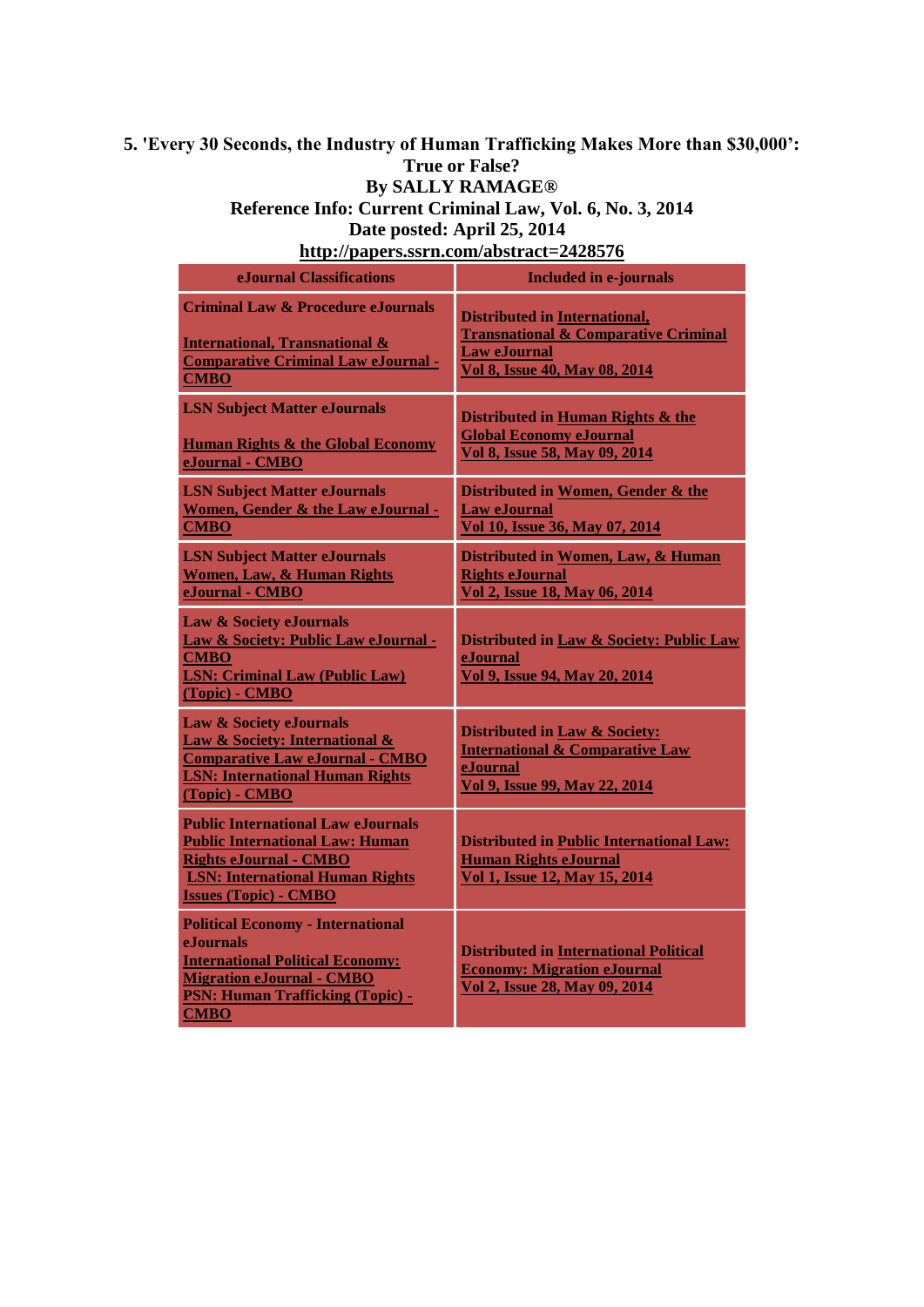#### **4. The 2014 Tragedy of the Missing Malaysian Airlines Flight MH370 with Hundreds Presumed Dead By SALLY RAMAGE®**

## **Reference Info: Criminal Law News, Issue 68 June 2014 Date posted: June 23, 2014**

**<http://papers.ssrn.com/abstract=2457684> eJournal Classifications Journals Intellectual Property Law eJournals [Intellectual Property: Other eJournal](http://papers.ssrn.com/sol3/JELJOUR_Results.cfm?form_name=journalBrowse&journal_id=1649867) [-](http://papers.ssrn.com/sol3/JELJOUR_Results.cfm?form_name=journalBrowse&journal_id=1649867) CMBO Distributed i[n Intellectual Property:](javascript:void(0);)  [Other eJournal](javascript:void(0);)  [Vol 5, Issue 26, July 16, 2014](javascript:void(0);)  LSN Subject Matter eJournals [Information Privacy Law eJournal](http://papers.ssrn.com/sol3/JELJOUR_Results.cfm?form_name=journalBrowse&journal_id=1125502) [-](http://papers.ssrn.com/sol3/JELJOUR_Results.cfm?form_name=journalBrowse&journal_id=1125502) CMBO Distributed i[n Information Privacy Law](javascript:void(0);)  [eJournal](javascript:void(0);)  [Vol 7, Issue 46, July 18, 2014](javascript:void(0);)  Law & Society eJournals [Law & Society: Public Law eJournal](http://papers.ssrn.com/sol3/JELJOUR_Results.cfm?form_name=journalBrowse&journal_id=912327) [-](http://papers.ssrn.com/sol3/JELJOUR_Results.cfm?form_name=journalBrowse&journal_id=912327) CMBO [LSN: Corporations \(Topic\)](http://papers.ssrn.com/sol3/JELJOUR_Results.cfm?form_name=journalBrowse&journal_id=912355) - [CMBO](http://papers.ssrn.com/sol3/JELJOUR_Results.cfm?form_name=journalBrowse&journal_id=912355) Distributed i[n Law & Society: Public](javascript:void(0);)  [Law eJournal](javascript:void(0);)  [Vol 9, Issue 143, August 11, 2014](javascript:void(0);)  Law & Society eJournals [Law & Society: Private Law eJournal](http://papers.ssrn.com/sol3/JELJOUR_Results.cfm?form_name=journalBrowse&journal_id=912326) [-](http://papers.ssrn.com/sol3/JELJOUR_Results.cfm?form_name=journalBrowse&journal_id=912326) CMBO [LSN: Patent Law/Intellectual Property](http://papers.ssrn.com/sol3/JELJOUR_Results.cfm?form_name=journalBrowse&journal_id=912346)  [\(Topic\)](http://papers.ssrn.com/sol3/JELJOUR_Results.cfm?form_name=journalBrowse&journal_id=912346) - [CMBO](http://papers.ssrn.com/sol3/JELJOUR_Results.cfm?form_name=journalBrowse&journal_id=912346) Distributed i[n Law & Society: Private](javascript:void(0);)  [Law eJournal](javascript:void(0);)  [Vol 9, Issue 133, July 24, 2014](javascript:void(0);)  Political Economy - International eJournals [International Political Economy:](http://papers.ssrn.com/sol3/JELJOUR_Results.cfm?form_name=journalBrowse&journal_id=2250021)  [Investment & Finance eJournal](http://papers.ssrn.com/sol3/JELJOUR_Results.cfm?form_name=journalBrowse&journal_id=2250021) - [CMBO](http://papers.ssrn.com/sol3/JELJOUR_Results.cfm?form_name=journalBrowse&journal_id=2250021) PSN: [Global Markets \(Topic\)](http://papers.ssrn.com/sol3/JELJOUR_Results.cfm?form_name=journalBrowse&journal_id=2250063) - [CMBO](http://papers.ssrn.com/sol3/JELJOUR_Results.cfm?form_name=journalBrowse&journal_id=2250063) Distributed i[n International Political](javascript:void(0);)  [Economy: Investment & Finance](javascript:void(0);)  [eJournal](javascript:void(0);)  [Vol 2, Issue 85, July 15, 2014](javascript:void(0);)  Social Responsibility of Business eJournals [Law, International Affairs & CSR](http://papers.ssrn.com/sol3/JELJOUR_Results.cfm?form_name=journalBrowse&journal_id=2001670)  [eJournal](http://papers.ssrn.com/sol3/JELJOUR_Results.cfm?form_name=journalBrowse&journal_id=2001670) - [CMBO](http://papers.ssrn.com/sol3/JELJOUR_Results.cfm?form_name=journalBrowse&journal_id=2001670) Distributed i[n Law, International Affairs](javascript:void(0);)  [& CSR eJournal](javascript:void(0);)  [Vol 3, Issue 74, July 16, 2014](javascript:void(0);)** 

**[SRPN: International Affairs Issues](http://papers.ssrn.com/sol3/JELJOUR_Results.cfm?form_name=journalBrowse&journal_id=2001672)  [\(Topic\)](http://papers.ssrn.com/sol3/JELJOUR_Results.cfm?form_name=journalBrowse&journal_id=2001672) - [CMBO](http://papers.ssrn.com/sol3/JELJOUR_Results.cfm?form_name=journalBrowse&journal_id=2001672)**